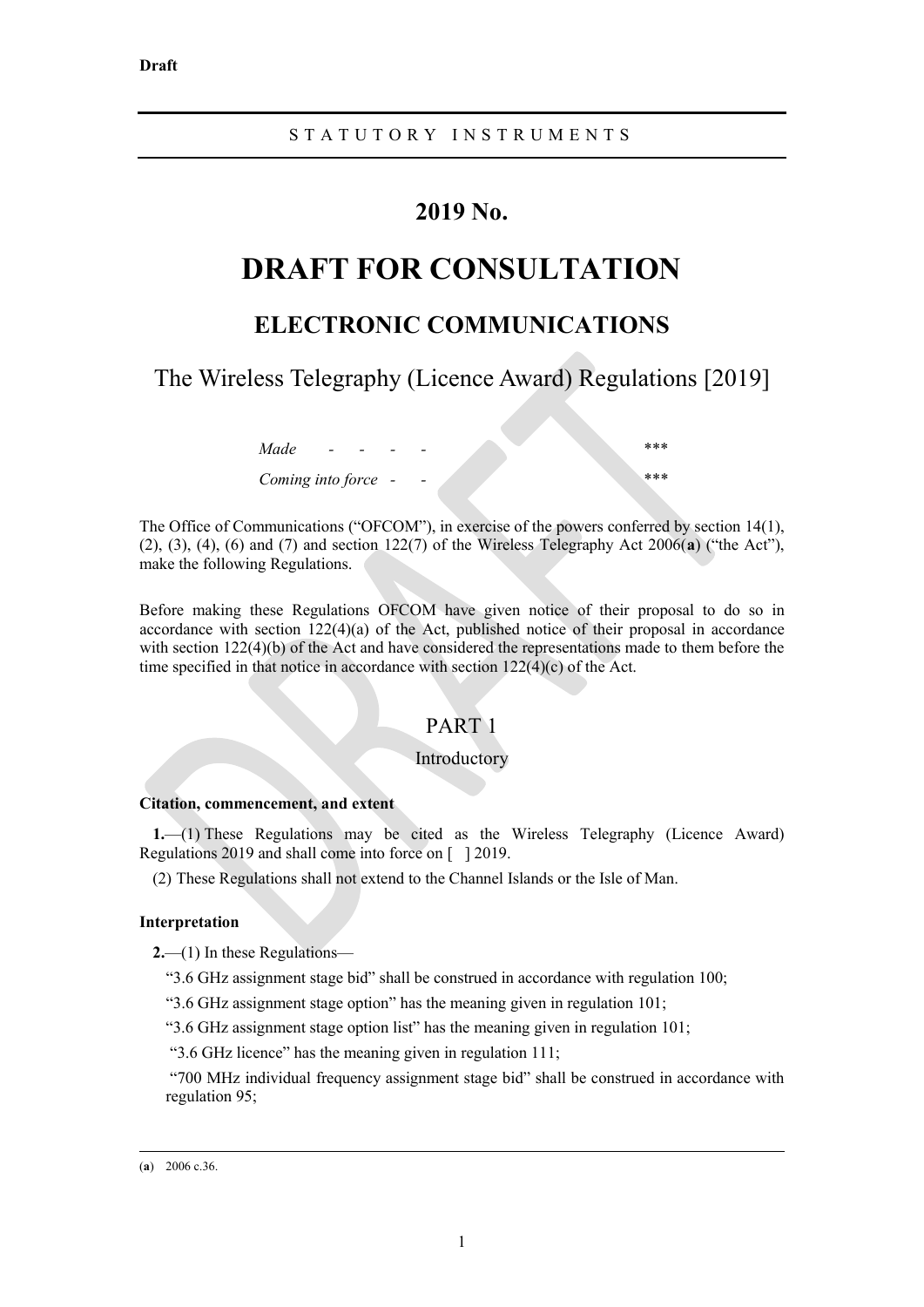"700 MHz individual frequency assignment stage option" has the meaning given in regulation 95;

"700 MHz individual frequency assignment stage option list" has the meaning given in regulation 95;

"700 MHz paired frequency assignment stage bid" shall be construed in accordance with regulation 90;

"700 MHz paired frequency assignment stage option" has the meaning given in regulation 90;

"700 MHz paired frequency assignment stage option list" has the meaning given in regulation 90;

"700 MHz licence" has the meaning given in regulation 110;

"additional deposit" has the meaning given in regulation  $15(1)$  $15(1)$ ;

"applicant" means a body corporate making an application for a licence;

"applicant group" means in relation to an applicant—

- (a) that applicant;
- (b) each associate of that applicant; and
- (c) each person in respect of whom the applicant has delivered to OFCOM a completed document in the form set out in Schedule 3;

"assignment stage" has the meaning given in regulation 19;

"assignment stage bid" means a 3.6 GHz assignment stage bid, an individual frequency assignment stage bid or a 700 MHz paired frequency assignment stage bid;

"assignment stage form" shall be construed in accordance with regulation 89;

"assignment stage option" means a 3.6 GHz assignment stage option, a 700 MHz individual frequency assignment stage option or a 700 MHz paired frequency assignment stage option;

"assignment stage round" shall be construed in accordance with regulation 88;

"associate" means, in relation to an applicant or bidder, a person who has a material interest in that applicant or bidder;

"authorised person" means a person specified by an applicant in its application as authorised to bind that applicant for all purposes relating to the award process;

"bidder" means an applicant which has qualified to bid in the award process and which has not withdrawn from the award process on or before the last day for withdrawal;

"bidder group" shall be construed in accordance with regulation [7;](#page-5-0)

"chain bid" means a bid of that description which accompanies at relaxed primary bid or a relaxed supplementary bid;

"confidential information" means, in relation to any applicant or bidder, any information which is not in the public domain and which, if it were made public or disclosed to another applicant (or potential applicant) or bidder or a member of their respective applicant or bidder group, would be likely to affect decisions that such other applicant (or potential applicant) or bidder may make in relation to the award process;

"coverage obligation" shall be construed in accordance with regulation 20(2);

"deadline", in relation to any requirement imposed on any person by or under these Regulations, means (as the case may require)—

- (a) the time;
- (b) the date; or
- (c) the date, and the time on that date;

by which that requirement must be fulfilled by that person;

"electronic auction system" means the system established by OFCOM for bidders to participate in the award process;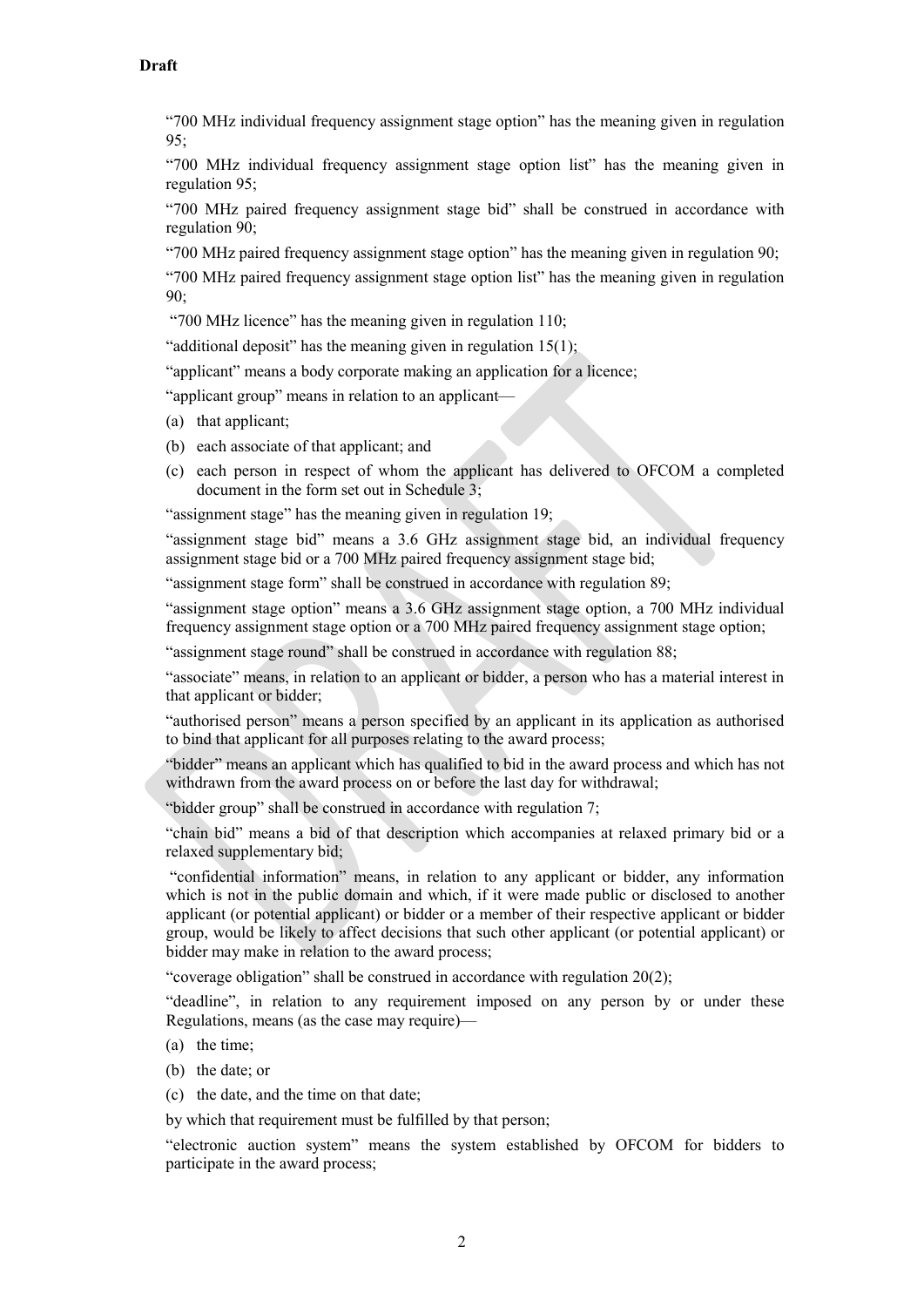"eligibility limit" means, in relation to a bidder, a number of eligibility points which limits the bids that may be made by the bidder in a principal stage round;

"excess demand" shall be construed in accordance with regulation 30;

"existing spectrum holdings" has the meaning given in regulation 5(1);

"GHz" means gigahertz;

"grant stage" has the meaning given in regulation 19;

"initial deposit" shall be construed in accordance with regulation [4;](#page-4-0)

"last day for withdrawal" has the meaning given in regulation  $13(1)$  $13(1)$ ;

"licence" means a wireless telegraphy licence to be granted pursuant to these Regulations to establish or use a wireless telegraphy station or install or use wireless telegraphy apparatus in the United Kingdom at frequencies comprised in one or more of the 3.6 GHz lots, 700 MHz individual frequency lots or 700 MHz paired frequency lots to be determined in accordance with the procedure set out in these Regulations;

"material interest" means, whether held directly or indirectly-

- (a) any interest (construed in accordance with sections 820 to 825 of the Companies Act 2006(**[a](#page-2-0)**)) in—
	- (i) any share which carries, or any shares which together carry, more than twenty-five per cent of the votes entitled to be cast at a general meeting of the applicant or bidder; or
	- (ii) any share or shares in the case where the consent of the holder of that share or those shares is required for the conduct of any business of the applicant or bidder; or

(b) the right to appoint or remove a majority of the applicant's or bidder's board of directors;

"MHz" means megahertz;

"most recent round" means the principal stage round that has most recently ended;

"OFCOM" means the Office of Communications;

"OFCOM's bank account" means the bank account nominated by OFCOM for the purposes of the award process, details of which are published on their website;

"overall bid constraint" shall be construed in accordance with regulation 21;

"overall initial eligibility rule" shall be construed in accordance with regulation 22;

"pounds" means pounds sterling;

"previous round" means the principal stage round that immediately preceded the most recent round;

"primary chain bid" has the meaning given in regulation 25;

"principal stage" has the meaning given in regulation 19;

"principal stage bid" shall be construed in accordance with regulation 76;

"recorded spectrum holdings" shall be construed in accordance with regulation 17(3);

"relaxed primary bid" has the meaning given in regulation 25;

"required assignment stage deposit" shall be construed in accordance with regulation 109;

"required final principal stage deposit" shall be construed in accordance with regulation 109;

"round" means a period of time specified by OFCOM during which bidders may make bids in accordance with the procedure set out in these Regulations;

"round price" shall be construed in accordance with regulations 31 and 32;

"third party" has the meaning given in regulation  $4(3)(a)(iii)(ee)$  $4(3)(a)(iii)(ee)$ ;

"third party parent" has the meaning given in regulation  $4(3)(a)(iii)(ff)$  $4(3)(a)(iii)(ff)$ ;

<span id="page-2-0"></span> <sup>(</sup>**a**) 2006 c.46.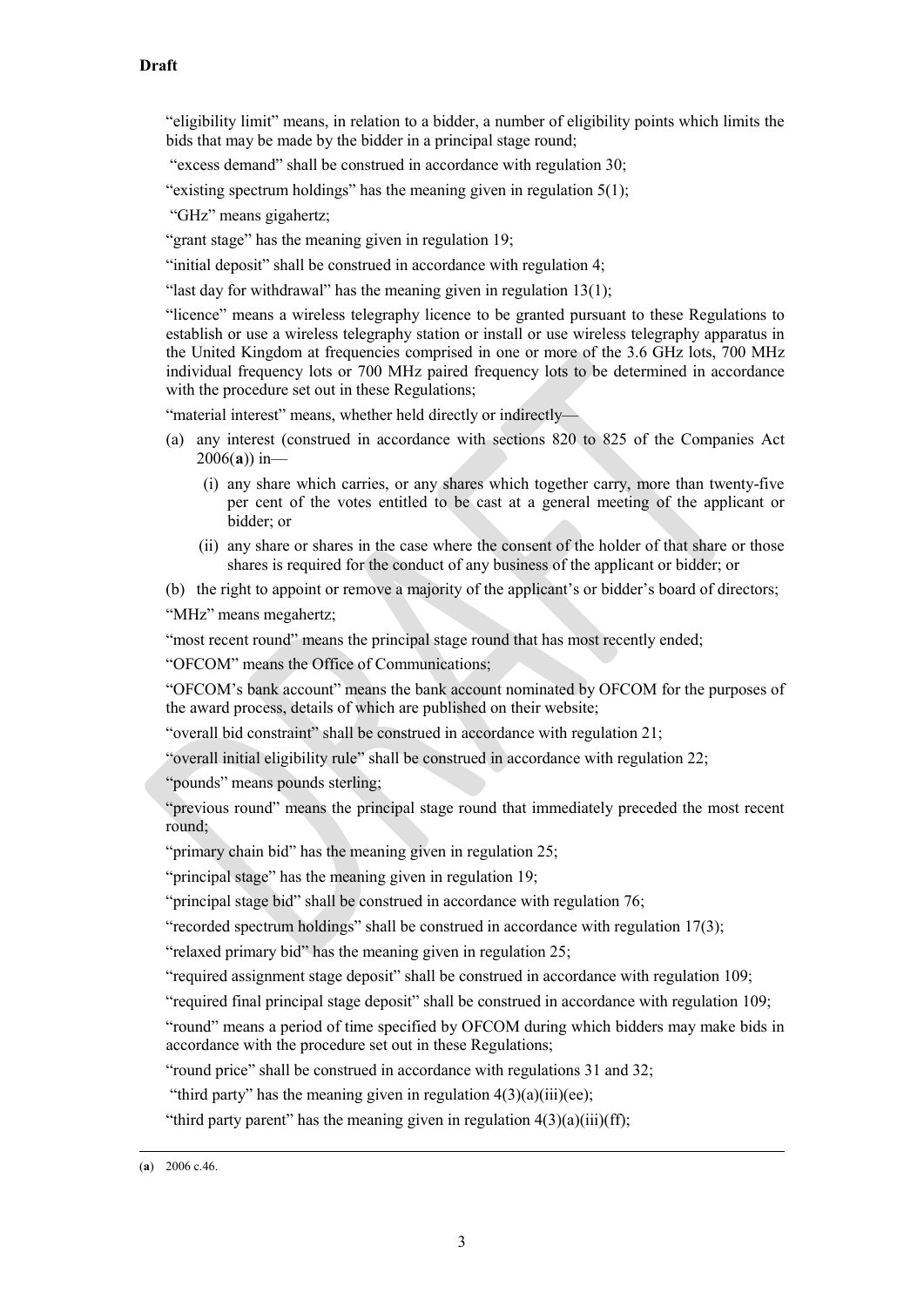"total frequencies associated with a principal stage bid" has the meaning given in regulation 21;

"valid 3.6 GHz assignment stage bid" shall be construed in accordance with regulation 102;

"valid 700 MHz individual frequency lot assignment stage bid" shall be construed in accordance with regulation 97;

"valid 700 MHz paired frequency lot assignment stage bid" shall be construed in accordance with regulation 92;

"valid assignment stage bid" means a valid 3.6 GHz assignment stage bid, a valid 700 MHz individual frequency lot assignment stage bid or a valid 700 MHz paired frequency lot assignment stage bid;

"valid assignment stage form" shall be construed in accordance with regulation 89;

"valid combination of 3.6 GHz assignment stage bids" shall be construed in accordance with regulation 102;

"valid combination of 700 MHz individual frequency lot assignment stage bids" shall be construed in accordance with regulation 98;

"valid combination of 700 MHz paired frequency lot assignment stage bids" shall be construed in accordance with regulation 93;

"valid primary bid" has the meaning given in regulation 26;

"winning 3.6 GHz assignment stage bid" shall be construed in accordance with regulation 103;

"winning 700 MHz individual frequency lot assignment stage bid" shall be construed in accordance with regulation 98;

"winning 700 MHz paired frequency lot assignment stage bid" shall be construed in accordance with regulation 93;

"winning assignment stage bid" means a winning 3.6 GHz assignment stage bid, a winning 700 MHz individual frequency lot assignment stage bid or a winning 700 MHz paired frequency lot assignment stage bid;

"winning bidder for 3.6 GHz lots" means a bidder who made bids for 3.6 GHz lots which became winning principal stage bids;

"winning bidder for 700 MHz individual frequency lots" means a bidder who made bids for 700 MHz individual frequency lots which became winning principal stage bids;

"winning bidder for 700 MHz paired frequency lots" means a bidder who made bids for 700 MHz paired frequency lots which became winning principal stage bids;

"winning combination of valid 3.6 GHz assignment stage bids" shall be construed in accordance with regulation 103;

"winning combination of valid "700 MHz individual frequency lot assignment stage bids" shall be construed in accordance with regulation 98**Error! Reference source not found.**; and

"winning combination of valid "700 MHz paired frequency lot assignment stage bids" shall be construed in accordance with regulation 93**Error! Reference source not found.**.

(2) A reference in these Regulations to a "3.6 GHz lot", "700 MHz individual frequency lot" or a "700 MHz paired frequency lot " shall be construed in accordance with Schedule 1.

(3) A reference in these Regulations to a "lot type" or "lot" shall be construed in accordance with Schedule 1.

(4) A reference in these Regulations to a numbered "3.6 GHz lot", "700 MHz individual frequency lot" or a "700 MHz paired frequency lot" or a "block" of such lots shall be construed in accordance with Schedule 1.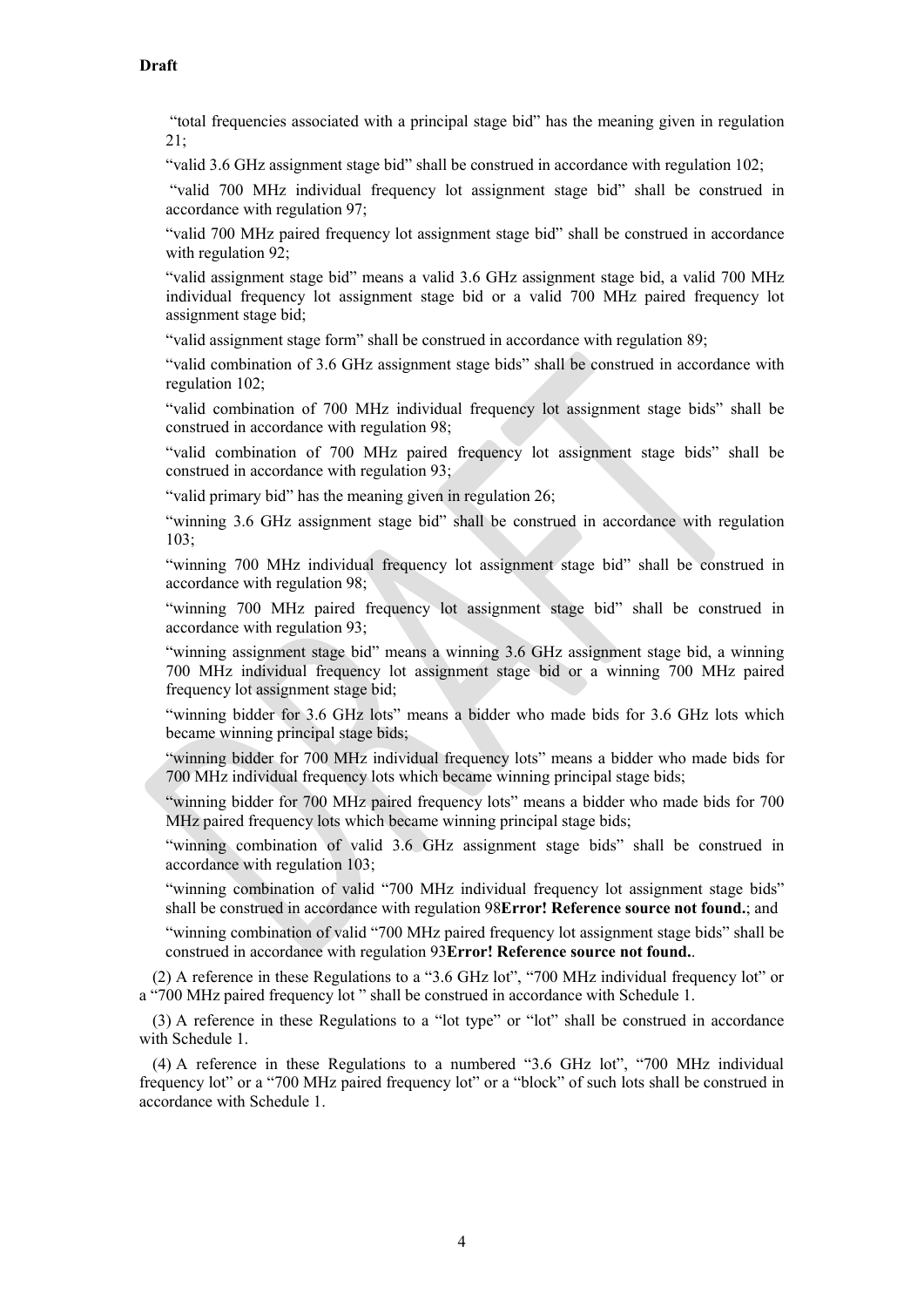## PART 2

## Application stage

#### **Applications for the grant of a licence**

**3.** Applications for the grant of a licence shall only be made in accordance with the procedure set out in these Regulations.

### <span id="page-4-0"></span>**Application**

**4.**—(1) Only a body corporate may apply to OFCOM for a licence.

- (2) A body corporate may only make one application.
- <span id="page-4-3"></span><span id="page-4-2"></span><span id="page-4-1"></span>(3) To apply for a licence, a body corporate must—
	- (a) on the day or days specified by OFCOM for receipt of applications, deliver to OFCOM at Riverside House, 2a Southwark Bridge Road, London SE1 9HA within the times on that day or those days specified by OFCOM a sealed envelope containing—
		- (i) a document containing the application information required by, and the warranty set out in, Schedule 2, completed in respect of the applicant and signed on its behalf by two authorised persons;
		- (ii) for each person, not being an associate of the applicant, which the applicant wishes to join its applicant group, a document in the form set out in Schedule 3 which has been—
			- (aa) completed by the applicant and signed on its behalf by two authorised persons; and
			- (bb) completed by and signed by or on behalf of the person in respect of whom that document is completed; and
		- (iii) a document setting out the details of the existing spectrum holdings of—
			- (aa) the applicant;
			- (bb) each other member of its applicant group;
			- (cc) each person in whom the applicant has a material interest;
			- (dd) each person in whom any other member of its applicant group has a material interest;
			- (ee) any person ("third party") who has entered into a contract or arrangement with the applicant (or with any other member of its applicant group or any person in whom the applicant or any other member of its applicant group has a material interest) to acquire rights under a licence granted pursuant to the award process;
			- (ff) any person who has a material interest in a third party ("third party parent");
			- (gg) any person in whom a third party has a material interest;
			- (hh) any person in whom a third party parent has a material interest; and
	- (b) by a deadline specified by OFCOM, pay into OFCOM's bank account, with accompanying information which identifies the applicant, an initial deposit of one hundred thousand pounds.
- (4) OFCOM shall publish the day or days, times and deadline on their website.
- (5) The details of existing spectrum holdings that are required are—
	- (a) the wireless telegraphy licence number; and
	- (b) the frequencies.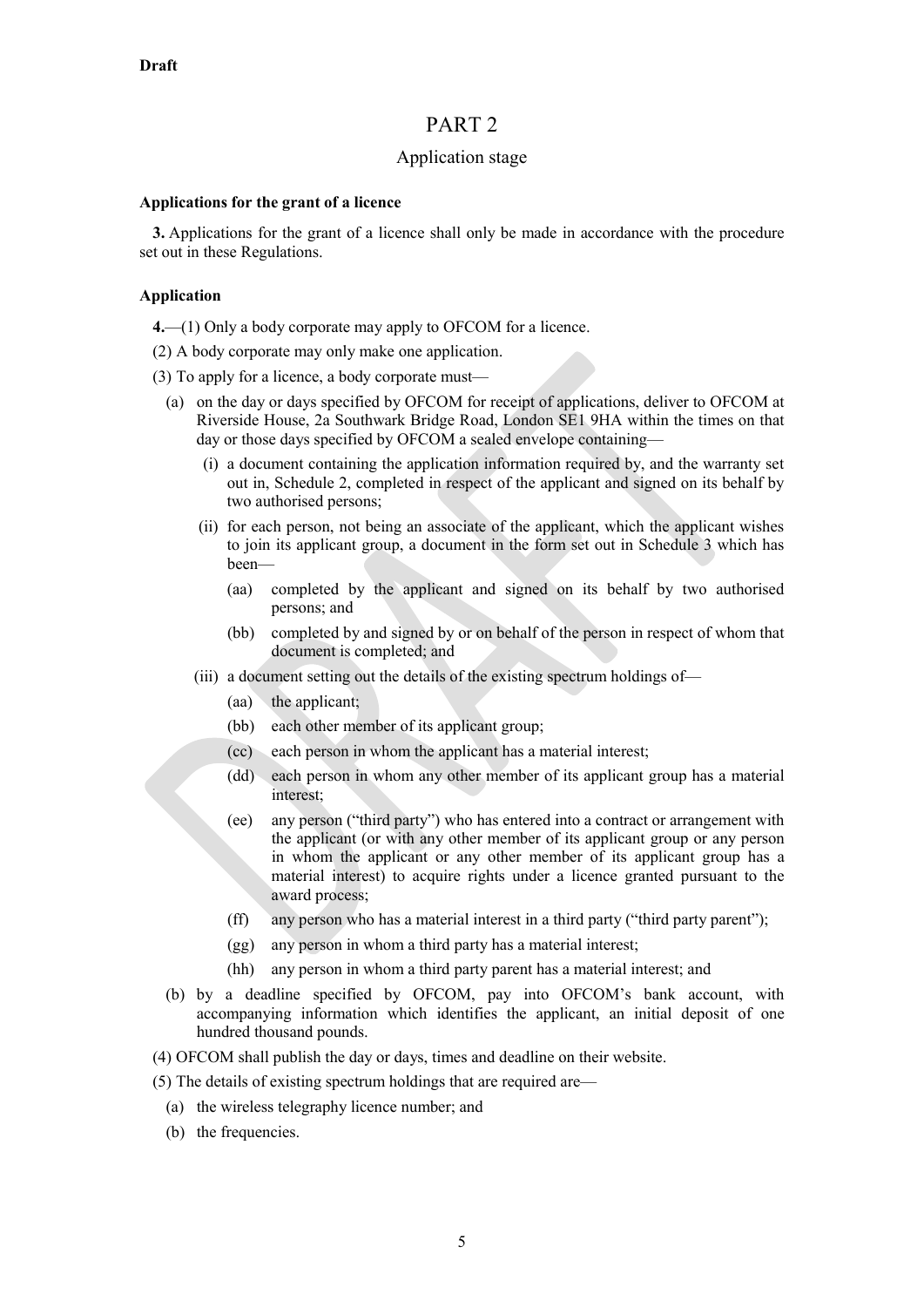#### **Meaning of existing spectrum holdings**

**5.**—(1) In these Regulations "existing spectrum holdings" means—

- (a) any authorisation to establish or use a wireless telegraphy station, or to install or use wireless telegraphy apparatus, under a wireless telegraphy licence which relates to any of the frequencies in the frequency bands listed in Schedule 8; and
- (b) any contract or arrangement under which such an authorisation is to be acquired.

## PART 3

## Qualification stage

## CHAPTER 1

#### Qualification

## **Notification of names of applicants and associates**

**6.**—(1) OFCOM shall give notice to each applicant of—

- (a) the name of each other applicant and the names of their associates; and
- (b) the deadline by which each applicant must notify OFCOM under paragraph (3).

(2) On receipt of that notice, each applicant must examine the names of the other applicants and their associates and determine whether any member of its applicant group is also an associate of another applicant or is also an applicant.

(3) Where an applicant determines that a member of its applicant group is also an associate of another applicant or is also an applicant, it must notify the other applicant and OFCOM of that fact by the deadline specified by OFCOM.

(4) If it appears to OFCOM from any application or notice under regulation [4\(3\)](#page-4-1) that a member of one applicant group is also a member of another applicant group, OFCOM shall give notice to each of the applicants concerned of that fact and specify a deadline by when each applicant concerned must notify OFCOM of any change in circumstances the effect of which is that no member of its applicant group is also a member of another applicant group.

#### **Recording of applicant group members**

<span id="page-5-1"></span><span id="page-5-0"></span>**7.**—(1) Where there has been a change in the composition of an applicant's applicant group since the date of the application, that applicant must deliver to OFCOM revised versions of the documents provided under regulations  $4(3)(a)(i)$  to  $4(3)(a)(iii)$  which comply with those provisions following that change.

(2) OFCOM shall record the members of each applicant group, taking account of any changes notified under paragraph (1).

(3) Each applicant group so recorded shall constitute a bidder group.

#### **Subsequent changes to bidder groups**

**8.**—(1) An applicant or bidder may change its bidder group but, in relation to the award process, the applicant or bidder shall be subject to regulations [11\(2\),](#page-7-1) 118 and 120 if they apply to any such change.

<span id="page-5-2"></span>(2) If a change involves the addition or departure of an associate, the applicant or bidder must notify OFCOM of the change and deliver to OFCOM a revised version of the documents provided under regulations  $4(3)(a)(i)$  and  $4(3)(a)(iii)$  which comply with those provisions following the change.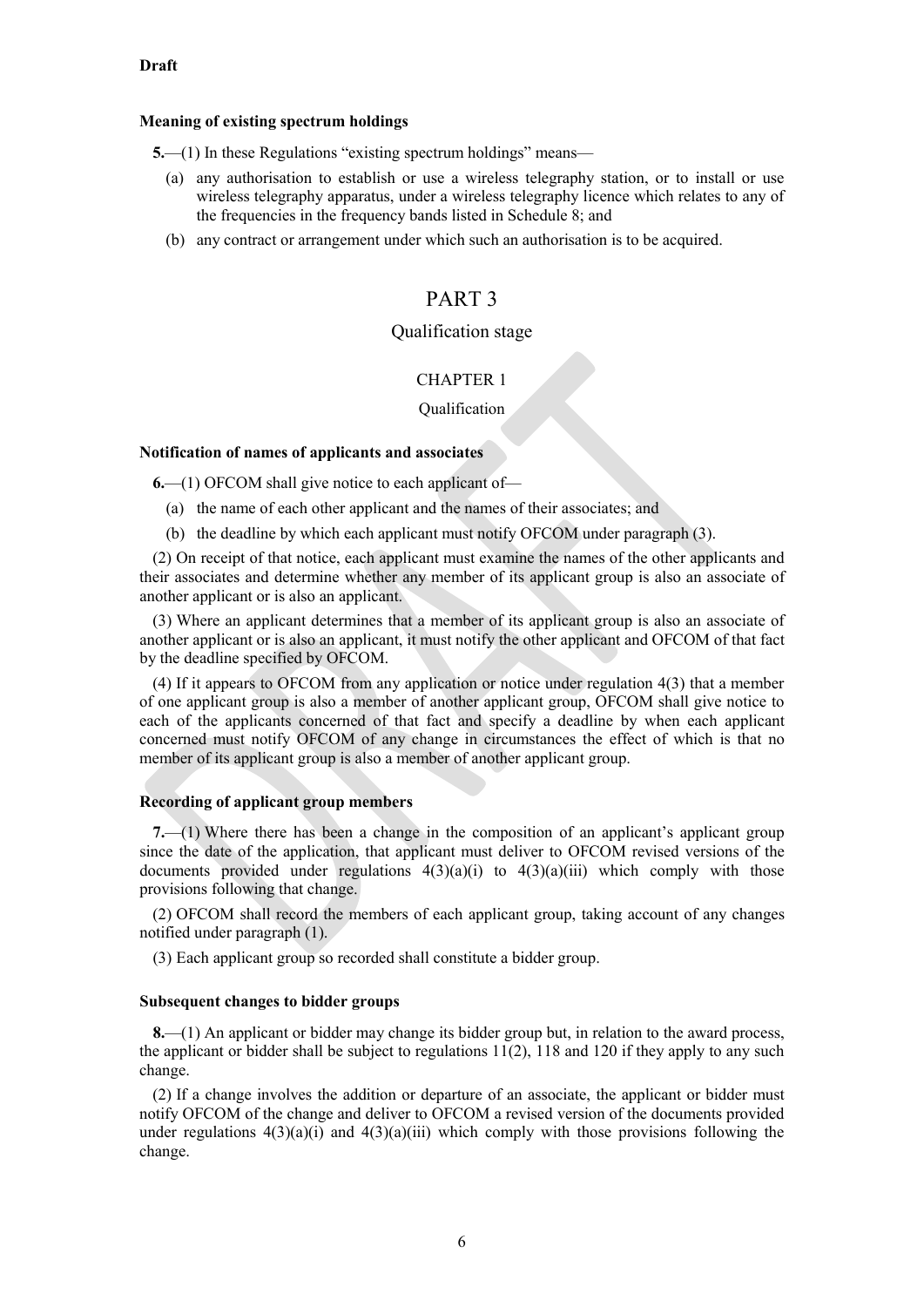<span id="page-6-2"></span>(3) If a change involves the addition of a person who is not an associate of the applicant or bidder to its bidder group, the applicant or bidder must deliver to OFCOM—

- (a) a document in the form set out in Schedule 3 completed by the applicant or bidder and signed on its behalf by two authorised persons and completed by and signed by or on behalf of the person in respect of whom that document is completed; and
- (b) a revised version of the document provided under regulation  $4(3)(a)(iii)$  which complies with that provision following the change.

#### **Changes to existing spectrum holdings**

<span id="page-6-3"></span>**9.** If an applicant or, in relation to an applicant, any person referred to in regulation  $4(3)(a)(iii)$ changes its existing spectrum holdings before existing spectrum holdings are recorded under regulation 19, the applicant must notify OFCOM and deliver to OFCOM a revised version of the document provided under regulation  $4(3)(a)(iii)$  which complies with that provision following the change.

#### **Fitness to hold a licence**

<span id="page-6-1"></span>**10.**—(1) OFCOM shall, for each applicant which has submitted an application in accordance with regulation 4, determine whether that applicant is fit to hold a licence.

(2) In making their determination under paragraph (1), OFCOM shall take into account—

- (a) any direction given by the Secretary of State to OFCOM under section 5 of the Communications Act 2003(**[a](#page-6-0)**);
- (b) whether the applicant is a fit and proper person to hold a licence having regard to the probity of—
	- (i) the applicant;
	- (ii) each other member of the applicant's bidder group; and
	- (iii) each director of each member of the applicant's bidder group;
- (c) whether any of the information submitted to OFCOM by the applicant in connection with the award process is false or misleading;
- (d) whether any member of the applicant's bidder group has colluded, or attempted to collude, or is colluding or attempting to collude, with another person to distort the outcome of the award process;
- (e) whether any member of the applicant's bidder group has acted or is acting in a way which is likely to distort the outcome of the award process;
- (f) whether any member of the applicant's bidder group, or any person to whom confidential information has been disclosed, has disclosed, or is disclosing or attempting to disclose or has incited or is inciting another person to disclose, any confidential information, whether directly or indirectly, to any person, except where the disclosure is—
	- (i) to OFCOM;
	- (ii) to a member of the applicant's bidder group;
	- (iii) to a provider of finance for the purpose of raising finance for the applicant's application; or
	- (iv) to a person for the purpose of enabling that person to decide whether to participate as a member of the applicant's bidder group;
- (g) whether any member of the applicant's bidder group has obtained or is obtaining or attempting to obtain confidential information relating to another applicant;

<span id="page-6-0"></span> <sup>(</sup>**a**) 2003 c.21.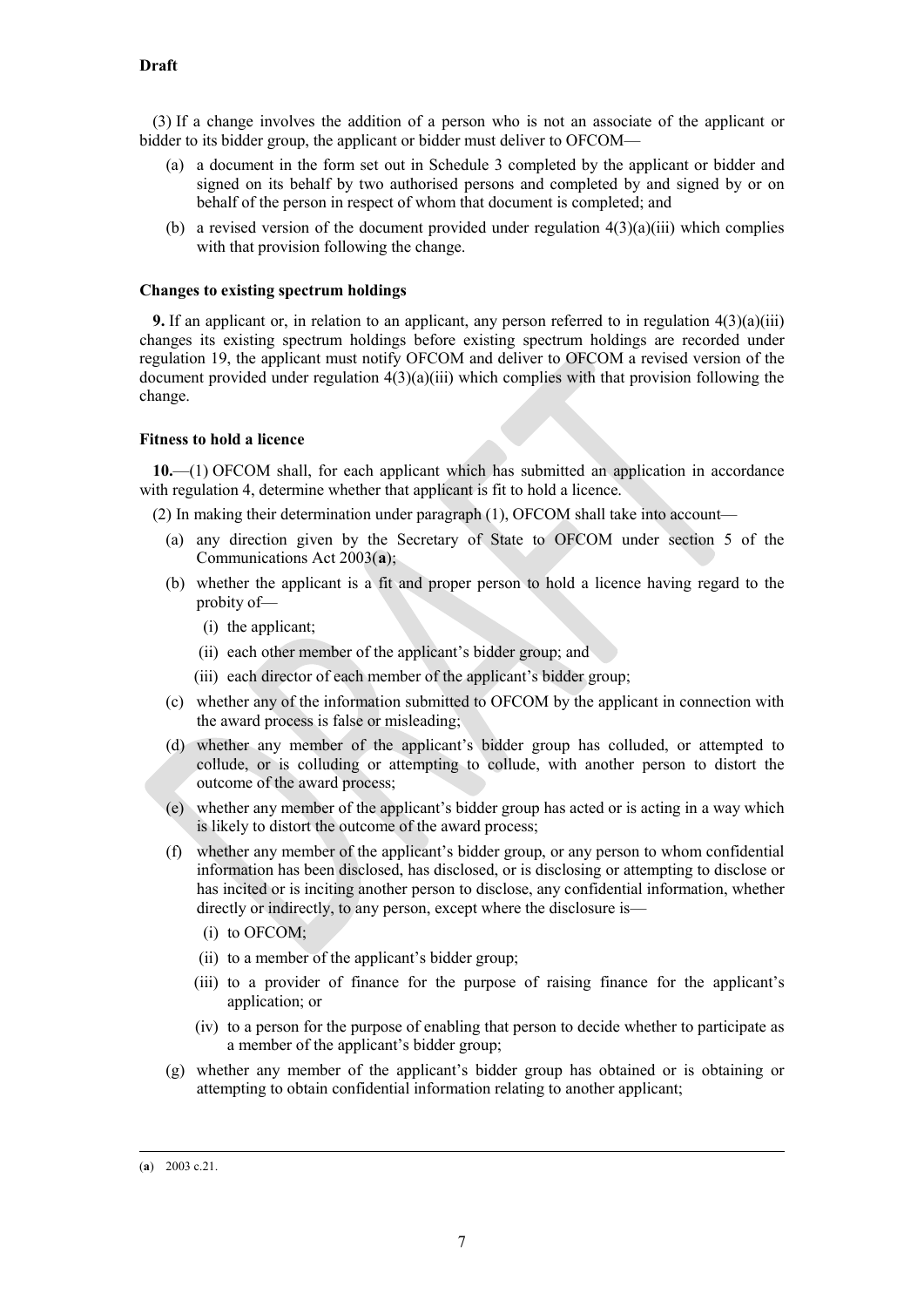- (h) whether any member of the applicant's bidder group is receiving or is attempting to receive services in relation to the award process from any person who has provided or is providing services to OFCOM in relation to the award process; and
- (i) whether any person who is a member or a director or an employee of a member of the applicant's bidder group and is also a director or an employee of a member of another bidder group is—
	- (i) taking part in the preparation of both bidder groups for participation in the award process; or
	- (ii) receiving confidential information relating to both bidder groups.

(3) Applicants must, if requested to do so by OFCOM, provide by a deadline specified by OFCOM any information or documentation which OFCOM require to make their determination.

(4) If an applicant does not provide such information or documentation by the deadline specified by OFCOM, OFCOM shall also take that fact into account in making their determination.

(5) Where OFCOM determine that an applicant is not fit to hold a licence the applicant shall be disqualified from the award process.

(6) OFCOM shall inform an applicant which is disqualified of their decision and the reasons for it but that applicant's initial deposit shall not be forfeited because of that decision.

#### <span id="page-7-2"></span>**Qualification to participate in the award process**

**11.**—(1) Each applicant—

- (a) which was not disqualified under regulation [10,](#page-6-1) and
- (b) which has no member of its bidder group which is also a member of the bidder group of another applicant (which was not disqualified under regulation 10),

shall be qualified to participate in the award process.

<span id="page-7-1"></span>(2) An applicant which has a member of its bidder group which is also a member of the bidder group of another applicant shall not be qualified to participate in the award process.

(3) Where an applicant is not qualified to participate in the award process, OFCOM shall inform that applicant of that fact but that applicant's initial deposit shall not be forfeited for that reason.

#### **Publication of names of qualified applicants**

**12.**—(1) OFCOM shall notify each applicant qualified to participate of—

- (a) the name of each other applicant who is so qualified; and
- (b) the names of their associates.

(2) OFCOM shall publish the names of all applicants who are so qualified on OFCOM's website.

#### **Withdrawal of an application**

<span id="page-7-0"></span>**13.**—(1) OFCOM shall notify each applicant qualified to participate of the last day for withdrawal from the award process ("last day for withdrawal") and shall publish the last day for withdrawal (with refund of the initial deposit) on OFCOM's website.

(2) If, on or before the last day for withdrawal, OFCOM receives notice from an applicant that it wishes to withdraw its application, signed by two authorised persons, the application shall be withdrawn and the applicant shall be excluded from the award process but that applicant's initial deposit shall not be forfeited for that reason.

(3) That applicant shall not be re-admitted to the award process.

- (4) OFCOM shall notify all other applicants of the withdrawal.
- (5) An applicant may not withdraw from the award process after the last day for withdrawal.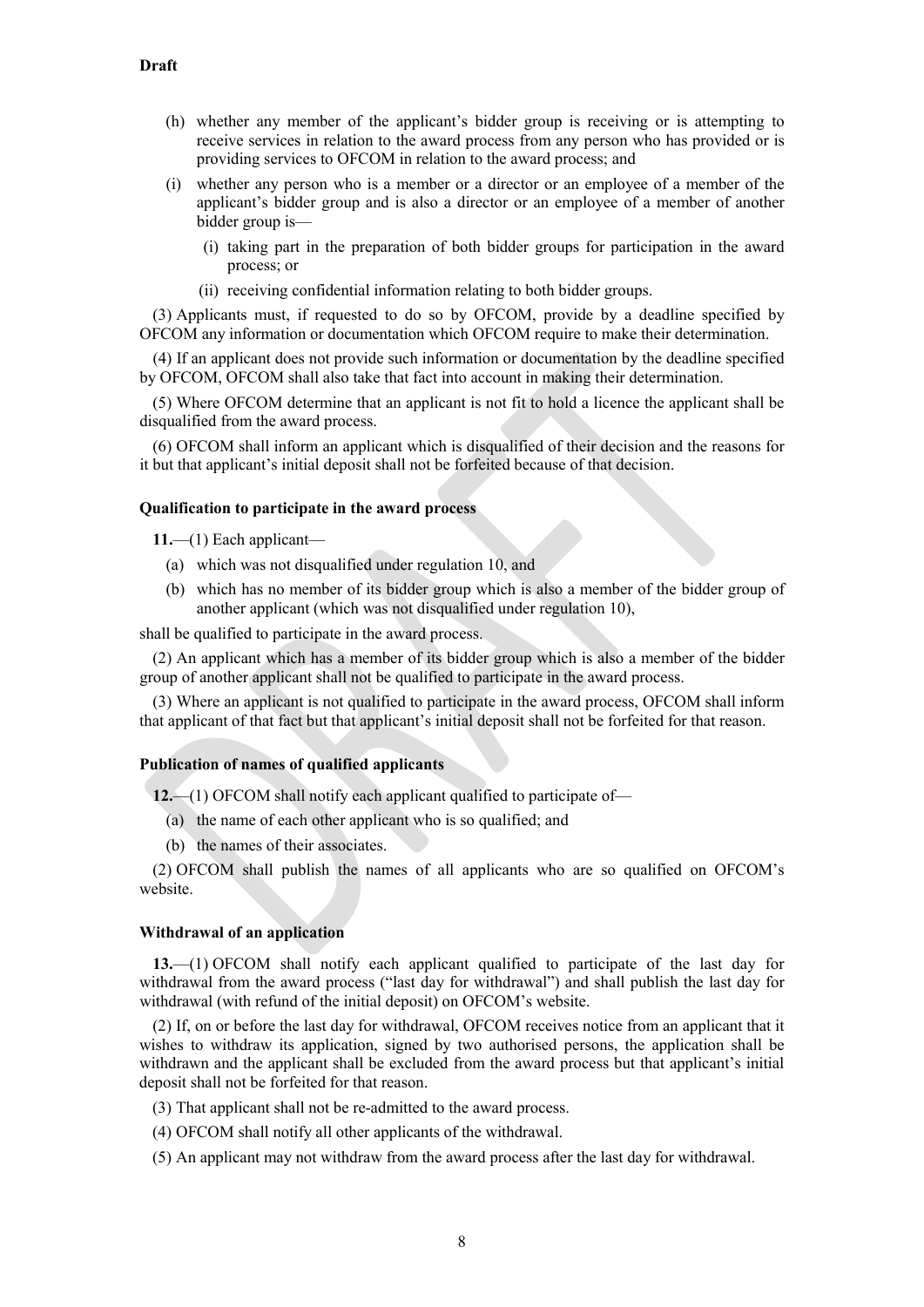### **Determination of number of bidders**

**14.**—(1) After the last day for withdrawal, OFCOM shall determine the number of bidders.

(2) Where there are no bidders, OFCOM shall complete the award process by refunding to applicants which were not qualified, or withdrew in accordance with regulation [13,](#page-7-0) their initial deposit (where such deposit has not been forfeited) but not any interest which has accrued on the deposit.

(3) Where there are one or more bidders—

- (a) OFCOM shall refund to applicants which were not qualified, or withdrew in accordance with regulation [13,](#page-7-0) their initial deposit (where such deposit has not been forfeited) but not any interest which has accrued on the deposit; and
- (b) OFCOM shall grant licences in accordance with the procedure set out in these Regulations.
- (4) OFCOM shall publish the names of the bidders on OFCOM's website.

## CHAPTER<sub>2</sub>

Additional deposit and eligibility limit for the first principal stage round

## **Additional deposit before the first principal stage round**

<span id="page-8-0"></span>**15.**—(1) A bidder which wishes to participate in the principal stage must pay, in addition to the initial deposit, a deposit of at least nine hundred thousand pounds (the "additional deposit") which shall be taken into account by OFCOM in accordance with regulation [16](#page-8-1) for the purpose of calculating the bidder's eligibility limit for the first principal stage round.

<span id="page-8-2"></span>(2) To pay the additional deposit, a bidder must, by a deadline specified by OFCOM, pay the additional deposit into OFCOM's bank account with accompanying information which identifies the bidder.

(3) Where a bidder does not pay the additional deposit by the deadline, that bidder shall be excluded from the award process and shall not receive a refund of any sums which the bidder has paid as a deposit under these Regulations, which shall (where not already forfeited) be forfeited together with any interest which has accrued on the deposit.

(4) After the deadline specified under paragraph (2), OFCOM shall determine each bidder's eligibility limit for the first principal stage round in accordance with regulation [16](#page-8-1) and shall record each bidder's existing spectrum holdings in accordance with regulation 17.

## **Determination of a bidder's eligibility limit for the first principal stage round**

**16.**—(1) A bidder's eligibility limit for the first principal stage round shall be—

- <span id="page-8-1"></span>(a) where the amount which the bidder has on deposit (including the initial deposit and the additional deposit) is [*Subject to consultation. 4 x 700 MHz individual frequency lot reserve price*], the number which is the amount of such deposit in pounds divided by [*700 individual frequency lot reserve price*];
- (b) where the amount which the bidder has on deposit (including the initial deposit and the additional deposit) is more than [*Subject to consultation. 4 x 700 MHz individual frequency lot reserve price*] but less than [*Subject to consultation. (4 x 700 MHz individual frequency lot reserve price) + (24 x 3.6 GHz lot reserve price)*] pounds, the number  $(E)$  which is calculated in accordance with the formula set out in paragraph  $(2)$ ; and
- (c) where the amount which the bidder has on deposit (including the initial deposit and the additional deposit) is more than [*Subject to consultation. (4 x 700 individual frequency lot reserve price) + (24 x 3.6 GHz lot reserve price)] million pounds but less than [(4 x 700 individual frequency lot reserve price) + (24 x 3.6 GHz lot reserve price) + (6 x 700 MHz*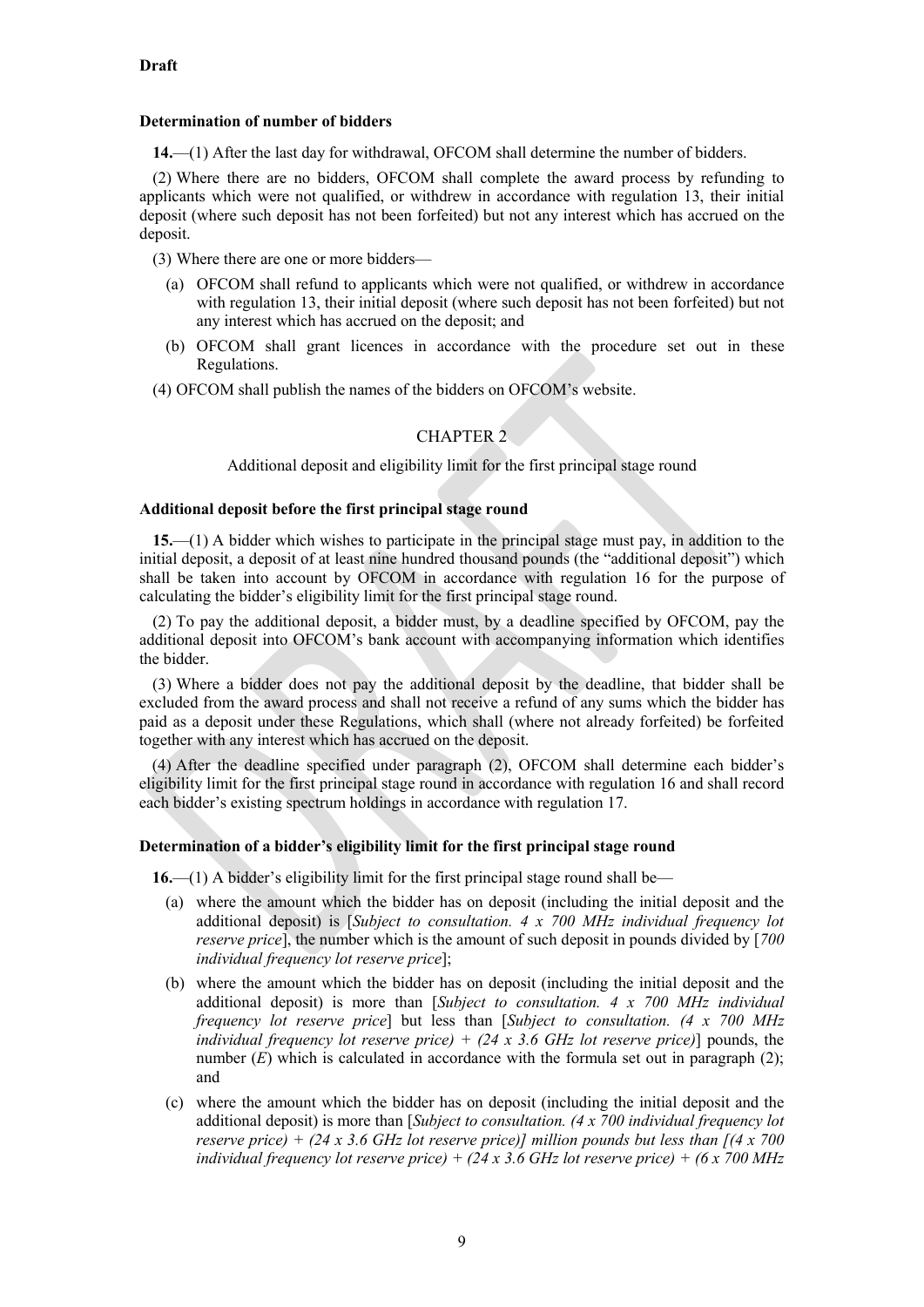*paired frequency lot reserve price)]* millions pounds, the number (F) which is calculated in accordance with the formula set out in paragraph (3); and

(d) where the amount which the bidder has on deposit (including the initial deposit and the additional deposit) is *[Subject to consultation. (4 x 700 individual frequency lot reserve price) + (24 x 3.6 GHz lot reserve price) + (6 x 700 MHz paired lot reserve price)]* million pounds or more, fifty two.

(2) The formula is *E= 4 + [(D-[4 x 700 MHz individual frequency lot reserve price)]/(3.6 GHz lot reserve price)]*, where "*D*" is the amount of the deposit in pounds.

(3) The formula is  $F = 28 + f(D)$ -*f* 4 x 700 MHz individual frequency lot reserve price  $+ 24 \times 3.6$ *GHz lot reserve price])/(700 MHz paired lot reserve price)], where "D" is the amount of the deposit.*

(4) Where the number which results from the calculation in paragraphs (1)(a), 1(b) or 1(c) is not a whole number, the bidder's eligibility limit shall be that number rounded down to the nearest whole number.

(5) That number shall be expressed as a number of points.

#### CHAPTER 4

Recording of existing spectrum holdings and overall bid constraints

#### **Recording of existing spectrum holdings**

**17.**—(1) After the deadline specified in regulation [15\(2\),](#page-8-2) OFCOM shall, for each bidder, record the bidder's existing spectrum holdings.

(2) A bidder's existing spectrum holdings to be recorded are those which have been notified by that bidder under regulation  $4(3)(a)(iii)$ , as amended to take account of any notifications of subsequent changes to those spectrum holdings which may have been made under regulations [7\(1\),](#page-5-1) [8\(2\),](#page-5-2) [8\(3\)](#page-6-2) or [9.](#page-6-3)

(3) After the recording of spectrum holdings, the bidder and, in relation to the bidder, any person referred to in regulation  $4(3)(a)(iii)$  may change its spectrum holdings but in relation to the award process—

(a) the bidder shall be subject to regulations 118 and 120 if they apply to that change; and

(b) the bidder's recorded spectrum holdings shall not be amended.

(4) If there is such a change, the bidder concerned must notify OFCOM of the change and deliver to OFCOM a revised version of the document provided under regulation [4\(3\)\(a\)\(iii\)](#page-4-3) which complies with that provision following the change.

#### **Determination of overall bid constraints**

**18.**—(1) Before the first principal stage round OFCOM shall—

- (a) determine for each bidder; and
- (b) notify to each bidder an overall bid constraint.
- (2) The overall bid constraint may be different for each bidder.

(3) The overall bid constraint shall be expressed as a number of frequencies in MHz and shall be calculated in accordance with paragraph (4).

(4) The number referred to in paragraph (3) shall be calculated in accordance with the formula [*Subject to consultation* 416 MHz] – *z* rounded down to the nearest multiple of 5 MHz, where *z* is the total in MHz of the bidder's recorded existing spectrum holdings.

(5) A bidder's overall bid constraint shall not change during the principal stage.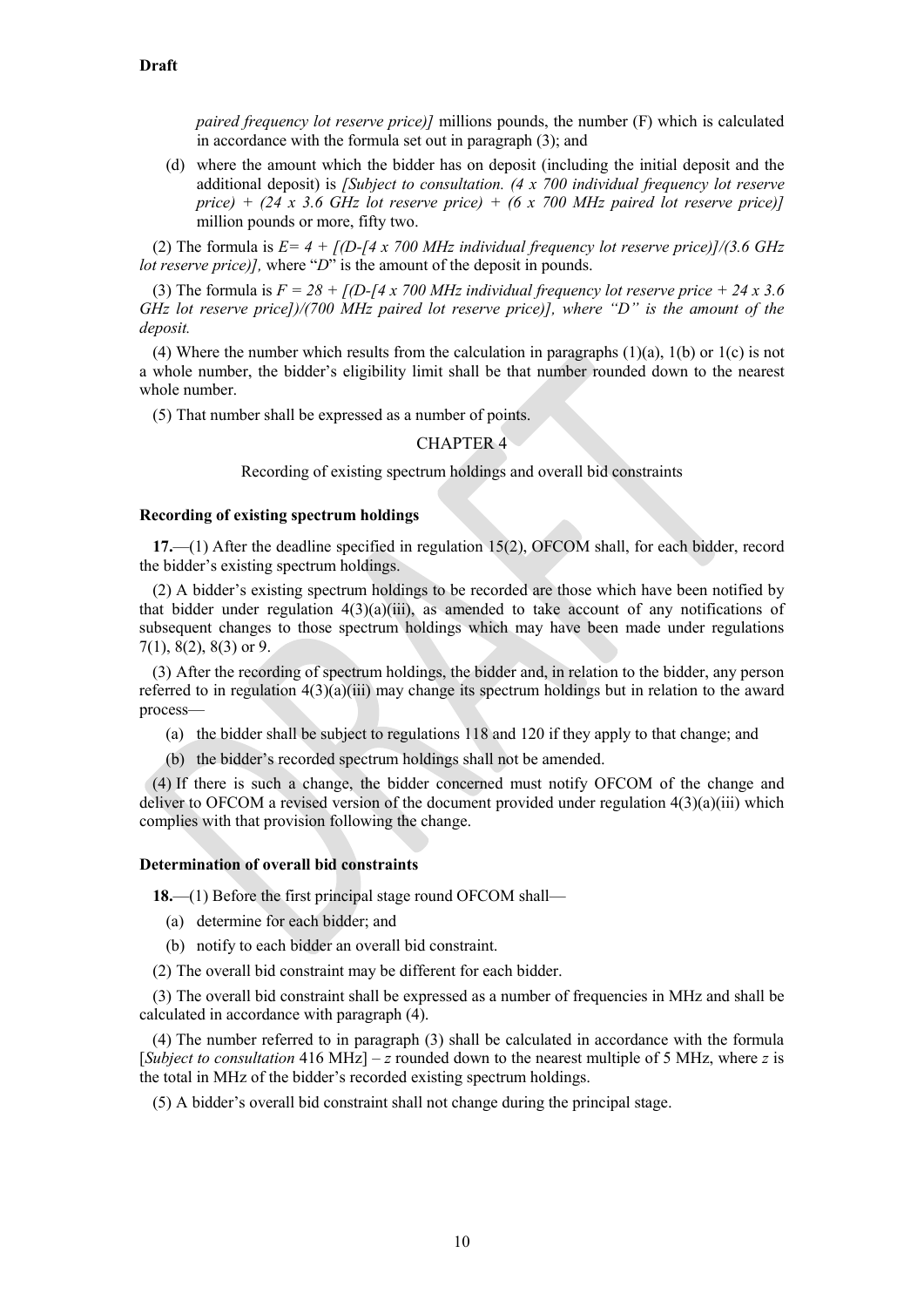## PART 4

### OVERVIEW OF AWARD PROCEDURE

#### Overview: principal stage, assignment stage and grant stage

#### **Principal stage, assignment stage and grant stage**

**19.**—(1) The process for the award of licences shall consist of the procedure set out in Part 5 ("principal stage"), the procedure Part 6 ("assignment stage") and the procedure set out in Part 7 ("grant stage").

(2) During the principal stage there shall be one or more rounds for the submission of primary bids ("primary bid rounds") and one round for the submission of supplementary bids ("supplementary bids round").

(3) A bid made during the principal stage shall be a bid for a licence which authorises the use of frequencies corresponding to lots (and coverage obligations) selected by the bidder.

(4) The selection shall specify a number of lots of a particular type without identifying any particular numbered lot which falls within that type.

(5) Following completion of the principal stage, the lots and the corresponding frequencies (as set out in Schedule 1) that are to be assigned to the winning bidders shall be determined in accordance with the procedure set out in the assignment stage.

(6) Licences for the frequencies so determined shall be granted in accordance with the grant stage.

## PART 5

## THE PRINCIPAL STAGE

#### CHAPTER 1

#### Coverage obligation, overall bid constraint rule, overall initial eligibility constraint rule and primary bids

#### **Coverage obligation**

**20.**—(1) When making a primary bid or a supplementary bid a bidder must, in addition to bidding for frequency lots, indicate whether or not it wishes to bid for the coverage obligation such that the obligation will be included in a licence for those frequency lots.

(2) The coverage obligation is an obligation on the licensee to build out a network providing an electronic communications service to [*Subject to consultation: at least 90% of the landmass of the United Kingdom, deploy at least five hundred new coverage sites in rural areas and provide new outdoor coverage to at least one hundred and forty thousand premises which it does not currently serve.*]

(3) In determining winning principal stage bids, it is a requirement that the winning combination of principal stage bids must contain no more than two principal stage bids from different bidders which selected the coverage obligation.

#### **Overall bid constraint rule**

**21.**—(1) In addition to the other limitations on bidding, in relation to the selection of lots and coverage specified in a standard primary bid, relaxed primary bid, primary chain bid, supplementary bid, relaxed supplementary bid and relaxed supplementary chain bid, the total frequencies associated with a bidder's principal stage bid must not exceed the number of MHz for that bidder which is that bidder's overall bid constraint.

(2) The limitation in paragraph (1) is known as the overall bid constraint rule.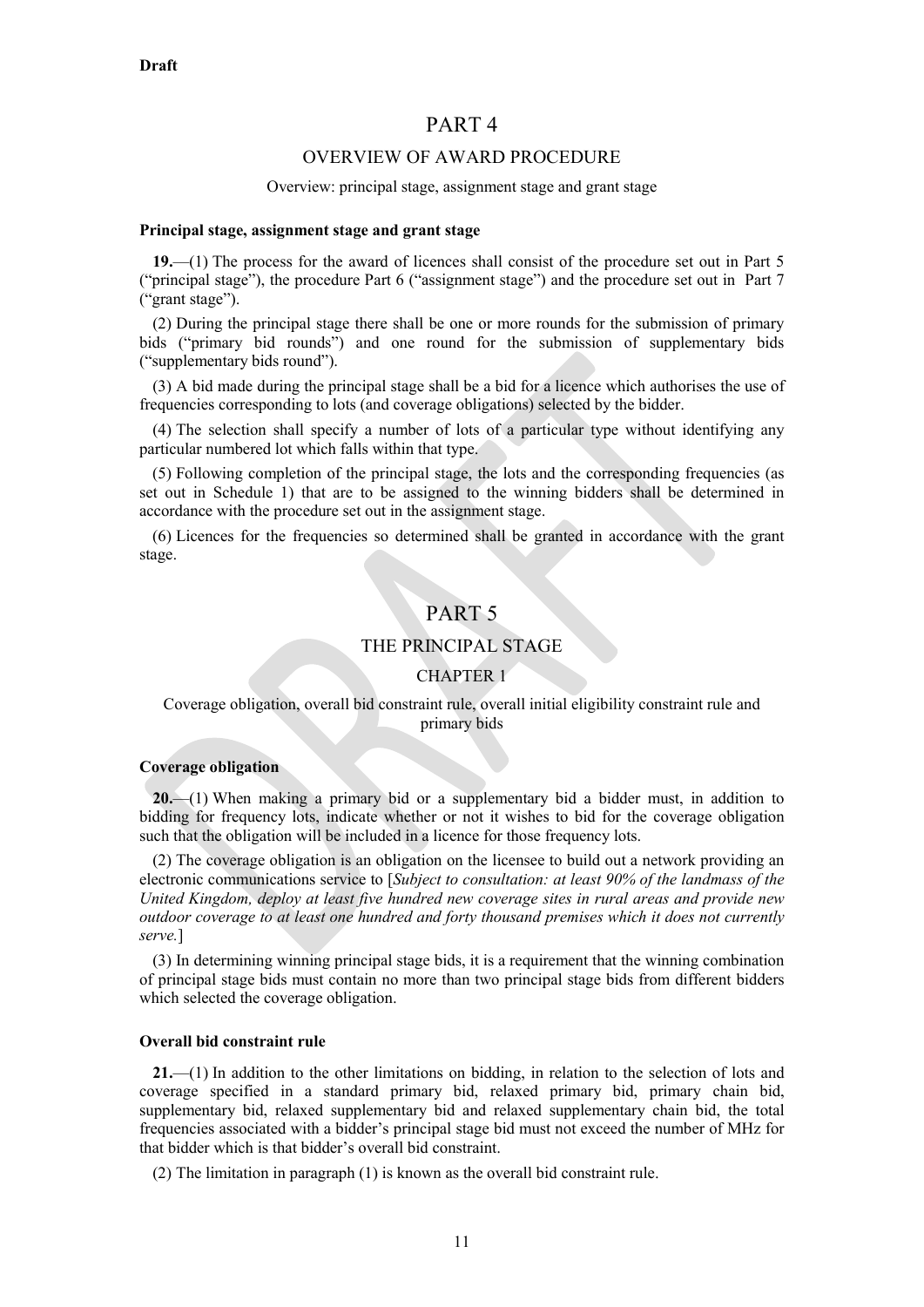(3) The "total frequencies associated with a principal stage bid" means, in relation to a bidder in a principal stage round, the total number of MHz which is the sum of A plus B plus C where—

- (a) "A" is, where that bidder has specified in its principal stage bid in that principal stage round that it wishes to bid for 3.6 GHz lots, the number of such bids multiplied by 5 MHz;
- (b) "B" is, where that bidder has specified in its principal stage bid in that principal stage round that it wishes to bid for 700 MHz individual frequency lots, the number of such bids multiplied by 5 MHz; and
- (c) "C" is, where that bidder has specified in its principal stage bid in that principal stage round that it wishes to bid for 700 MHz paired frequency lots, the number of such bids multiplied by 10 MHz.

#### **Overall initial eligibility constraint rule**

**22.**—(1) In addition to the other limitations on bidding, the selection of lots and coverage specified in a standard primary bid, relaxed primary bid, primary chain bid, supplementary bid, relaxed supplementary bid and relaxed supplementary chain bid must be such that the total number of eligibility points associated with the bid does not exceed the bidder's eligibility limit for the first principal stage round.

(2) The limitation in paragraph (1) is known as the "overall initial eligibility rule".

#### **Primary bids**

**23.**—(1) A primary bid must be for a selection of lots which would, if it were to be included in a licence granted to that bidder, comply with the overall bid constraint rule in respect of that bidder.

(2) A primary bid must be for a selection of lots which does not include more lots of a type than the number of lots available of that type in the award process.

(3) For each primary bid round there shall be a round price for each type of lot, which is the price at which each lot of that type is offered to bidders during that primary bid round.

(4) A bid made during a primary bid round ("primary bid") shall be at an amount in whole pounds being—

- (a) the total amount of the round prices in that primary bid round for each lot included in the selection of lots specified in the bid; less
- (b) the discount (if any) attributable if the coverage obligation is selected for that bid.

(5) Where the application of the discount in paragraph (4) would result in an amount of less than one thousand pounds, or a negative sum, the amount shall be one thousand pounds.

(6) The round price shall be determined for each type of lot by OFCOM in accordance with regulation 30 and 21 shall be the prices at which lots are offered to bidders during a primary bid round.

(7) The coverage obligation discount for the first primary bid round is set out in regulation 32.

(8) The coverage obligation discount for subsequent primary bid rounds shall be determined in accordance with regulation 34.

(9) The amount of each primary bid made by a bidder (and any discount arising from selection of the coverage obligation) shall be recorded by OFCOM and made apparent to that bidder, before and after the bid is made.

#### **Completing the primary bid form**

**24.**—(1) In order to make a primary bid a bidder must, on a form provided to the bidder by OFCOM ("primary bid form")—

(i) specify the number of 700 MHz paired frequency lots it wishes to be included in a licence at the round price for those lots;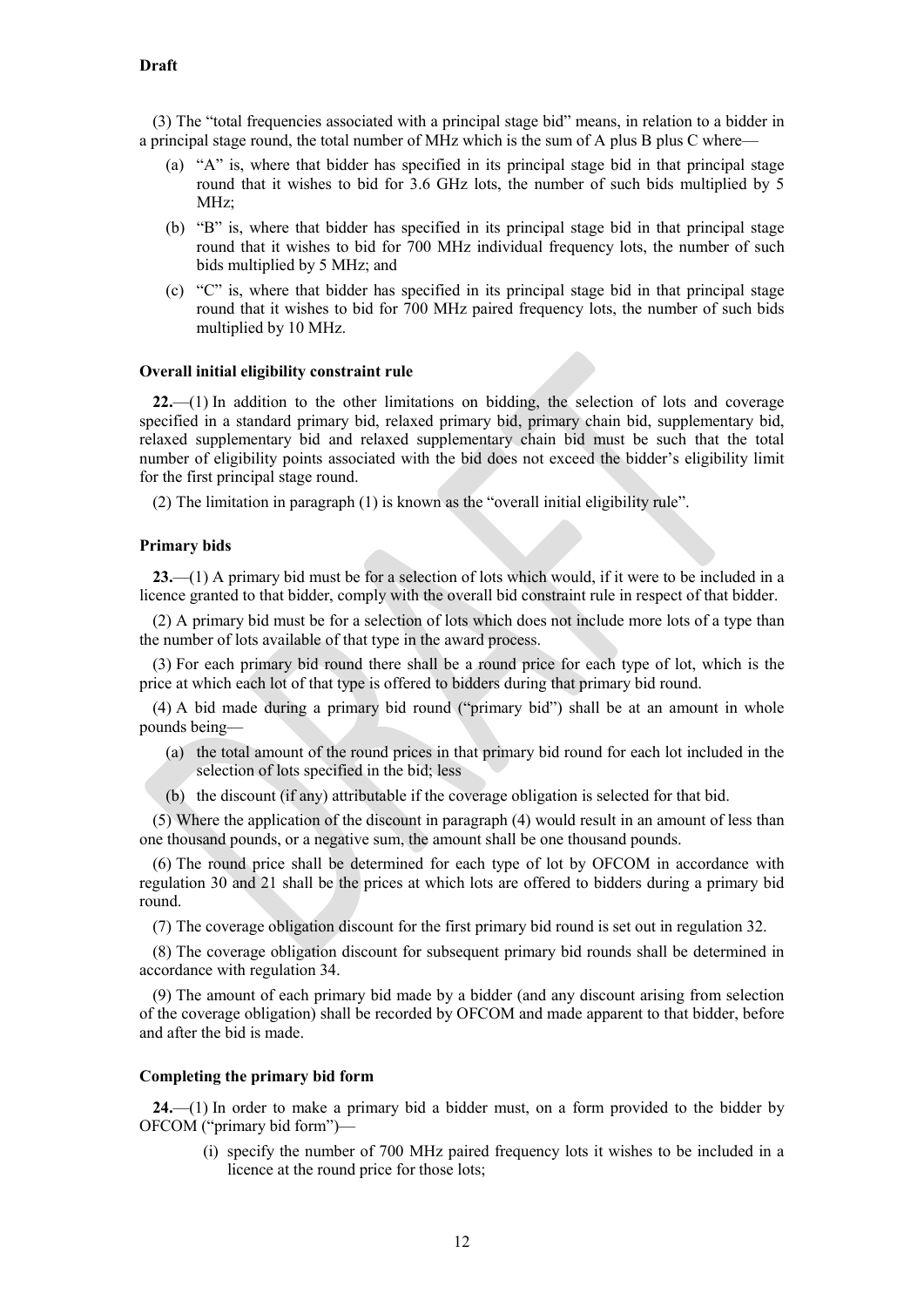- (ii) specify the number of 700 MHz individual frequency lots it wishes to be included in a licence at the round price for those lots;
- (iii) specify the number of 3.6 GHz frequency lots it wishes to be included in a licence at the round price for those lots; and
- (iv) indicate if it wishes the coverage obligation to apply to these lots.

(2) The selection in relation to lots and coverage specified in a primary bid made by a bidder must be such that either—

- (a) the total number of eligibility points associated with the primary bid does not exceed the bidder's eligibility limit for that primary bid round (determined in accordance with regulation  $35$  or  $36$  and notified to the bidder in accordance with regulation  $59(c)$ );
- (b) the selection in relation to lots and coverage complies with the rules on relaxed primary bids in Chapter 2; or
- (c) the selection in relation to lots and coverage complies with the rules on relaxed primary bids with added chain bids in Chapter 3.

(3) The number of eligibility points associated with a primary bid shall be a number equal to the total of the eligibility points attributed to the lots included in the bid selection comprised in the primary bid in accordance with Schedule 9.

(4) With the exception of any chain bids required to accompany a relaxed primary bid, a bidder must not submit more than one primary bid in any one primary bid round.

### **Three types of primary bid**

**25.**—(1) A primary bid which complies with regulation 24(2)(a) is known as "standard primary bid".

(2) A primary bid which complies with regulation  $24(2)(b)$  or  $24(2)(c)$  is known as "relaxed primary bid".

(3) Chain bids which accompany a relaxed primary bid in accordance with the regulations in Chapter 5 are known as "primary chain bids".

#### **Valid primary bids**

**26.** A valid primary bid is a bid submitted during the primary bid rounds which is—

- (a) a standard primary bid;
- (b) a relaxed primary bid; or
- (c) a primary chain bid;

and which complies with the provisions or regulations 21, 22, 23 and 64 in respect of that primary bid.

#### **Requirement for a valid primary bid in the first primary bid round**

**27.** Any bidder which does not submit a valid primary bid in the first primary bid round having an associated eligibility of at least one eligibility point shall be excluded from the award process and shall not receive a refund of its initial deposit or any sum that the bidder has paid as a deposit under regulation 15, which shall (where not forfeited under regulation 118) be forfeited.

#### **Failure to submit a valid primary bid in subsequent primary bid rounds**

**28.**—(1) Any bidder which does not submit a valid primary bid in a primary bid round occurring after the first primary bid round may not participate in subsequent primary bid rounds but may still participate in the supplementary bids round.

(2) Any bid which is for zero lots at zero pounds is deemed to be an invalid primary bid.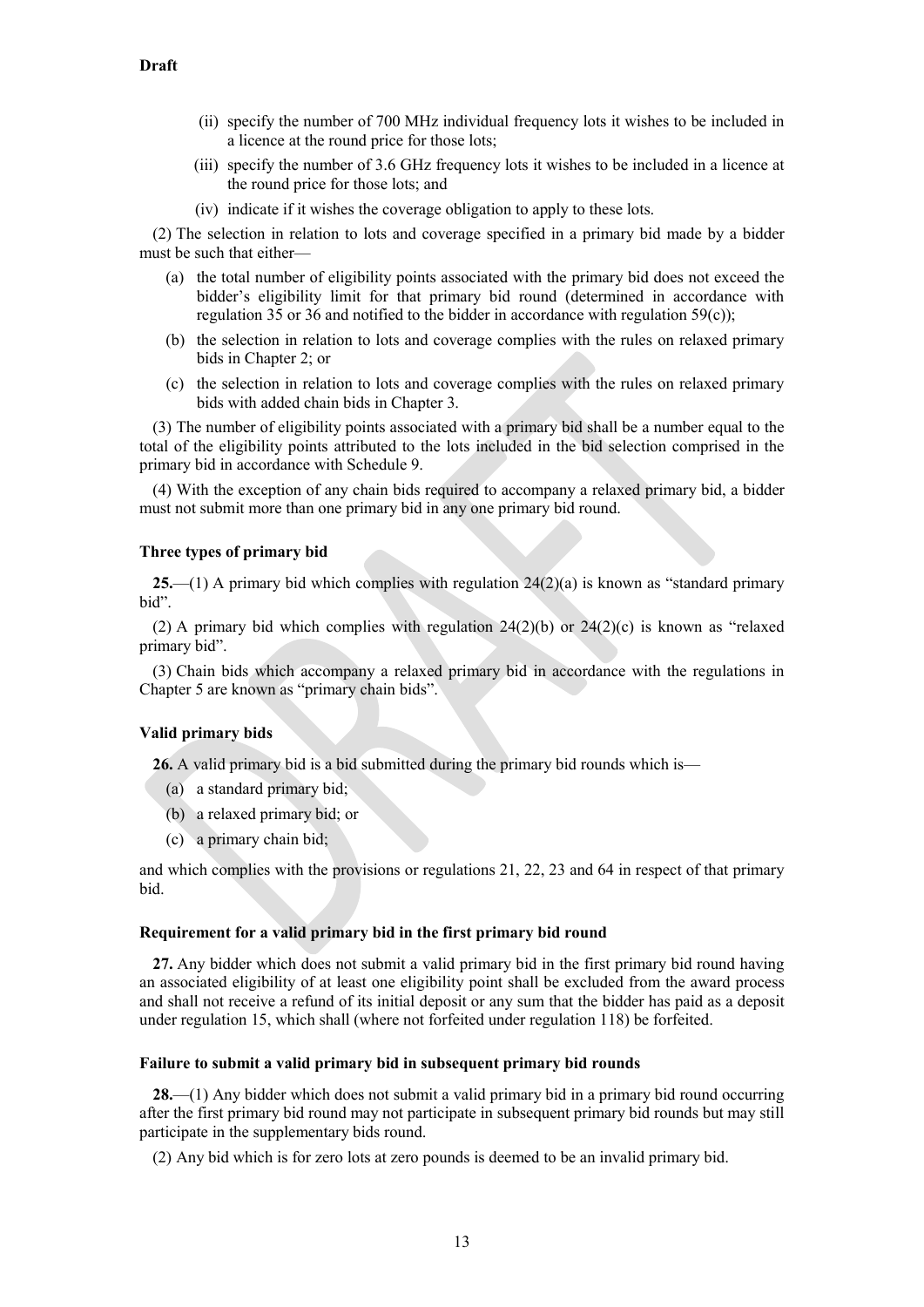#### **Number of primary bid rounds**

**29.**—(1) After each primary bid round OFCOM shall determine if there is excess demand in accordance with regulation 30.

(2) Where there is excess demand there shall be another primary bid round, unless OFCOM determine that they are satisfied that it is unlikely that the information that would be made available to bidders following any such further primary bid rounds would change—

- (a) the winning combination of principal stage bids in accordance with regulation 76;
- (b) the base price payable by a winning bidder in accordance with regulation 77.

(3) Where OFCOM have determined that there is no excess demand there shall be no further primary bid rounds but there shall be a supplementary bids round.

#### **Determination of excess demand**

**30.** There is excess demand in a given primary bid round if—

- (a) the demand for any type of lot is greater than the number of lots of that type that are available in the award process (not including chain bids); and
- (b) more than two bidders have indicated that it wished the coverage obligation to apply to its bid selection where the coverage discount is not zero.

#### **Round prices for the first primary bid round**

**31.** In the first primary bid round, the round price for—

- (a) each 700 MHz paired frequency lot shall be *[£ Subject to consultation*];
- (b) each 700 MHz individual frequency lot shall be *[£ Subject to consultation*]; and
- (c) each 3.6 GHz frequency lot shall be *[£ Subject to consultation*].

#### **Determination of round prices for subsequent primary bid rounds**

**32.**—(1) In each subsequent primary bid round, the round price for each type of lot shall be determined by OFCOM in accordance with this regulation.

(2) The round price for a type of lot shall be the same as it was in the previous primary bid round, unless paragraph (3) applies, in which case the round price for a type of lot shall be higher than the round price for that type of lot in the previous round.

(3) This paragraph applies where the demand for lots of a particular type exceeds the number of lots of that type that are available in the award process.

#### **Coverage obligation discount for the first primary bid round**

**33.** The coverage obligation discount for the first primary bid round is [*Subject to consultation. £300 million - £400 million*] pounds.

#### **Determination by OFCOM of coverage obligation discount for subsequent primary bid rounds**

**34.**—(1) In any primary bid round after the first round, the coverage obligation discount shall be the same as it was in the previous primary bid round, unless paragraph (2) applies.

(2) This paragraph applies where there is excess demand.

(3) Where paragraph (2) applies, the discount shall be a sum determined by OFCOM which is a smaller discount for that coverage obligation than in the previous round.

(4) When determining a smaller discount, OFCOM may determine the discount to be zero pounds if OFCOM considers that to be appropriate in light of demand (revealed to OFCOM from bids made) from more than two bidders for the coverage obligation.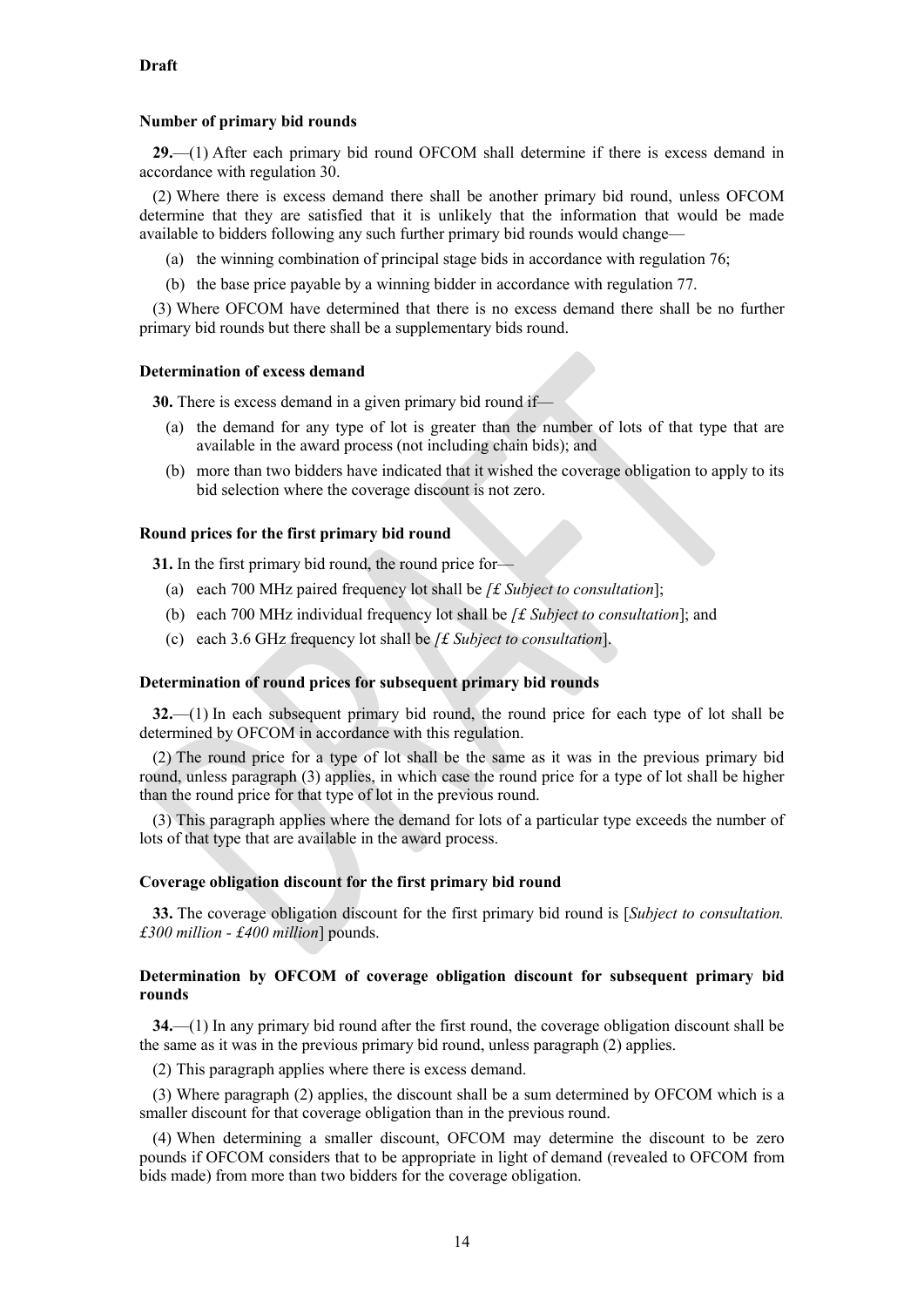(5) OFCOM may not determine the discount to be less than zero.

#### **Bidders' eligibility limit for second and subsequent primary bid rounds**

**35.** Before the second primary bid round and before each subsequent primary bid round OFCOM shall determine an eligibility limit for each bidder for that primary bid round in accordance with regulation 36.

### **Determination of bidders' eligibility limit for second and subsequent primary bid rounds**

**36.**—(1) OFCOM shall determine each bidder's eligibility limit under paragraph [\(2\),](#page-14-0) (3) or (5) (as the case may be).

<span id="page-14-0"></span>(2) Where a bidder makes a valid primary bid in a primary bid round, OFCOM shall determine the bidder's eligibility limit for the next primary bid round (if any).

(3) The number of eligibility points for the next primary bid round associated with a valid primary bid shall be a number equal to the total of the eligibility points associated with the lots included in the selection specified in that valid primary bid in accordance with Schedule 9.

(4) The bidder's eligibility limit for the next primary bid round shall be—

- (a) where the valid bid is a standard primary bid, a number equal to the number of eligibility points associated with that valid primary bid;
- (b) where the valid primary bid was a relaxed bid (without chain bids), the same limit as in the most recent round in which the bidder made a standard primary bid; and
- (c) where the valid primary bid was a relaxed bid (with accompanying chain bids), the same limit as in the most recent round in which the bidder made a standard primary bid.

(5) Where a bidder does not make a valid primary bid in a primary bid round, the bidder's eligibility limit for the next primary bid round shall be zero.

## CHAPTER 2

#### Primary bid round relaxed bids (without chain bids)

#### **Primary bid round relaxed bids (without chain bids)**

**37.**—(1) A bidder may make a bid for any selection of lots and coverage obligation (where doing so would exceed that bidder's eligibility limit for that primary bid round) if it complies with the following limitations in this regulation.

(2) Such a bid is referred to as a "relaxed primary bid".

(3) A bid for a selection of lots and coverage obligation at the round prices in the current round may be made, if the sum which would otherwise be bid for that selection (a "relaxed bid selection") is not (at the current round prices) greater than the upper limit.

(4) The upper limit is determined by reference to—

- (a) previous primary bid rounds in which the bidder submitted a valid primary bid having eligibility points below the bidder's eligibility limit in that round ("eligibility reducing rounds");
- (b) the most recent eligibility reducing round in which that relaxed bid selection could have been made by that bidder and submitted as a standard primary bid (taking into account the eligibility limit which pertained to that bidder in that round) (the "connected eligibility reducing round");
- (c) the selection of lots and coverage which the bidder actually bid for in the connected eligibility reducing round (the "connected round actual selection");
- (d) the sum (in pounds) bid for the connected round actual selection (the "connected round actual selection price");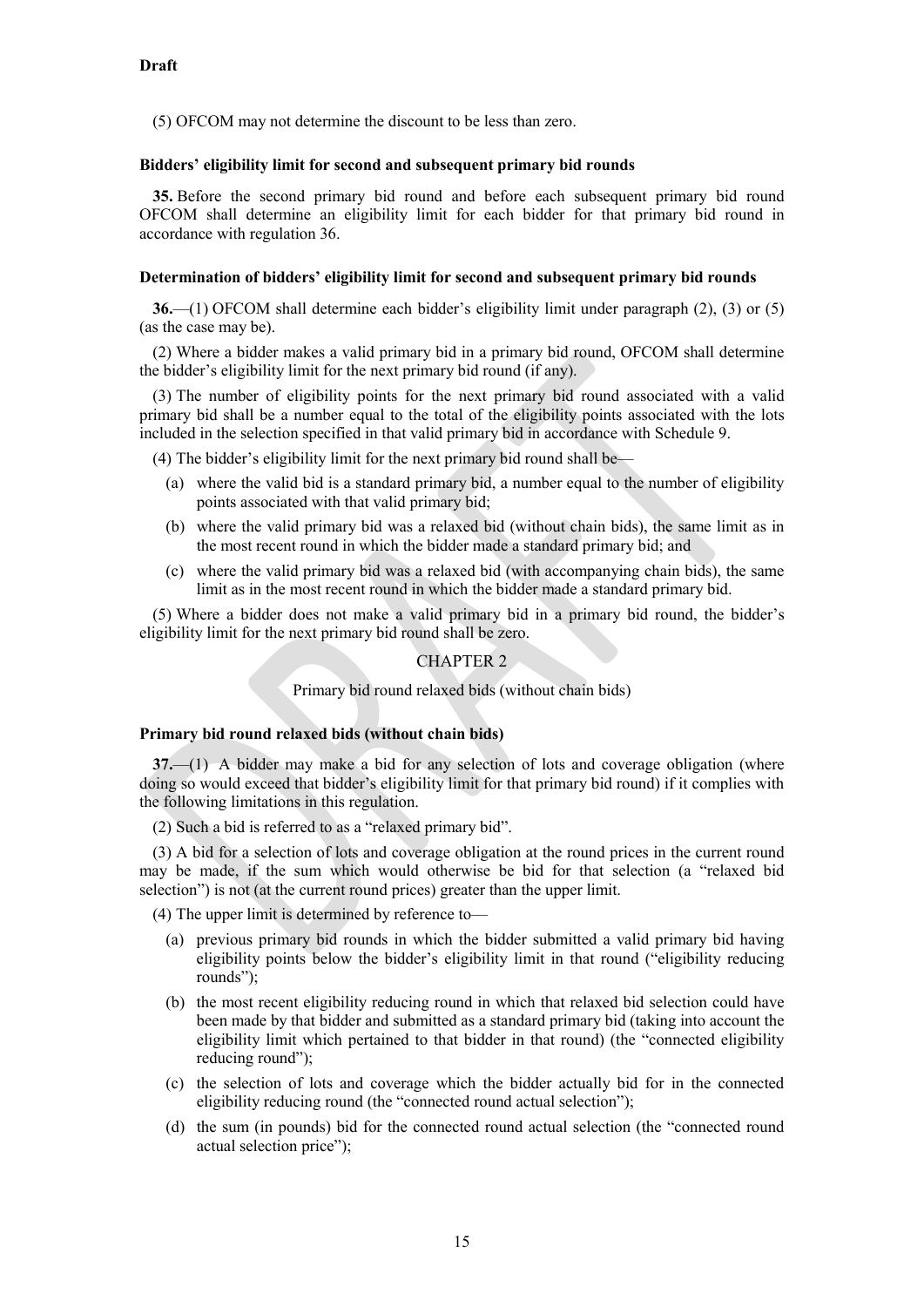- (e) the highest sum (in pounds) bid in any previous primary bid round for the connected round actual selection ("maximum connected round selection price"); and
- (f) the sum (in pounds) which would have been bid for the bidder's relaxed bid selection if that selection had been made in a valid primary bid in the connected eligibility reducing round (the "connected relaxed bid selection price").

(5) The upper limit is the total in pounds of A plus B minus C where—

- (a) A is the maximum connected round selection price;
- (b) B is the connected relaxed bid selection price; and
- (c) C is the connected round actual selection price.

## CHAPTER 3

Primary round relaxed bids (with accompanying chain bids)

#### **Primary bid round relaxed bids (with accompanying chain bids)**

**38.**—(1) If a bidder indicates on the electronic auction system during a round that it wishes to consider making a relaxed primary bid (with accompanying chain bids) it shall indicate the selection of lots and coverage which it wishes to make.

(2) OFCOM shall in response indicate on that system before the end of the round whether it is possible to make such a relaxed bid (in accordance with the regulations in this Chapter) and if it is possible OFCOM shall also indicate all of the accompanying chain bids which would also require to be made (including the selection of lots and coverage obligations which are to comprise each such chain bid and the amount to be bid for each such chain bid).

(3) Where OFCOM has made the indications referred to in paragraph (2), the bidder may make a bid for any selection of lots and coverage obligation (where doing so would exceed that bidder's eligibility limit for that primary bid round and also where doing so would exceed the upper limit in regulation 37) if it complies with the requirement in paragraph (4).

(4) The requirement is that a bid for a selection of lots and coverage obligation at the round prices in the current round ("a relaxed bid selection") must be accompanied by each of the additional new bids in the same round which are indicated by OFCOM as required on that system ("chain bids").

(5) In such circumstances a bidder must make more than one bid in the same round: a relaxed primary bid and also one or more than one new chain bids in a primary round if required.

(6) Each chain bid which must be made relates to a bid in a previous round which the bidder has already made (a "previous related bid").

(7) Where a chain bid is required, the selection of lots and coverage obligation which must be included in that chain bid is the same selection as that which was included in the previous related bid.

#### **Identifying the previous related bids (and any accompanying new chain bids which must be made)**

**39.** The previous related bids in respect of which a new chain bid must be made and the sum which is required to be bid for the chain bid are determined by reference to—

- (a) previous primary bid rounds in which the bidder submitted a bid having eligibility points below the bidder's eligibility limit in that round ("eligibility reducing rounds");
- (b) the most recent eligibility reducing round in which that relaxed bid selection could have been made by that bidder and submitted as a standard primary bid (taking into account the eligibility limit which pertained to that bidder in that round) (the "connected eligibility reducing round");
- (c) the selection of lots and coverage which the bidder actually bid for in the connected eligibility reducing round (the "connected round actual selection"); and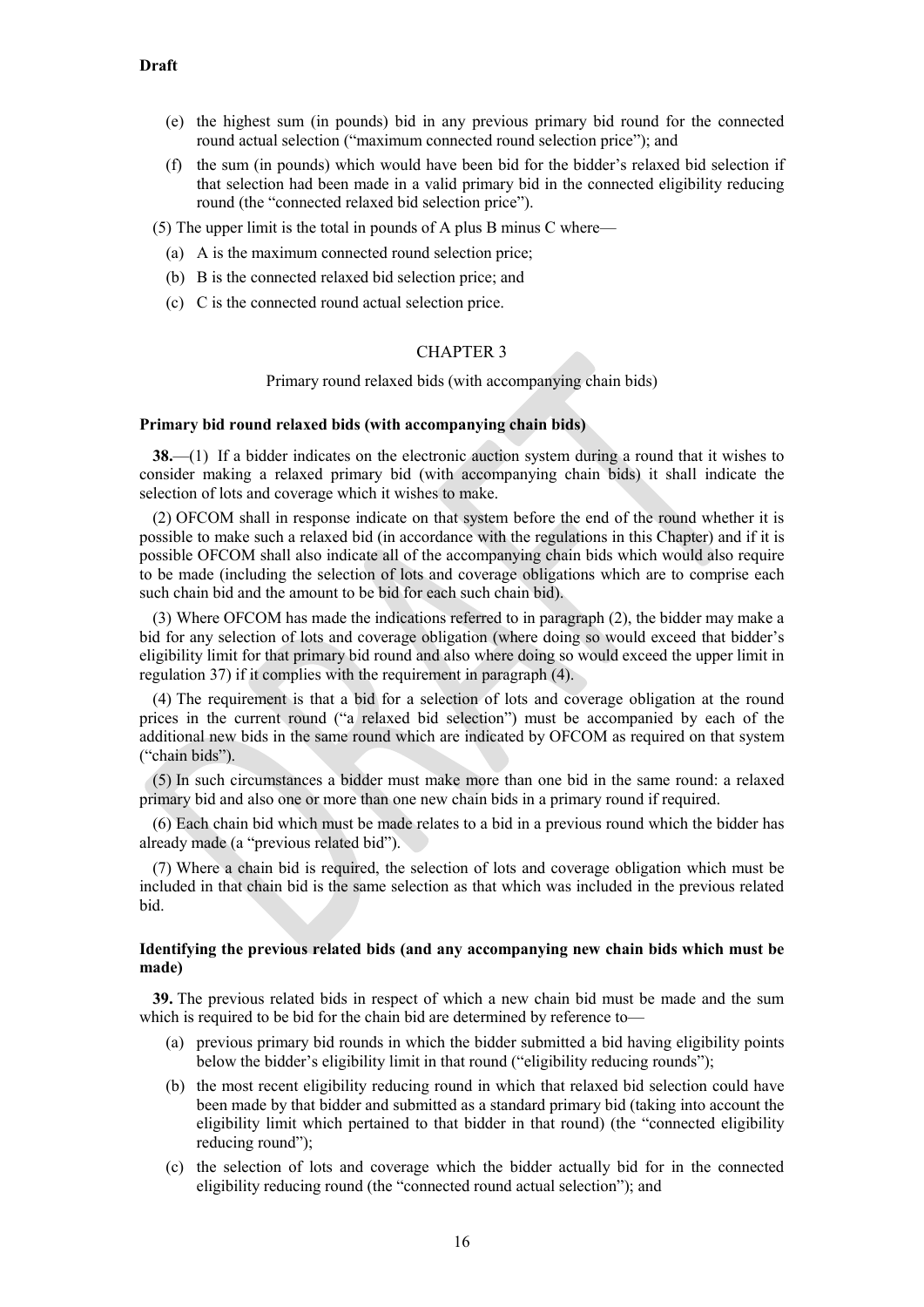- (d) the sum in pounds bid for the connected round actual selection (the "connected round actual selection price")
- (e) the highest sum (in pounds) bid in any previous primary bid round for the connected round actual selection ("maximum connected round selection price");
- (f) the sum (in pounds) which would have been bid for the bidder's relaxed bid selection if that selection had been included in a valid primary bid in the connected eligibility reducing round (the "connected round relaxed bid selection price").

### **OFCOM to identify previous related bids by means of determining a chain of eligibility reducing rounds**

**40.**—(1) The chain bids to be made are to be determined by OFCOM and the bidder shall be informed that they are required in addition to the relaxed bid itself in advance of any bid being made by the bidder on the electronic auction system.

(2) The chain bids to be made are determined by OFCOM by means of a process which identifies the first chain bid by reference to previous related bids in the connected eligibility reducing round and a chain of eligibility reducing rounds (if any) which arose between that connected eligibility reducing round and the current round.

(3) OFCOM will check sequentially (starting with the previously related bid in the connected eligibility reducing) each eligibility reducing round to establish if a chain bid is required in respect of the previous related bids made in those rounds.

#### **Determination by OFCOM of the first accompanying chain bid to be made**

**41.**—(1) The first previous related bid (in respect of which a new chain bid will be necessary and must be made) is the bid which that bidder made in the connected eligibility reducing round.

(2) The first chain bid ("CB1") which must be made is a bid for the same selection of lots and coverage obligation as that comprised in the bid made in the connected eligibility reducing round.

(3) The sum which must be bid for CB1 is a sum which is higher than the maximum connected round selection price and is equal to the total in pounds of D minus B plus C where—

- (a) D is the sum (in pounds) of the relaxed primary bid which the bidder wishes to make a valid primary bid for (at current round prices);
- (b) B is the sum (in pounds) of the connected round relaxed bid selection price; and
- (c) C is the sum (in pounds) of the connected round actual selection price.

(4) It is not possible for a relaxed bid (with accompanying chain bids) to be made if the sum calculated in accordance with paragraph (3) in respect of CB1 would be greater than the cap referred to in paragraph (5).

(5) The cap referred to is the sum which would have been payable for the connected round actual selection at the round prices in the current round.

### **Determination by OFCOM of the second accompanying chain bid (if any) which may be necessary**

**42.**—(1) The second previous related bid (in respect of which a new chain bid may be required) is the bid which that bidder made in the first eligibility reducing round which occurred after the connected eligibility reducing round (the "second eligibility reducing round").

(2) The second chain bid ("CB2") which must be made is a bid for the same selection of lots and coverage obligation as that comprised in the bid made in the second eligibility reducing round.

(3) CB2 is required to be made in respect of that previous related bid if (and only if) CB1 is greater than the total in pounds of E minus F plus G where—

(a) E is the highest sum (in pounds) bid in any previous primary bid round for the selection of lots and coverage which are comprised in the selection made in the second eligibility reducing round;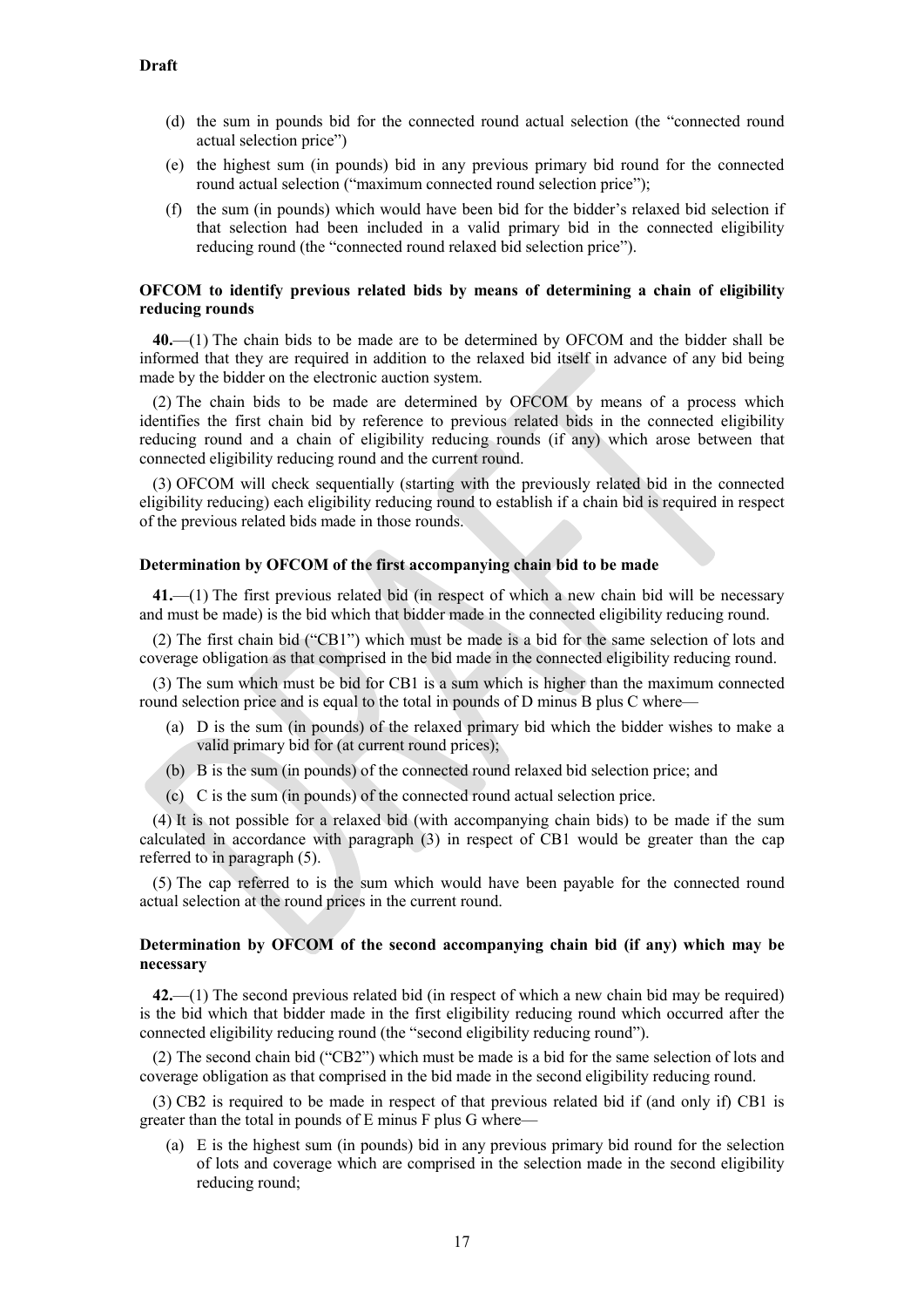- (b) F is the sum (in pounds) which was bid in the second eligibility reducing round; and
- (c) G is the sum (in pounds) which would have been bid for the selection of lots and coverage bid for in the connected round if they were to be included in a valid primary bid at the prices which pertained during the second eligibility round.
- (4) The sum which must be bid for CB2 is a sum equal to CB1 plus F minus G.

(5) If CB2 is required but the sum calculated in accordance with paragraph (4) in respect of CB2 would be greater than the cap referred to in paragraph (6), it is not possible for a relaxed bid (with accompanying chain bids) to be made.

(6) The cap referred to is the sum which would have been payable for the connected round actual selection at the round prices in the current round.

#### **The third (if any) and any other accompanying chain bids which may be necessary**

**43.**—(1) OFCOM shall consider the eligibility reducing round (if any) which is the first such eligibility reducing round to occur after the second eligibility reducing round to determine—

- (a) if a chain bid is required;
- (b) the selection of lots and coverage obligation which would comprise that chain bid; and
- (c) the sum to be bid for the chain bid to be made.

(2) When making that determination OFCOM shall, following the steps in regulation 42, treat the third eligibility reducing round as if it were the second eligibility reducing round and second chain bid made as if it were the selection of lots and coverage made and price bid in the connected eligibility reducing round.

(3) OFCOM shall then consider the bid made in each eligibility reducing round (if any) falling after the third eligibility reducing round in a chronological order manner which deals with the oldest eligibility reducing round before dealing with the next in time and follow the same steps to establish what (if any) chain bid is required.

(4) OFCOM shall indicate on that system before the end of the round all of the accompanying chain bids that must also be made, the selection of lots and coverage obligations which are to comprise each such chain bid and the amount of each such chain bid.

#### CHAPTER 4

#### The supplementary bids round

#### **Supplementary bid selection**

**44.** A bid made during the supplementary bids round ("supplementary bid") shall be a bid for a selection of—

- (a) 700 MHz paired frequency lots;
- (b) 700 MHz individual frequency lots;
- (c) 3.6 GHz frequency lots; together with
- (d) an indication if it wishes the coverage obligation to apply to these lots.

#### **Supplementary bids**

**45.**—(1) In order to make a supplementary bid a bidder must, on a form provided to the bidder by OFCOM ("supplementary bids form")—

- (a) specify the number of 700 MHz paired frequency lots it wishes to be included in a licence;
- (b) specify the number of 700 MHz individual frequency lots it wishes to be included in a licence;
- (c) specify the number of 3.6 GHz frequency lots it wishes to be included in a licence;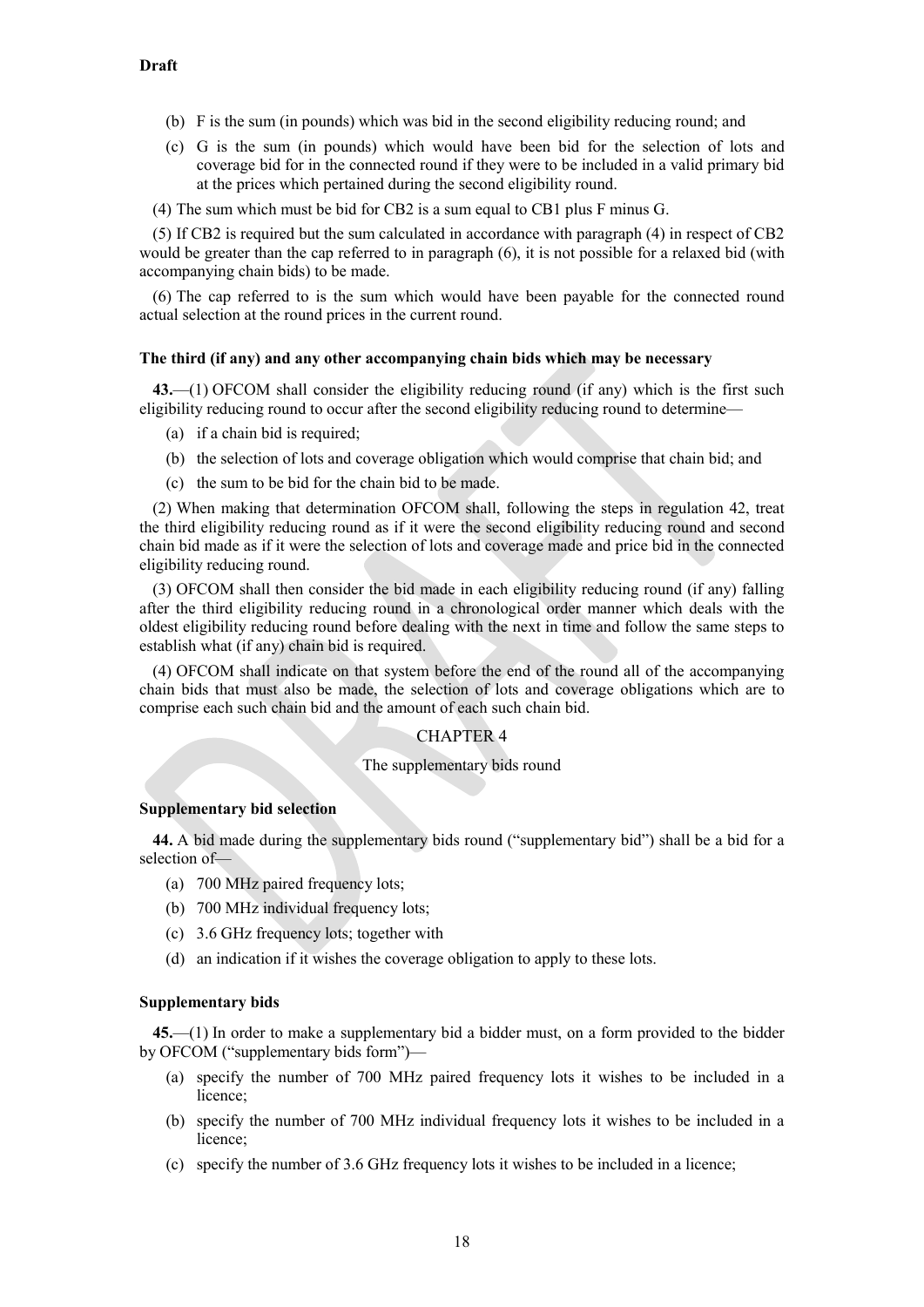- (d) indicate if it wishes the coverage obligation to apply to these lots; and
- (e) the amount in whole pounds that it is willing to pay for a licence which authorises the use of frequencies corresponding to the lots selected (and the coverage obligation selection made).

(2) The selection of lots and selection relation to the coverage obligation specified in a supplementary bid made by a bidder may be the same as or different from the selection of lots and coverage specified in any primary bid made by that bidder.

(3) A bidder may not submit more than one supplementary bid for each selection.

(4) A bidder may submit any number of supplementary bids in the supplementary bids round up to a maximum of *[Subject to consultation: three thousand***]** supplementary bids (including relaxed supplementary bids but not including any chain bids).

(5) A bidder may not submit more than one supplementary bid for each permissible selection of lots and coverage.

(6) A bidder is not required to submit a supplementary bid.

### **Bidder indications during the supplementary bids round**

**46.**—(1) During the supplementary bids round each bidder shall indicate to OFCOM on the electronic auction system all of the supplementary bids which it wishes to make in the round ("provisional list").

(2) OFCOM shall, using the electronic auction system, check each of the proposed bids to ensure they meet the requirements of these Regulations and check whether, in respect of any proposed relaxed supplementary bids, the bidder must also submit supplementary chain bids.

(3) OFCOM shall, using the electronic auction system, respond to each bidder's provisional list indicating whether it is possible to make the provisional bids and whether any provisional bids require additional supplementary chain bids to be made.

#### **Supplementary round eligibility limit**

**47.**—(1) Before the supplementary bids round OFCOM shall determine each bidder's eligibility limit.

(2) A bidder's eligibility limit shall be determined for each bidder by reference to the bids made in the final primary bid round (and previous primary bids round).

(3) Where a bidder makes a valid primary bid in the final primary bid round, OFCOM shall determine the bidder's eligibility limit for the supplementary bids round by calculating the number of eligibility points associated with that valid primary bid.

(4) The number of eligibility points for the supplementary bids round associated with a valid primary bid shall be a number equal to the total of the eligibility points associated with the lots included in the selection specified in the valid primary bid in the final primary bid round in accordance with Schedule 9.

(5) The bidder's eligibility limit for the supplementary bid round shall be—

- (a) where the valid bid was a standard primary bid, a number equal to the number of eligibility points associated with that valid primary bid;
- (b) where the valid primary bid was a relaxed bid (without chain bids), the same limit as in the most recent round in which the bidder made a standard primary bid; and
- (c) where the valid primary bid was a relaxed bid (with accompanying chain bids), the same limit as in the most recent round in which the bidder made a standard primary bid.

(6) Where a bidder does not make a valid primary bid in the final primary bid round, the bidder's eligibility limit for the supplementary bids round shall be zero.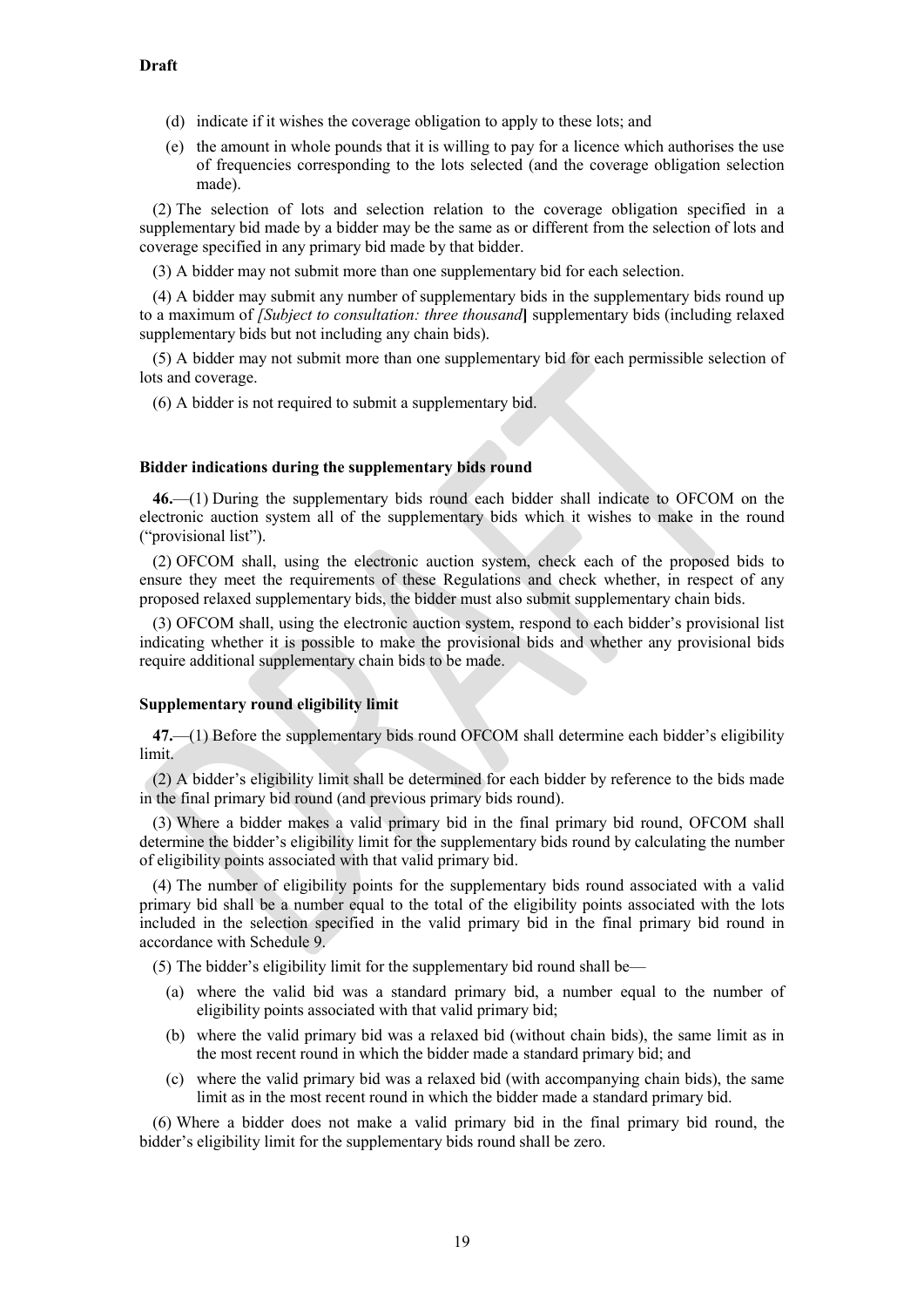(7) With an eligibility limit of zero a bidder may not make a standard supplementary bid but may proposed to make relaxed supplementary bids (without chain bids) and relaxed bids (with accompanying chain bids).

#### **Application of the supplementary round eligibility limit**

**48.**—(1) The selection in relation to lots and coverage specified in a supplementary bid made by a bidder must be such that either—

- (a) the total number of eligibility points associated with the supplementary bid does not exceed the bidder's eligibility limit for the supplementary bid round (determined in accordance with regulation 47 and notified to the bidder in accordance with regulation 59(c));
- (b) the selection in relation to lots and coverage complies with the rules on relaxed supplementary bids in Chapter 5; or
- (c) the selection in relation to lots and coverage complies with the rules on relaxed supplementary bids (with accompanying chain bids) in Chapter 6.

#### **Amount of supplementary bid**

**49.**—(1) The amount of any supplementary bid shall be determined by the bidder, subject to the restrictions in paragraph (2).

- (2) The restrictions are—
	- (a) that the amount of the supplementary bid must not be less than one thousand pounds;
	- (b) the amount must be whole thousands of pounds;
	- (c) the supplementary bid must meet the supplementary cap rule if it applies;
	- (d) a supplementary bid may not be made for zero lots at a price greater than zero pounds; and
	- (e) where the bidder makes a relaxed supplementary bid or a relaxed supplementary bid (with accompanying chain bids) the further limitations in relation to the bid amount of chain bids apply.

#### **Supplementary cap rule**

**50.**—(1) Where a bidder makes a supplementary bid for a selection of lots and coverage which is the same as the bidder's selection in the final primary bid round, any other supplementary bid may not be more than the supplementary cap.

- (2) The supplementary cap is a sum equal to H minus G plus J where—
	- (a) H is the highest sum (in pounds) which is bid for the selection of lots and coverage bid for in the final primary bid round in the supplementary bids round (including instances where such bid is being made simultaneously to the supplementary bid in question);
	- (b) G is the sum (in pounds) bid for the selection of lots and coverage bid for in the final primary bid round (at the round prices in that round); and
	- (c) J is the sum (in pounds) which would be payable for the selection of lots and coverage to be bid for in the supplementary bid if they had been included in a valid primary bid made at the round prices which pertained in the final primary bid round.

(3) Where a bidder does not make a supplementary bid for a selection of lots and coverage which is the same as the bidder's selection in the final primary bid round, any other supplementary bid may not be greater than the sum which would have been bid for that selection of lots and coverage if they had been included in a valid primary bid made at the round prices which pertained in the final primary bid round.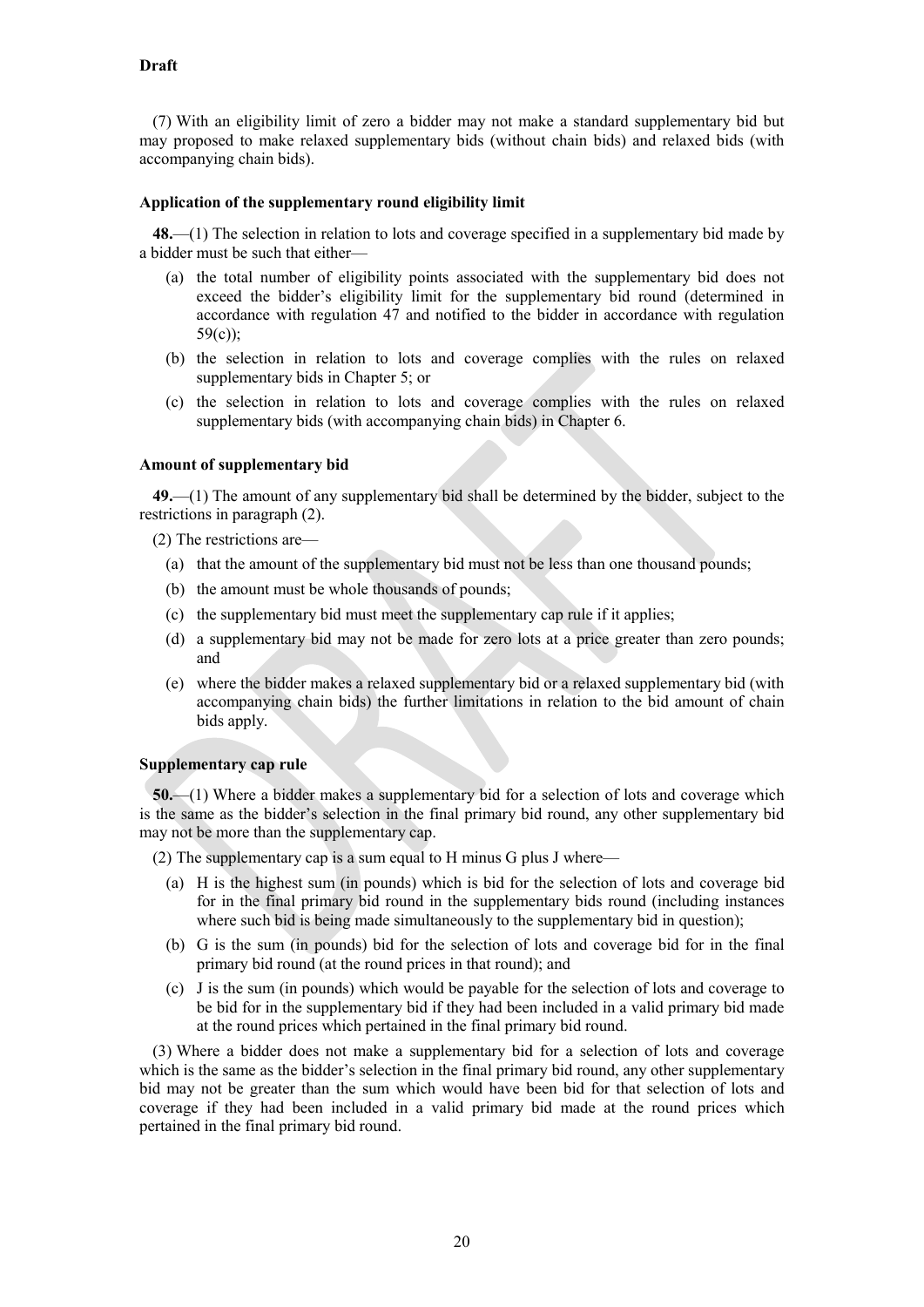## CHAPTER 5

#### Supplementary bid round relaxed bids (without chain bids)

#### **Relaxed supplementary bids (without chain bids)**

**51.**—(1) A bidder may make a bid for any selection of lots and coverage obligation (where doing so would exceed that bidder's eligibility limit for that supplementary bid round) if it complies with the following limitations in this regulation.

(2) Such a bid is referred to as a "relaxed supplementary bid".

(3) A bid for a selection of lots and coverage obligation may be made if the sum which would be bid for that selection (a "relaxed supplementary bid selection") is not, greater than the upper limit.

(4) The upper limit is determined by reference to—

- (a) previous primary bid rounds in which the bidder submitted a bid having eligibility points below the bidder's eligibility limit ("eligibility reducing rounds");
- (b) the most recent eligibility reducing round in which that relaxed bid selection could have been made by that bidder and submitted as a bid (taking into account the eligibility limit which pertained to that bidder in that round) (the "connected eligibility reducing round");
- (c) the selection of lots and coverage which the bidder actually bid for in the connected eligibility reducing round (the "connected round actual selection"); and
- (d) the sum (in pounds) bid for the connected round actual selection (the "connected round actual selection price");
- (e) the highest sum (in pounds) bid in any previous primary bid round (or in any other accompanying supplementary bid) for the connected round actual selection ("maximum supplementary connected round selection price");
- (f) the sum (in pounds) which would have been bid for the bidder's relaxed supplementary bid selection if that selection had been bid for in the connected eligibility reducing round (the "connected relaxed bid selection price").

(5) The upper limit is the total in pounds of A plus B minus C where—

- (a) A is the maximum supplementary connected round selection price;
- (b) B is the connected relaxed bid selection price; and
- (c) C is the connected round actual selection price.

## CHAPTER 6

Supplementary round relaxed bids (with accompanying chain bids)

#### **Relaxed supplementary bids (with accompanying chain bids)**

**52.**—(1) If a bidder indicates on the electronic auction system during the supplementary round that it wishes to consider making a relaxed supplementary bid (with accompanying chain bids) it shall indicate the selection of lots and coverage which it wishes to make.

(2) OFCOM shall in its response indicate on that system before the end of the round whether it is possible to make such a relaxed bid (in accordance with the regulations in this Chapter) and if it is possible OFCOM shall also indicate all of the accompanying chain bids which would also require to be made (including the selection of lots and coverage obligations which are to comprise each such chain bid and the amount of each such chain bid).

(3) Where OFCOM has made the indications referred to in paragraph (2), the bidder may make a bid for any selection of lots and coverage obligation (where doing so would exceed that bidder's eligibility limit for that primary bid round and also where doing so would exceed the upper limit in regulation 48) if it complies with the following limitation in this regulation.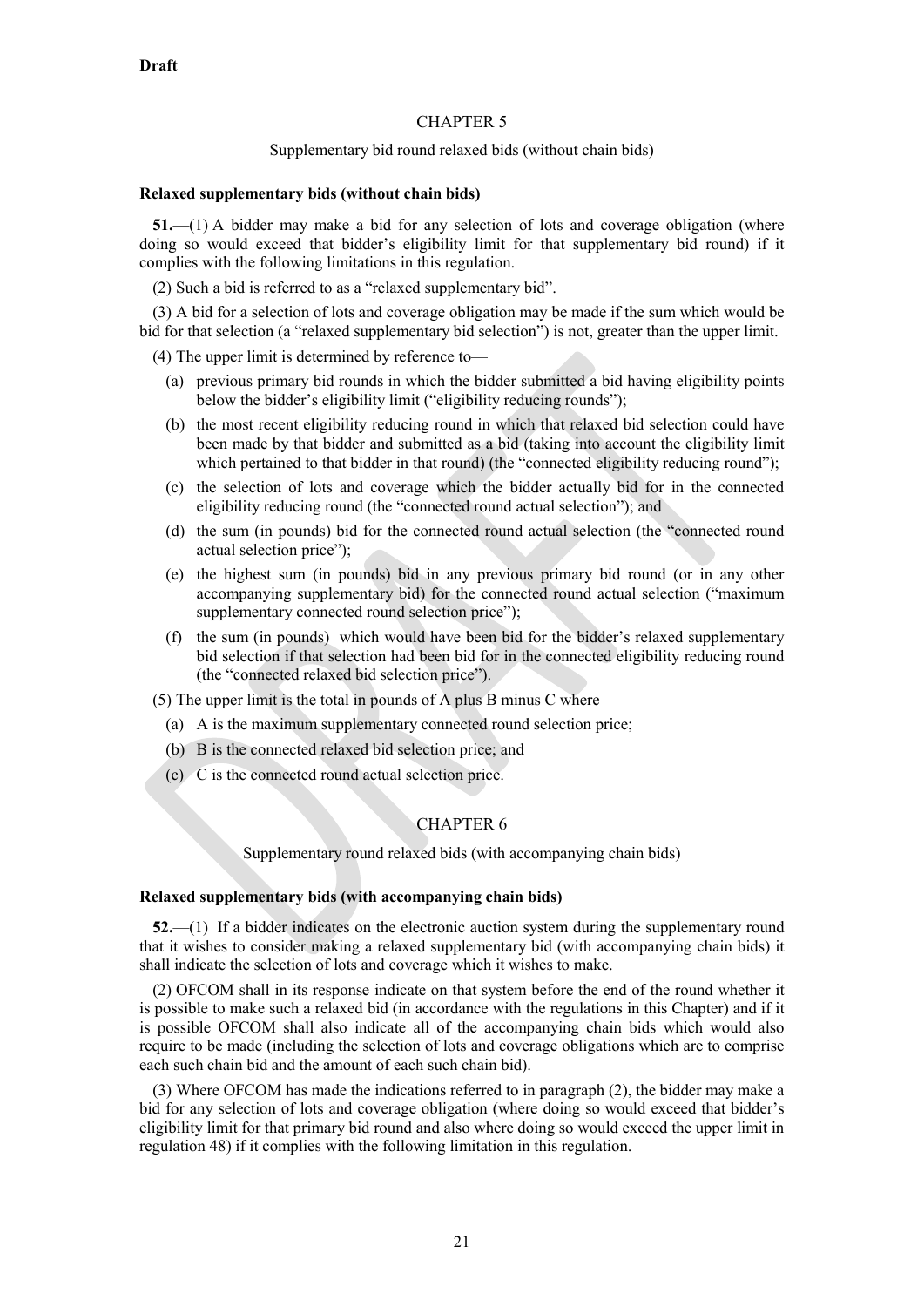(4) The limitation is that a bid for a selection of lots and coverage obligation at the round prices in the current round ("a relaxed supplementary bid selection") must be accompanied by each of the additional new bids in the supplementary bids round which are indicated by OFCOM as required on that system ("chain bids").

(5) Each chain bid which is to be made relates to a bid in a previous round which the bidder has already made (a "previous related bid").

(6) Where a chain bid is required, the selection of lots and coverage obligation which must be included in that chain bid is the same selection as that which was included in the previous related bid.

#### **Identifying the previous related bids (and any accompanying new chain bids which must be made)**

**53.** The previous related bids in respect of which a new chain bid must be made and the sum which is required to be bid for the chain bid are determined by reference to—

- (a) previous primary bid rounds in which the bidder submitted a bid having eligibility points below the bidder's eligibility limit in that round ("eligibility reducing rounds");
- (b) the most recent eligibility reducing round in which that relaxed bid selection could have been made by that bidder and submitted as a standard primary bid (taking into account the eligibility limit which pertained to that bidder in that round) (the "connected eligibility reducing round");
- (c) the selection of lots and coverage which the bidder actually bid for in the connected eligibility reducing round (the "connected round actual selection"); and
- (d) the sum in pounds bid for the connected round actual selection (the "connected round actual selection price")
- (e) the highest sum (in pounds) bid in any previous primary bid round (or in any other accompanying supplementary bid) for the connected round actual selection ("maximum supplementary connected round selection price");
- (f) the sum (in pounds) which would have been bid for the bidder's relaxed bid selection if that selection had been bid for in the connected eligibility reducing round (the "connected relaxed bid selection price").

#### **OFCOM to identify previous related bids by means of determining a chain of eligibility reducing rounds**

**54.**—(1) The chain bids to be made are to be determined by OFCOM and the bidder shall be informed that they are required in addition to the relaxed bid itself in advance of any supplementary bid being made by the electronic auction system.

(2) The chain bids to be made are determined by OFCOM by means of a process which identifies the first chain bid by reference to previous related bids in the connected eligibility reducing round and a chain of eligibility reducing rounds (if any) which arose between that connected eligibility reducing round and the current round.

(3) OFCOM will check sequentially (starting with the previously related bid in the connected eligibility reducing) each eligibility reducing round each round to establish if a chain bid is required in respect of the previous related bids made in those rounds.

#### **Determination by OFCOM of the first accompanying chain bid to be made**

**55.**—(1) The first previous related bid (in respect of which a new chain bid will be necessary and must be made) is the bid which that bidder made in the connected eligibility reducing round.

(2) The first chain bid ("CB1") which must be made is a bid for the same selection of lots and coverage obligation as that comprised in the bid made in the connected eligibility reducing round.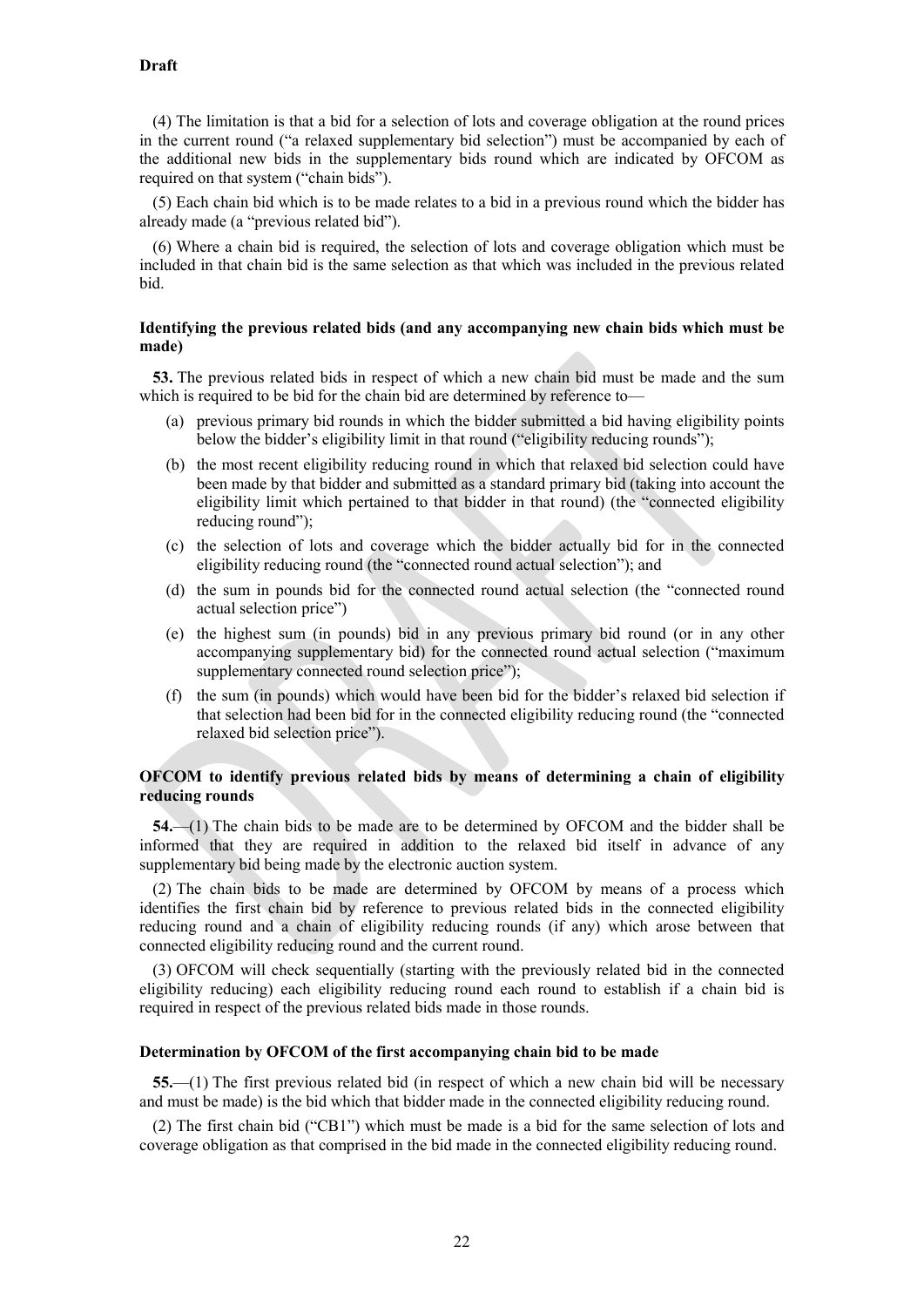(3) The sum which must be bid for CB1 is a sum which is higher than the maximum supplementary connected round selection price and is equal to the total in pounds of D minus B plus C where—

- (a) D is the sum (in pounds) of the relaxed supplementary bid which the bidder wishes to make;
- (b) B is the sum (in pounds) of the connected relaxed bid selection price; and
- (c) C is the sum (in pounds) of the connected round actual selection price.

(4) It is not possible for a relaxed supplementary bid (with accompanying chain bids) to be made if the sum calculated in accordance with paragraph (3) in respect of CB1 would be greater than the supplementary cap in regulation 50(2) if applied as if Regulation 50(2)(c) read as follows—

"J is the sum (in pounds) which would be payable for the selection of lots and coverage to be bid for in CB1 if they had been included in a valid primary bid made at the round prices which pertained in the final primary bid round."

#### **Determination by OFCOM of the second accompanying chain bid (if any) which may be necessary**

**56.**—(1) The second previous related bid (in respect of which a new chain bid may be required) is the bid which that bidder made in the first eligibility reducing round which occurred after the connected eligibility reducing round (the "second eligibility reducing round").

(2) If the second chain bid ("CB2") is required it is a bid for the same selection of lots and coverage obligation as that comprised in the bid made in the second eligibility reducing round.

(3) CB2 is required to be made in respect of that previous related bid if (and only if) CB1 is greater than the total in pounds of E minus F plus G where—

- (a) E is the highest sum (in pounds) bid in any previous primary bid round for the selection of lots and coverage which are comprised in the selection made in the second eligibility reducing round;
- (b) F is the sum (in pounds) which was bid in the second eligibility reducing round; and
- (c) G is the sum (in pounds) which would have been bid for the selection of lots and coverage bid for in the connected round if they were bid for at the prices which pertained during the second eligibility round.
- (4) The sum which must be bid for CB2 is a sum equal to CB1 plus F minus G.

(5) It is not possible for a relaxed supplementary bid (with accompanying chain bids) to be made if the sum calculated in accordance with paragraph (3) in respect of CB2 would be greater than the supplementary cap in regulation 50(2) if applied as if Regulation 51(2)(c) read as follows—

"J is the sum (in pounds) which would be payable for the selection of lots and coverage to be bid for in CB2 if they had been included in a valid primary bid made at the round prices which pertained in the final primary bid round."

#### **The third (if any) and any other accompanying chain bids which may be necessary**

**57.**—(1) OFCOM shall consider the eligibility reducing round (if any) which is the first such eligibility reducing round to occur after the second eligibility reducing round to determine—

- (a) if a chain bid is required;
- (b) the selection of lots and coverage obligation which would comprise that chain bid; and
- (c) the sum to be bid for the chain bid to be made.

(2) When making that determination OFCOM shall, following the steps in regulation 53, treat the third eligibility reducing round as if it were the second eligibility reducing round and second chain bid made as if it were the selection of lots and coverage made and price bid in the connected eligibility reducing round.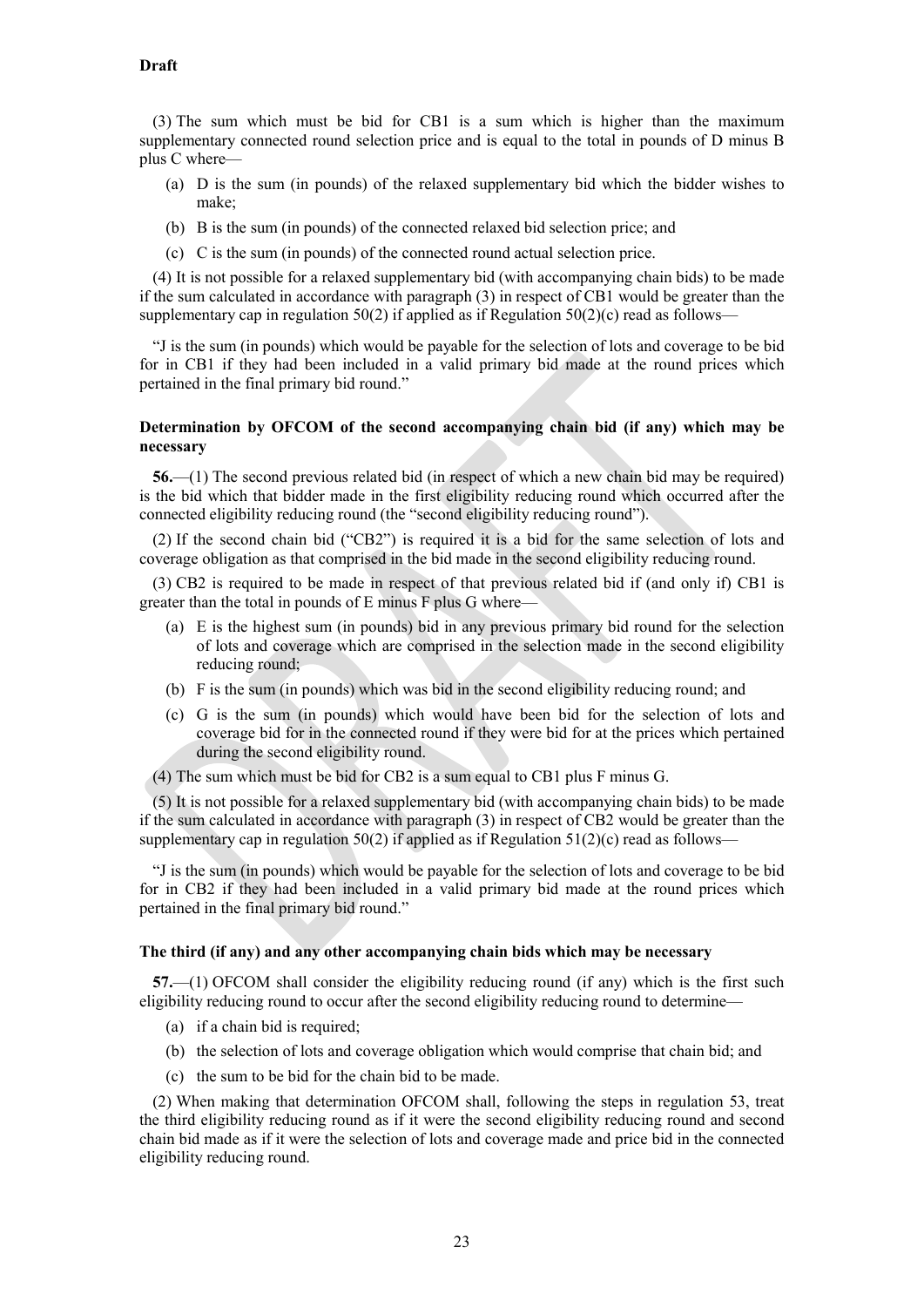(3) OFCOM shall then consider the bid made in each eligibility reducing round (if any) falling after the third eligibility reducing round in a chronological order manner which deals with the oldest eligibility reducing round before dealing with the next in time and follow the same steps to establish what (if any) chain bid is required.

(4) OFCOM shall indicate on that system before the end of the supplementary bids round all of the accompanying chain bids that must also be made, the selection of lots and coverage obligations which are to comprise each such chain bid and the amount of each such chain bid.

#### **Valid supplementary bids**

**58.** A supplementary bid is a valid supplementary bid if the bidder complies with regulations 21, 22, 45, and 70 in respect of that supplementary bid.

## CHAPTER 7

Procedure for primary bid rounds

## **Notice to be given to bidders before primary bid rounds**

<span id="page-23-1"></span>**59.** Before the start of each primary bid round, OFCOM shall notify each bidder of—

- (a) the date on which, and the times on that date within which, the primary bid round will take place;
- (b) the round price for—
	- (i) 700 MHz paired frequency lots;
	- (ii) 700 MHz individual frequency lots;
	- (iii) 3.6 GHz frequency lots;
- (c) the coverage obligation discount; and
- (d) the bidder's eligibility limit for that primary bid round.

#### **Extensions to rounds**

**60.**—(1) The time notified by OFCOM under regulation 56 as the end of the primary bid round ("end of round time") may be treated by a bidder in respect of—

- (a) no more than two primary bid rounds, and also
- (b) in respect of each occasion where paragraph [\(2\)](#page-23-0) applies to the bidder, a further primary bid round,

as that time extended by thirty minutes and OFCOM shall treat that extended time as the end of round time for the purposes of paragrap[h 59\(a\).](#page-23-1)

<span id="page-23-0"></span>(2) This paragraph applies to a bidder where—

- (a) in respect of a previous primary bid round, the bidder treated the end of round time for that round as extended by thirty minutes in accordance with paragraph (1);
- (b) the bidder submitted its completed primary bid form for that primary bid round so that it was received by OFCOM by the end of round time so extended; and
- (c) OFCOM have notified the bidder that they are satisfied that, in respect of that primary bid round, circumstances existed which were beyond the bidder's control which had the effect that the bidder could not have submitted its primary bid form so that it was received by OFCOM by the end of round time without such an extension.

#### **Ofcom discretion to close a round early**

**61.** Where all bidders in a round have placed bids, OFCOM may close a round before the expiry of the end of round time.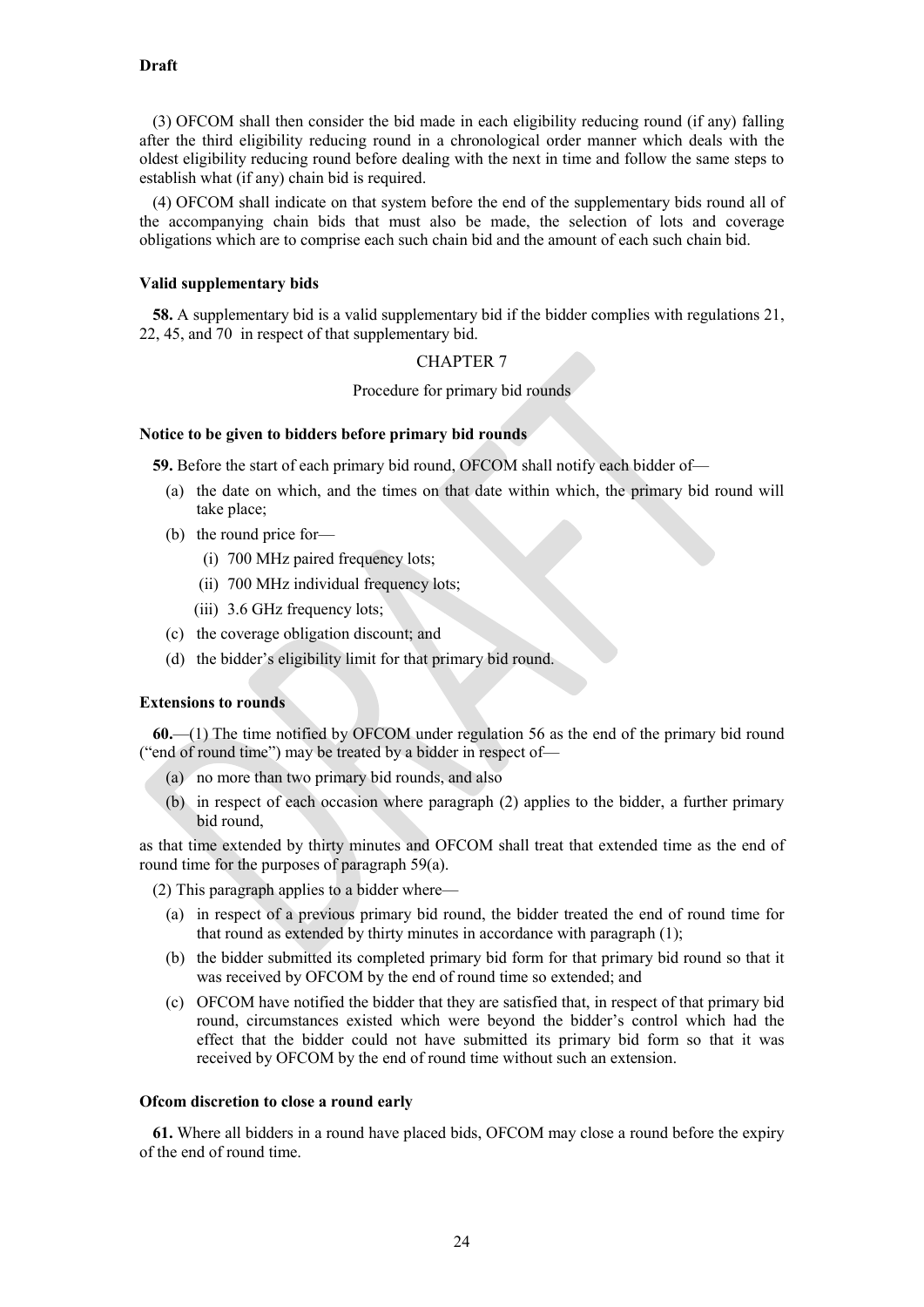#### **Release of information on primary bids in principal stage**

**62.**—(1) After the end of each primary bid round and before the start of the next primary bid round (or before the start of the supplementary bids round if there is no subsequent primary bid round), OFCOM shall notify each bidder of—

- (a) the total number of—
	- (i) 700 MHz paired frequency lots;
	- (ii) 700 MHz individual frequency lots;
	- (iii) 3.6 GHz frequency lots,

included in that bidder's valid primary bids and the sums bid;

- (b) whether the coverage obligation is included in that bidder's valid primary bids; and
- (c) the remaining number of occasions on which a round extension may occur in respect of that bidder;

(2) After the end of each primary bid round (but excepting the final primary round), and before the start of the next primary bid round OFCOM shall notify each bidder of—

- (a) for 700 MHz paired frequency lots, the amount in MHz which is the smallest strictly positive whole multiple of twenty which is greater than or equal to the excess demand as determined in accordance with paragraph (3);
- (b) for 700 MHz individual frequency lots, the amount in MHz which is the smallest strictly positive whole multiple of twenty which is greater than or equal to the excess demand as determined in accordance with paragraph (4) and
- (c) for 3.6 GHz lots, the amount in MHz which is the smallest strictly positive whole multiple of twenty which is greater than or equal to the excess demand as determined in accordance with paragraph (5).

(3) The formula for excess demand for 700 MHz paired frequency lots is  $Ed_{700\text{paired}} = (e - 6) \times$ 10 where—

(a) "e" is the total number of valid (standard and relaxed) primary bids (not including any chain bids) for 700 MHz paired lots made by all bidders in the most recent round;

(4) The formula for excess demand for 700 MHz individual frequency lots is  $Ed_{700individual} = (f -$ 4) x 5 where—

(a) "f" is the total number of valid (standard and relaxed) primary bids for 700 MHz paired lots made by all bidders in the most recent round;

(5) The formula for excess demand for 3.6 GHz lots is  $Ed_{3.6} = (g - 24) \times 5$  where—

(a) "g" is the total number of valid (standard and relaxed) primary bids for 3.6 GHz paired lots made by all bidders in the most recent round.

## **Publication of information at the end of each day during the principal stage**

**63.**—(1) After the end of the latest primary bid round to take place on any given day, OFCOM shall publish on their website, in relation to that latest principal stage round for each lot type separately, the amount in MHz which is the smallest positive whole multiple of twenty which is greater than or equal to excess demand.

(2) After the end of the last primary bid round, OFCOM shall publish on their website the fact that all of the primary bid rounds have ended (and OFCOM will announce the time for the start of the supplementary bids round in accordance with regulation 69).

#### **Submission of primary bid form to OFCOM**

**64.**—(1) Except as provided for in regulation 65, a bidder must submit the completed primary bid form to OFCOM by using the electronic auction system.

(2) The completed primary bid form must be received by OFCOM by the end of round time.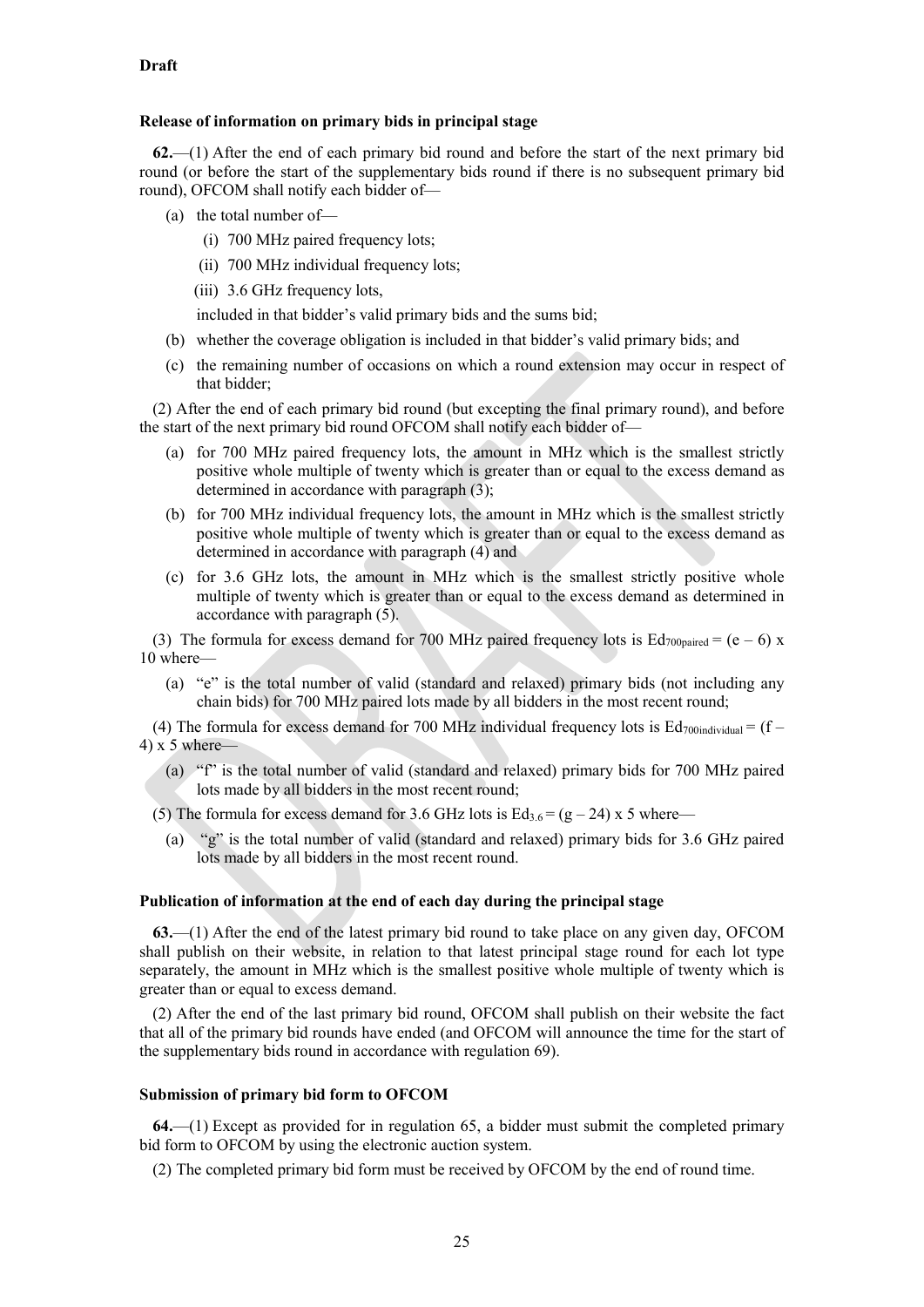#### **Alternative method for submission of primary bid form**

**65.**—(1) Where OFCOM are satisfied that a bidder is unable to submit a primary bid form by using the electronic auction system because of technical failure (or an event or circumstance with similar effect on the bidder's ability to use the electronic auction system), OFCOM shall notify the bidder of an alternative method of submitting the primary bid form and any requirements relating to the authentication of communications made by means of the alternative method.

(2) The bidder must submit the primary bid form by means of the alternative method and must comply with any requirements which have been notified to it under paragraph (1) relating to the authentication of communications.

#### **Incomplete or defective primary bid form**

**66.**—(1) Where, due to the manner of completion, a primary bid form is incomplete or defective but OFCOM believe that they can ascertain the bidder's intention in relation to the making of the primary bid, OFCOM shall ask the bidder to confirm in a notice to OFCOM by a deadline specified by OFCOM that OFCOM have correctly ascertained the bidder's intention in relation to the making of the primary bid.

(2) Where the bidder confirms in a notice given to OFCOM by the deadline which is signed by two authorised persons that OFCOM have correctly ascertained the bidder's intention, the primary bid form in its entirety shall be accepted by OFCOM on that basis.

(3) Where the bidder does not give such confirmation, the primary bid form in its entirety shall be rejected by OFCOM and the primary bid submitted on the primary bid form shall not be a valid primary bid.

#### **Notification that primary bid not valid**

**67.** Where a bidder submits a primary bid that is not a valid primary bid during a primary bid round, OFCOM shall, after the end of that primary bid round, notify the bidder of that fact and shall give the reasons why the bid is not a valid primary bid.

#### **Further deposit during primary bid rounds**

<span id="page-25-0"></span>**68.**—(1) Where, in respect of a primary bid, the amount which a bidder specifies that it is willing to pay is greater than double the total amount that the bidder has on deposit with OFCOM for the purposes of the award process at that time OFCOM may, having regard to the desirability of securing an efficient outcome to the principal stage, subsequently notify the bidder that the bidder is required to pay a further sum in pounds as a deposit.

(2) The further sum shall be an amount determined by OFCOM such that the total amount that the bidder is required to have on deposit is at most the full amount of the highest valid primary bid that the bidder made before OFCOM gave notice to the bidder under paragraph (1).

(3) Any such sum must be paid into OFCOM's bank account by an electronic transfer, with accompanying information which identifies the bidder, by a deadline specified by OFCOM.

(4) Where a bidder does not satisfy the requirements set out in paragraph (3), OFCOM shall notify the bidder of that fact, and for any primary bid rounds following notice being given under this paragraph the bidder's eligibility limit shall be zero.

#### CHAPTER 8

Procedure and further deposit for supplementary bids round

#### **Notice to be given to bidders before supplementary bids round**

**69.** Before the start of the supplementary bids round, OFCOM shall notify each bidder of—

(a) the date on which, and the times on that date within which, the supplementary bids round will take place;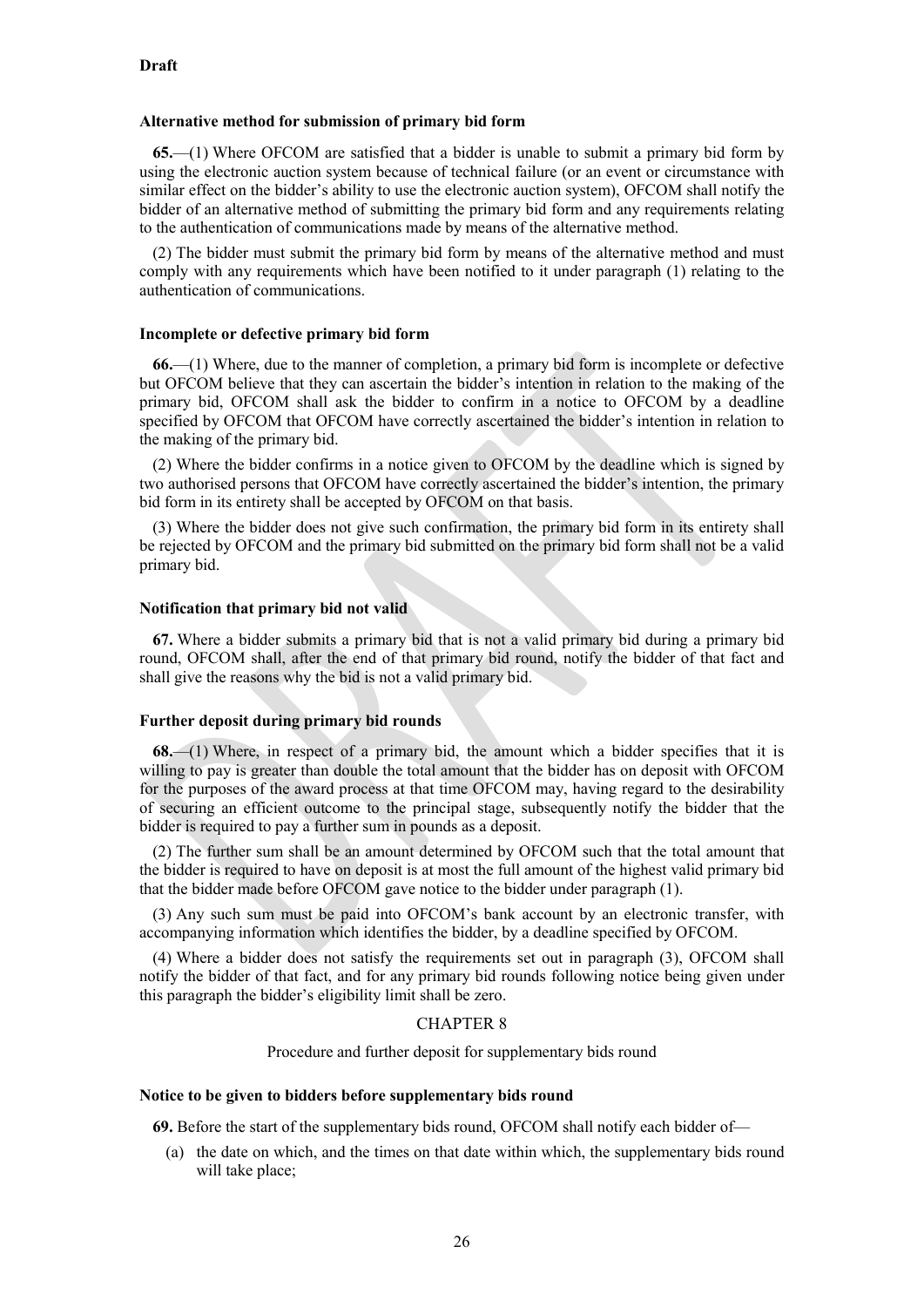- (b) the deadline by when bidders must pay a further sum in pounds as a deposit calculated in accordance with regulation 75; and
- (c) if applicable, the proportion referred to in regulation  $75(1)(a)$ .

#### **Submission of supplementary bids form to OFCOM**

**70.**—(1) Following OFCOM's response to a bidder's provisional list of bids under regulation 46, before the end of the round (except as provided for in regulation 71) a bidder must submit the completed supplementary bids form to OFCOM by using the electronic auction system.

(2) Except as provided for in regulation 72, the completed supplementary bids form must be received by OFCOM within the times notified to bidders under regulation 69(a).

#### **Alternative method for submission of supplementary bids form**

**71.**—(1) Where OFCOM are satisfied that a bidder is unable to submit a supplementary bids form by using the electronic auction system because of technical failure (or an event or circumstance with similar effect on the bidder's ability to use the electronic auction system), OFCOM shall notify the bidder of an alternative method of submitting the supplementary bids form and any requirements relating to the authentication of communications made by means of the alternative method.

(2) The bidder must submit the supplementary bids form by means of the alternative method and must comply with any requirements which have been notified to it under paragraph (1) relating to the authentication of communications.

#### **Extension to supplementary bids round**

**72.**—(1) Where—

- (a) OFCOM have not received a completed supplementary bids form from a bidder by the time notified to bidders under regulation  $69(a)$  as the end of the supplementary bids round, and
- (b) paragraph (2) applies,

the time by which the bidder's completed supplementary bids form must be received by OFCOM shall be the time sixty minutes after the time notified to bidders under regulation 69(a).

(2) This paragraph applies where OFCOM are satisfied that circumstances existed which were beyond the bidder's control which had the effect that the bidder could not submit its supplementary bids form so that it was received by OFCOM on time.

#### **Incomplete or defective supplementary bids form**

**73.**—(1) Where, due to the manner of completion, a supplementary bids form is incomplete or defective but OFCOM believe that they can ascertain the bidder's intention in relation to the making of the supplementary bid or bids, OFCOM shall ask the bidder to confirm in a notice to OFCOM by a deadline specified by OFCOM that OFCOM have correctly ascertained the bidder's intention in relation to the making of the supplementary bid or bids.

(2) Where the bidder confirms in a notice given to OFCOM by the deadline which is signed by two authorised persons that OFCOM have correctly ascertained the bidder's intention, the supplementary bids form in its entirety shall be accepted by OFCOM on that basis.

(3) Where the bidder does not give such confirmation—

- (a) where the incompleteness or defect relates to one or more of the supplementary bids made on the supplementary bids form, that supplementary bid or those supplementary bids (as the case may be) shall not be valid;
- (b) where sub-paragraph (a) does not apply, the supplementary bids form in its entirety shall be rejected by OFCOM and none of the supplementary bids made on that supplementary bids form shall be valid.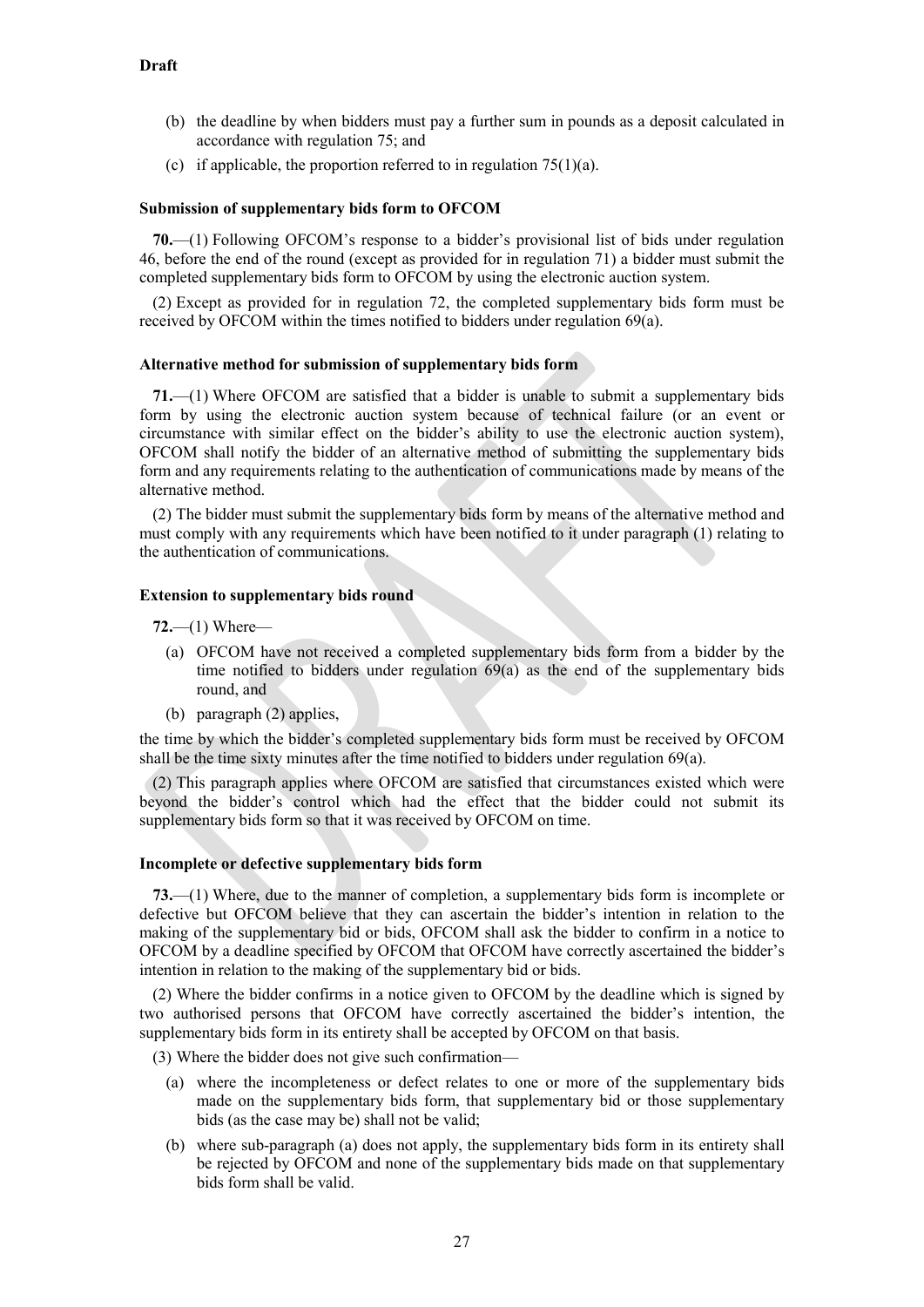#### **Notification that supplementary bid not valid**

**74.** Where a bidder submits a supplementary bid that is not a valid supplementary bid, OFCOM shall, after the end of the supplementary bids round, notify the bidder of that fact and shall give the reasons why the bid is not a valid supplementary bid.

#### **Further deposit for supplementary bids rounds**

<span id="page-27-1"></span>**75.**—(1) By the deadline notified to bidders under regulation 69(b), each bidder must pay into OFCOM's bank account a further sum in pounds as a deposit so that the total amount the bidder has on deposit is not less than—

- <span id="page-27-0"></span>(a) where a bidder has on all occasions paid sums for deposit by the time specified for payment by OFCOM, a proportion specified by OFCOM which is at most one half, of the greater of—
	- (i) the amount of the bidder's highest valid primary bid; and
	- (ii) the amount of the bidder's highest valid supplementary bid;
- (b) where a bidder has not on all occasions paid sums for deposit by the time specified for payment by OFCOM, the greater of—
	- (i) the amount of the bidder's highest valid primary bid; and
	- (ii) the amount of the bidder's highest valid supplementary bid.

(2) The further sum must be paid to OFCOM by electronic transfer with accompanying information which identifies the bidder making the payment.

(3) Where a bidder does not so make payment, OFCOM shall notify the bidder and the bidder shall be excluded from the award process and shall not receive a refund of its initial deposit or any sum paid as a deposit under regulations 15, 68 or paragraph (2) of this regulation which shall (where not forfeited under regulation 118) be forfeited, and all of that principal stage bids (if any) shall be deemed to be invalid.

#### CHAPTER 9

Determination of winning principal stage bids and base prices

### **Determination of the winning principal stage bids and the winning combination of principal stage bids**

**76.**—(1) The winning principal stage bids shall be those valid standard primary bids, relaxed primary bids, primary chain bids, supplementary bids, relaxed supplementary bids and relaxed supplementary chain bids ("principal stage bids") that comprise the winning combination of principal stage bids.

(2) The winning combination of principal stage bids shall be the valid combination of principal stage bids for which the total value of the combination of bids calculated in accordance with paragraph (8) is the highest.

(3) A combination of principal stage bids is a valid combination of principal stage bids if all of the bids included in the combination are valid principal stage bids, there is no more than one principal stage bid from any one bidder within the combination, the total number of lots of each type in the combination is not greater than the number of lots of that type available in the award process and there are no more than two bids which were for a selection which included the coverage obligation.

(4) Where there is more than one valid combination of principal stage bids for which the total value is equal highest, the winning combination of principal stage bids shall be determined in accordance with the first order of precedence set out in paragraph (5) and then in accordance with the second order of precedence set out in paragraph (6) and then in accordance with the method to establish a third order of precedence set out in paragraph (8) if necessary.

(5) The first order of precedence shall be determined by the number of selections which included the coverage obligation included within the valid combination, such that valid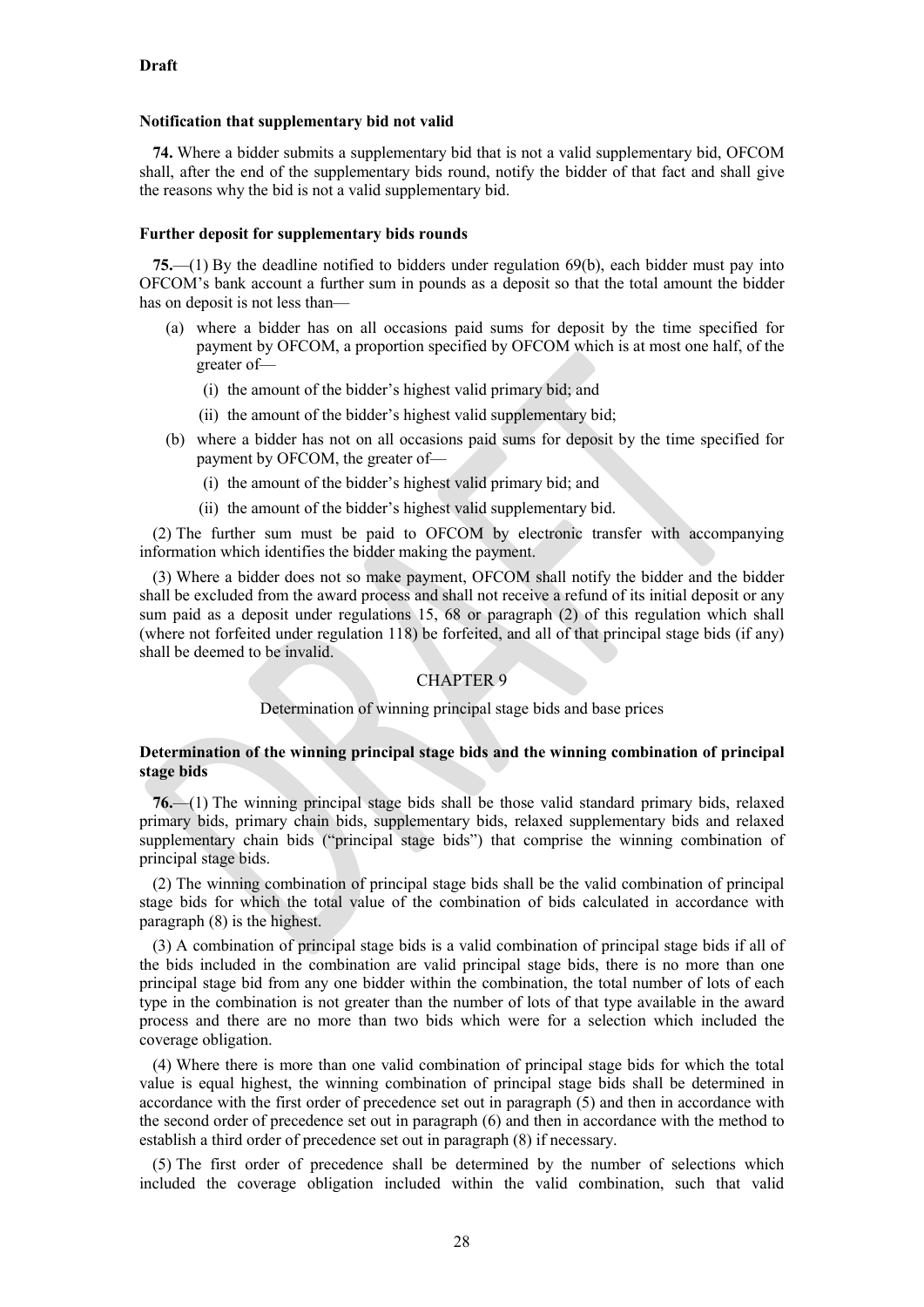combinations of principal stage bids with which a greater number of coverage obligation selections prevail over valid combinations of principal stage bids which include a lesser number of coverage selections (or no coverage selections).

(6) The second order of precedence shall be determined by the total number of eligibility points associated with each such valid combination of principal stage bids in accordance with paragraph [\(9\)](#page-28-0) such that valid combinations of principal stage bids with which a greater total number of eligibility points are associated prevail over valid combinations of principal stage bids with which a lesser total number of eligibility points are associated.

(7) The number of eligibility points associated with a valid combination of principal stage bids shall be a number equal to the total of the eligibility points associated with the lots included in the selection of lots specified in the bids constituting that valid combination of principal stage bids in accordance with Schedule 9.

(8) If after the provisions in paragraphs (5) to (7) have been applied more than one valid combination of principal stage bids of highest ranking in the order of precedence remains, OFCOM shall employ a method of random selection from amongst those remaining valid combinations of principal stage bids of highest ranking in the order of precedence to determine the winning combination of principal stage bids.

<span id="page-28-0"></span>(9) The total value of a combination of bids ("*TV*") shall be calculated in accordance with the formula  $TV = A + L$  where —

- (a) "A" is the total amount of amounts bid in the combination; and
- (b) "*L*" is the sum of
	- (i) the total of round prices in the first primary bid round (as set out in regulation 28) for each lot that is available in the award process but was not included in that combination; and
	- (ii) the total of the coverage obligation discount in the primary bid round (as set out regulation [*first primary bid coverage discount*]) for each (of the two) coverage obligations that is available in the award process but was not included in that combination (if that is the case), converted to a negative amount.

### **Determination of base price for each winning principal stage bid**

<span id="page-28-1"></span>**77.** In respect of each winning principal stage bid OFCOM shall determine an amount in accordance with Schedule 4 ("base price") which shall be payable by the relevant winning bidder.

#### **Notification of results of principal stage and refund of deposits**

**78.** Following the determination of the winning principal stage bids under regulation 76, and the determination of the base price for each winning principal stage bid under regulation 77, OFCOM shall—

- (a) notify—
	- (i) each winning bidder of—
		- (aa) the selection of lots and coverage included in its winning principal stage bid;
		- (bb) the amount of the base price for its winning principal stage bid; and
		- (cc) the further sum (if any) in pounds as a deposit that it is required to pay in accordance with regulation 79 ("final principal stage deposit"); and
	- (ii) all other bidders that they have not made a winning principal stage bid;
- (b) refund to applicants which were not qualified or which withdrew in accordance with regulation 13, and to bidders which were not winning bidders, the initial deposits and any sum paid as a deposit under regulations 15, 68 or 775 (where such deposits have not been forfeited under regulation 118), but not any interest which has accrued on the deposits.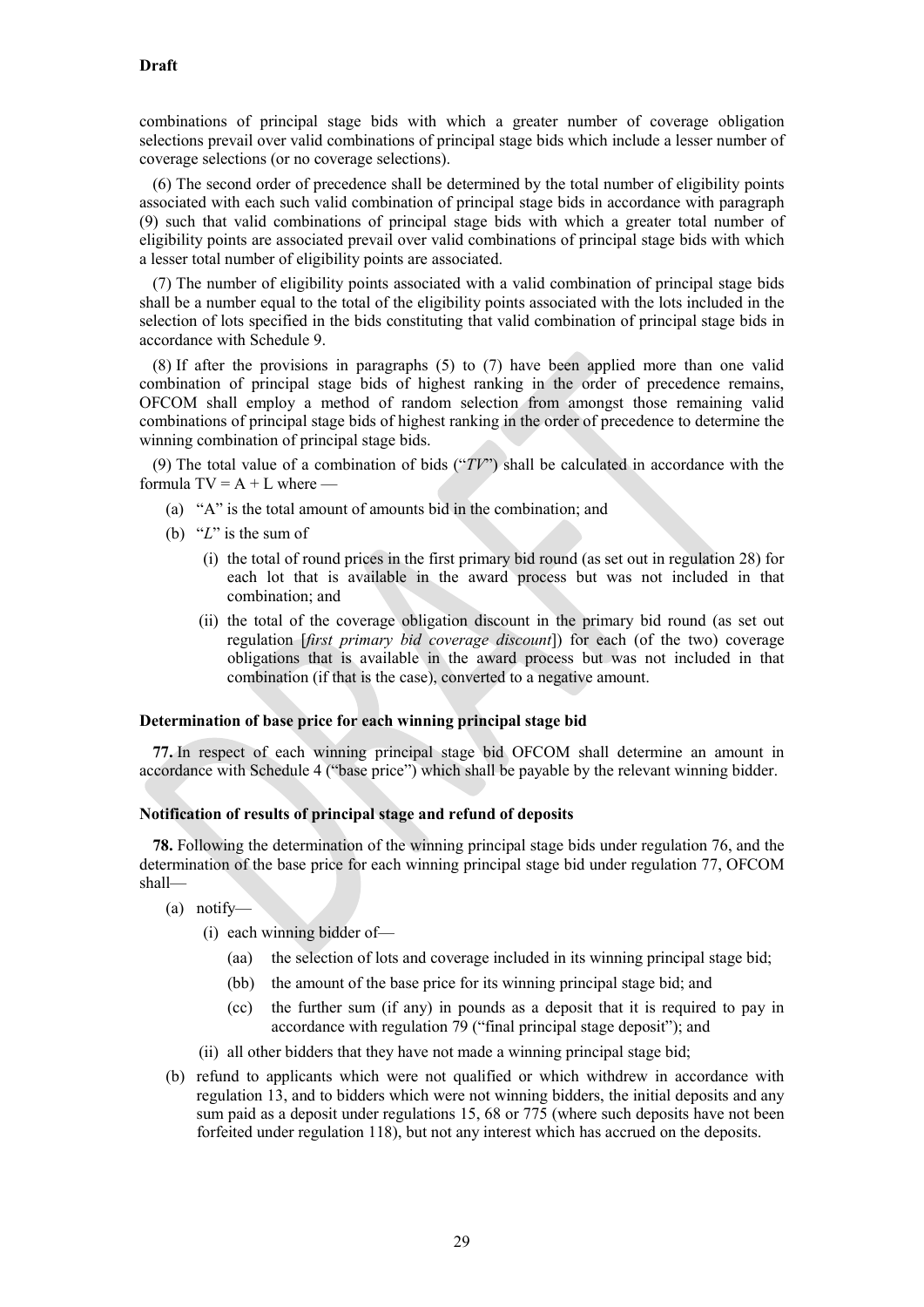## **Final principal stage deposit**

**79.**—(1) The final principal stage deposit shall be an amount such that the total amount that the bidder has on deposit is not less than the amount of the base price for that bidder's winning bid determined under regulation [77.](#page-28-1)

<span id="page-29-0"></span>(2) The final principal stage deposit must be paid into OFCOM's bank account by electronic transfer, with accompanying information which identifies the bidder, by a deadline specified by OFCOM.

<span id="page-29-1"></span>(3) Where a bidder does not satisfy the requirements set out in paragraph [\(2\),](#page-29-0) OFCOM shall notify the bidder and the bidder shall be excluded from the award process, will not be assigned any frequencies and shall not receive a refund of its initial deposit or any sum paid as a deposit under regulations 15, [68,](#page-25-0) [75](#page-27-1) or paragraph [\(2\),](#page-29-0) which shall be forfeited.

## **Publication of results of principal stage**

**80.** After the deadline specified under regulation [79\(2\),](#page-29-0) OFCOM shall publish on their internet website—

- (a) the names of the winning bidders that have satisfied the requirements of regulation [79\(2\);](#page-29-0)
- (b) in respect of each such winning bidder—
	- (i) the selection of lots and coverage included in its winning principal stage bid; and
	- (ii) the base price for its winning principal stage bid;
- (c) the names of any winning bidders that have not satisfied the requirements of regulation [79\(2\)](#page-29-0) and who have been excluded from the award process in accordance with regulation [79\(3\);](#page-29-1)
- (d) in respect of each winning bidder that has not satisfied the requirements of regulation [79\(2\)](#page-29-0) and has been excluded from the award process in accordance with regulation  $79(3)$ —
	- (i) the selection of lots and coverage included in the bid which would have constituted its winning principal stage bid; and
	- (ii) the base price for the bid which would have constituted its winning principal stage bid.

## PART 6

## Assignment stage

## CHAPTER 1

#### Assignment stage: Preliminary

#### **Assignment stage**

**81.**—(1) Where there are no winning bidders following completion of the principal stage and either there shall be no assignment stage and no licences shall be granted.

(2) Where there are winning bidders following completion of the principal stage OFCOM shall assign lots in a single assignment stage round in accordance with the procedure set out in chapters 2 to 6.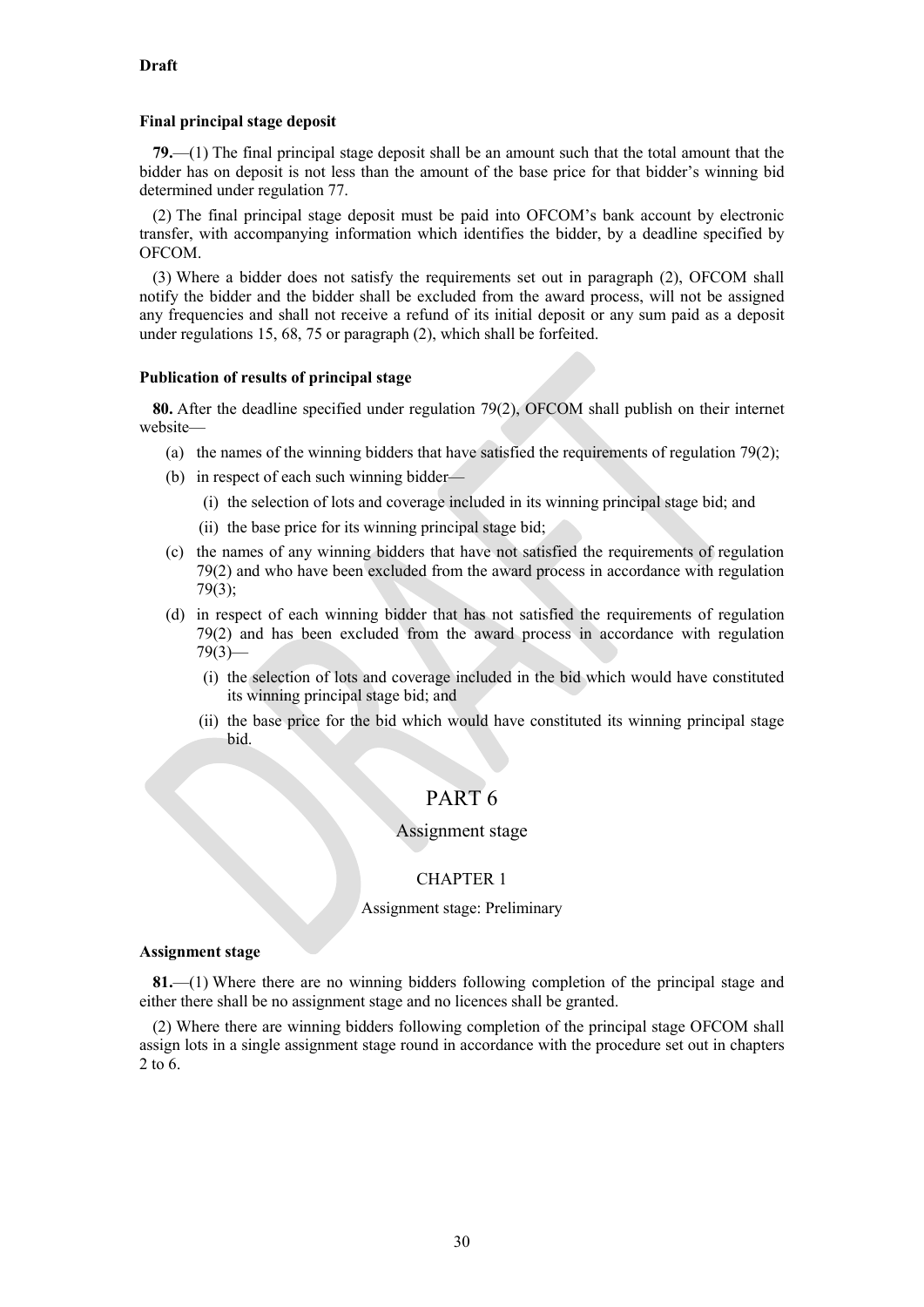## CHAPTER 2

#### Assignment without bidding

### **Assignment of numbered 700 MHz paired frequency lots without bidding**

<span id="page-30-0"></span>**82.** Where there is only one winning bidder for all of the 700 MHz paired frequency lots, OFCOM shall assign all of the 700 MHz paired frequency lots to that winning bidder.

### **Assignment of numbered 700 MHz individual frequency lots without bidding**

**83.** Where there is only one winning bidder for all of the 700 MHz individual frequency lots, OFCOM shall assign all of the 700 MHz individual frequency lots to that winning bidder.

## **Assignment of numbered 3.6 GHz frequency lots without bidding**

**84.**Where there is only one winning bidder for all of the 3.6 GHz frequency lots, OFCOM shall assign all of the 3.6 GHz frequency lots to that winning bidder.

## CHAPTER 3

#### Assignment by bidding

#### **Assignment of numbered 700 MHz paired frequency lots by bidding**

**85.** Except where regulation [82](#page-30-0) applies, the particular numbered 700 MHz paired frequency lots that are to be assigned to the winning bidder or bidders for the 700 MHz paired frequency lots shall be determined by bidding in one further round of bidding (the "assignment stage round") in accordance with the procedure set out in regulations 90 to 94.

### **Assignment of numbered 700 MHz individual frequency lots by bidding**

**86.** Except where regulation 83 applies, the particular numbered 700 MHz individual frequency lots that are to be assigned to the winning bidder or bidders for the 700 MHz individual frequency lots shall be determined by bidding in one further round of bidding (the "assignment stage round") in accordance with the procedure set out in regulations 95 to [99.](#page-34-0)

#### **Assignment of numbered 3.6 GHz lots by bidding**

**87.** Except where regulation 84 applies, the particular numbered 3.6 GHz frequency lots that are to be assigned to the winning bidder or bidders for the 3.6 GHz frequency lots shall be determined by bidding in the assignment stage round in accordance with the procedure set out in regulations 100 to 104**.**

### **Assignment stage round**

**88.**—(1) Only the following bidders may bid in the assignment stage round—

- (a) winning bidders for 700 MHz paired frequency lots;
- (b) winning bidders for 700 MHz individual frequency lots; and
- (c) winning bidders for 3.6 GHz lots.

(2) The assignment stage round shall begin and end at the times notified by OFCOM under regulation [105.](#page-36-0)

#### **Assignment stage form**

**89.**—(1) OFCOM shall provide each winning bidder with an assignment stage form.

(2) To bid in the assignment stage round, a bidder must specify on the assignment stage form—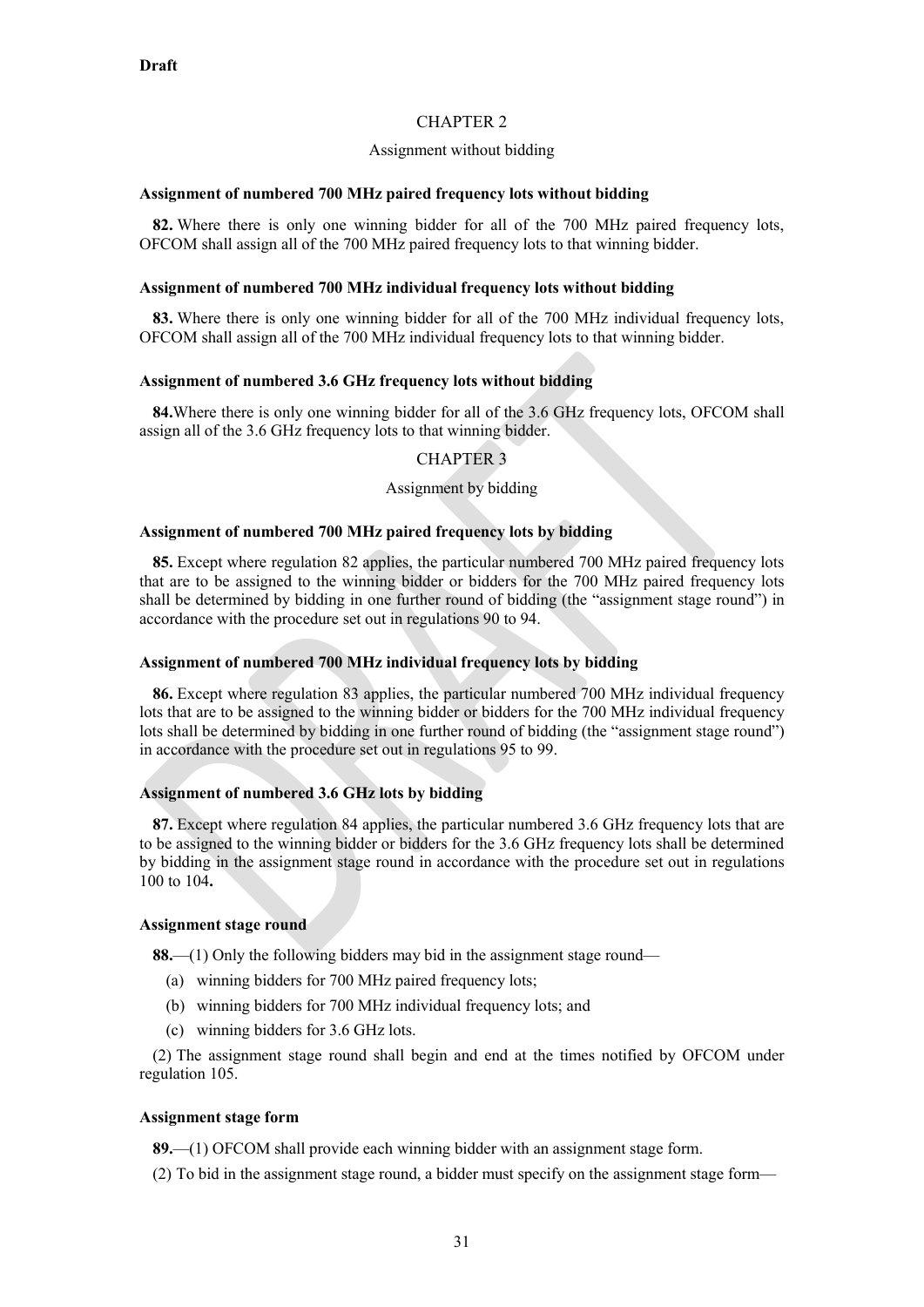- (a) the bidder's 700 MHz paired frequency assignment stage bids, if any, in accordance with regulation [970](#page-33-0);
- (b) the bidder's 700 MHz individual frequency assignment stage bids, if any, in accordance with regulation [975](#page-33-0); and
- (c) the bidder's 3.6 GHz assignment stage bids, if any, in accordance with regulation 100;

(3) An assignment stage form is a valid assignment stage form if—

- (a) the bidder has complied with regulations  $90(1)$ ,  $95(1)$  or  $100(1)$  in respect of all assignment stage bids specified on the form; and
- (b) the bidder has submitted the form in accordance with regulation [106](#page-36-1) o[r 107.](#page-36-2)

(4) Where a bidder submits an assignment stage form which is not a valid assignment stage form, OFCOM shall, after the end of the assignment stage round, notify the bidder of that fact and shall give the reasons why the assignment stage form is not a valid assignment stage form.

#### CHAPTER 4

#### 700 MHz paired frequency assignments determined by bidding

### **Bidding for numbered 700 MHz paired frequency lots in the assignment stage**

**90.**—(1) A 700 MHz paired frequency assignment stage bid shall be a bid for one or more licences that authorise the use of frequencies corresponding to the particular numbered 700 MHz paired frequency lots comprised in a block of numbered 700 MHz paired frequency lots.

(2) OFCOM shall determine which blocks of numbered 700 MHz paired frequency lots a bidder may bid for, and notify that bidder of its determination.

(3) The list of possible blocks of numbered 700 MHz paired frequency lots provided to each bidder may be different for each bidder.

(4) The list shall be known as the "700 MHz paired frequency assignment stage option list" and each block of 700 MHz paired frequency lots in that list shall be known as a "700 MHz paired frequency assignment stage option".

#### **Preparing a 700 MHz paired frequency assignment stage option list for each bidder**

**91.**—(1) OFCOM shall determine which 700 MHz paired frequency assignment stage options shall be included in the 700 MHz paired frequency assignment stage option list for each bidder which is eligible to bid.

(2) A bidder's 700 MHz paired frequency assignment stage options shall be each of those blocks of numbered 700 MHz paired frequency lots which satisfy the following conditions—

- (a) the number of 700 MHz paired frequency lots contained in the block is equal to the number of that bidder's winning principal stage bids for 700 MHz paired frequency lots; and
- (b) if that bidder were assigned the 700 MHz paired frequency lots contained in the block the following conditions would be satisfied—
	- (i) each other bidder could be assigned 700 MHz paired frequency lots contained in a block that, in respect of that other bidder's winning principal stage bids for 700 MHz paired frequency lots, satisfies the condition in sub-paragraph (a); and
	- (ii) the 700 MHz paired frequency lots not assigned to that bidder or any other bidder would form a single block of numbered 700 MHz paired frequency lots.

#### **700 MHz paired frequency assignment stage bids**

**92.**—(1) In order to bid for a 700 MHz paired frequency assignment stage option, a bidder must, on the assignment stage form, specify an amount in whole thousands of pounds that it is willing to pay, in addition to the total 700 MHz paired frequency base price for that bidder's winning principal stage bids for 700 MHz paired frequency lots, for a licence that authorises the use of the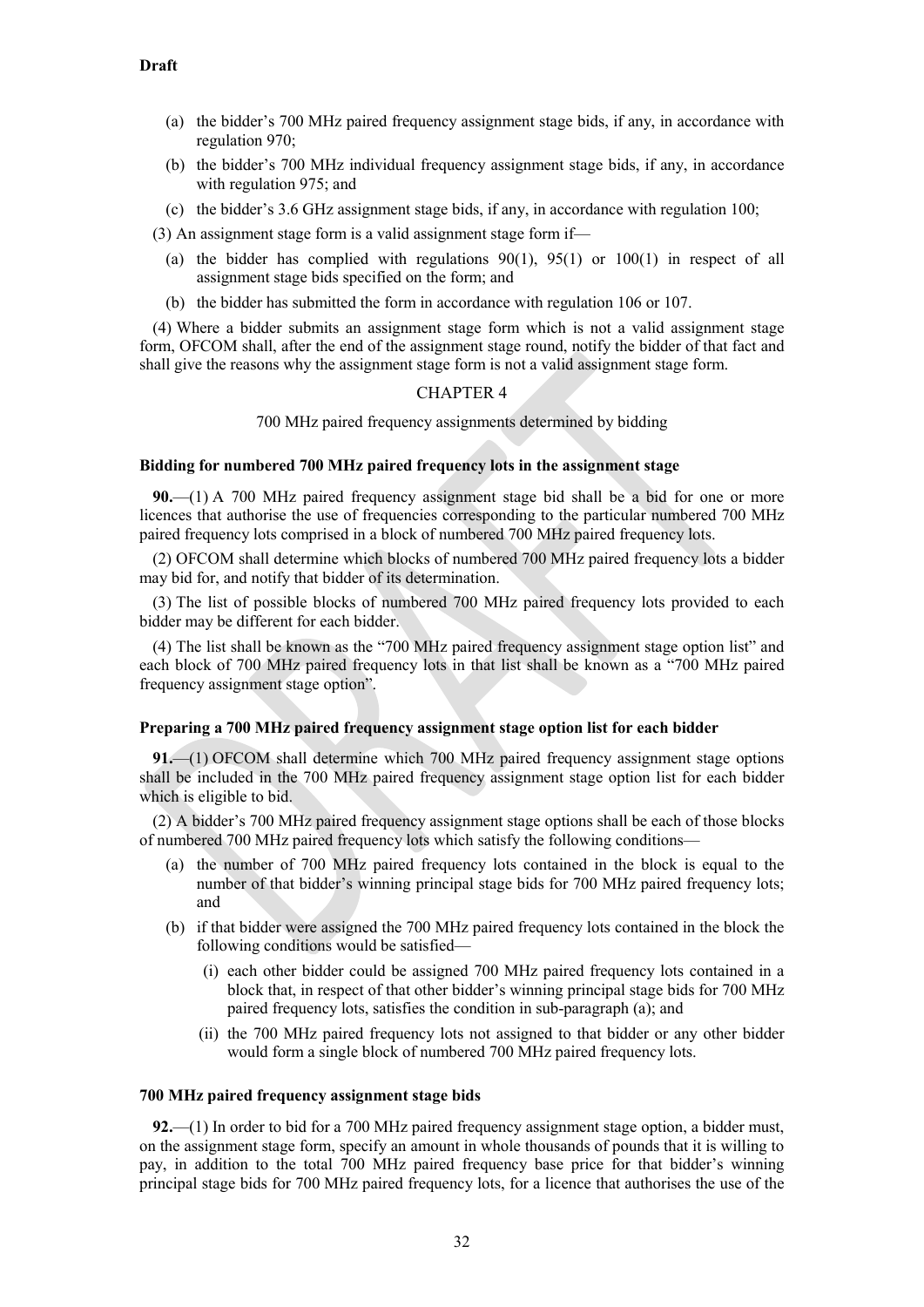frequencies corresponding to the block of numbered 700 MHz paired frequency lots that is the 700 MHz paired frequency assignment stage option.

(2) A bidder may make no more than one 700 MHz paired frequency assignment stage bid for each 700 MHz paired frequency assignment stage option.

(3) A bidder is not required to make a 700 MHz paired frequency assignment stage bid.

(4) A 700 MHz paired frequency assignment stage bid is a valid 700 MHz paired frequency assignment stage bid if—

- (a) the bid is specified on a valid assignment stage form; and
- (b) the bidder has paid the full sum of the required assignment stage deposit by the deadline specified by OFCOM.

(5) Where a bidder does not make a valid 700 MHz paired frequency assignment stage bid for a 700 MHz paired frequency assignment stage option that bidder will be deemed to have made a valid 700 MHz paired frequency assignment stage bid with a value of zero pounds for that 700 MHz paired frequency assignment stage option.

#### **Determination of the winning 700 MHz paired frequency assignment stage bids**

**93.**—(1) OFCOM shall determine the winning 700 MHz paired frequency assignment stage bids in accordance with this regulation after the deadline for paying the required assignment stage deposit under regulatio[n 109.](#page-37-0)

(2) The winning 700 MHz paired frequency assignment stage bids shall be those valid 700 MHz paired frequency assignment stage bids that comprise the winning combination of valid 700 MHz paired frequency assignment stage bids.

(3) The winning combination of valid 700 MHz paired frequency assignment stage bids shall be the valid combination of 700 MHz paired frequency assignment stage bids having the highest total value of amounts bid.

(4) A combination of valid 700 MHz paired frequency assignment stage bids is a valid combination of 700 MHz paired frequency assignment stage bids if—

- (a) within that combination there is one valid 700 MHz paired frequency assignment stage bid from each winning bidder for 700 MHz paired frequency lots;
- (b) each of those valid 700 MHz paired frequency assignment stage bids is for a 700 MHz paired frequency assignment stage option as determined by OFCOM for the bidder;
- (c) no numbered 700 MHz paired frequency lot is included in more than one of the 700 MHz paired frequency assignment stage bids included in the combination of valid 700 MHz paired frequency assignment stage bids; and
- (d) the numbered 700 MHz paired frequency lots not included in that combination of valid 700 MHz paired frequency assignment stage bids, taken together, form a single block of numbered 700 MHz paired frequency lots.

(5) Where there is more than one valid combination of 700 MHz paired frequency assignment stage bids for which the total value is equal highest, OFCOM shall employ a method of random selection from amongst those valid combinations of 700 MHz paired frequency assignment stage bids for which the value is equal highest to determine the winning combination of valid 700 MHz paired frequency assignment stage bids.

#### **Determination of 700 MHz paired frequency additional prices**

**94.** In respect of each winning 700 MHz paired frequency assignment stage bid, OFCOM shall determine an amount in whole pounds ("700 MHz paired frequency additional price") which shall be payable by the relevant winning bidder in accordance with Schedule 6.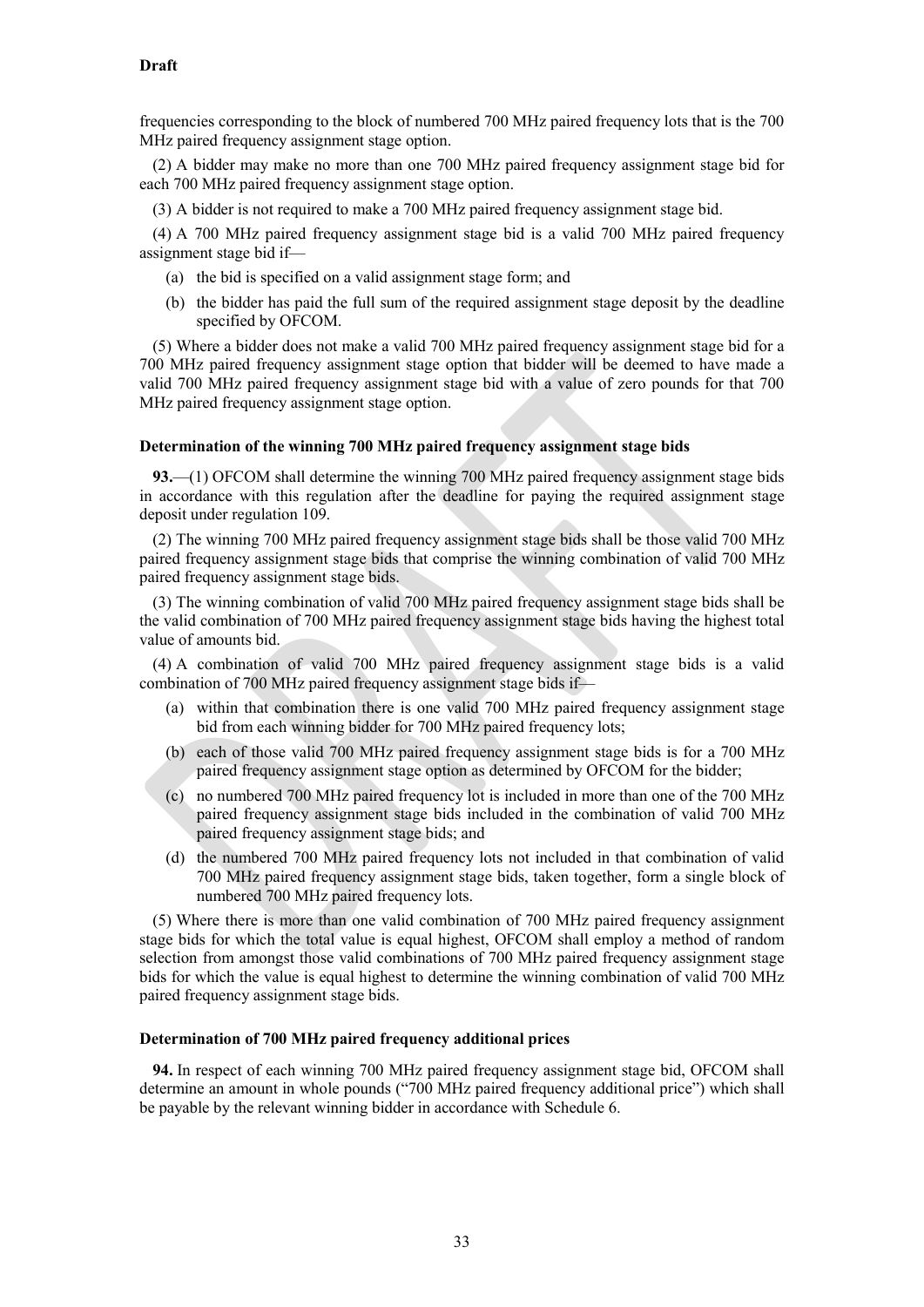#### CHAPTER 5

700 MHz individual frequency assignments determined by bidding

#### **Bidding for numbered 700 MHz individual frequency lots in the assignment stage**

**95.**—(1) A 700 MHz individual frequency assignment stage bid shall be a bid for one or more licences that authorise the use of frequencies corresponding to the particular numbered 700 MHz individual frequency lots comprised in a block of numbered 700 MHz individual frequency lots.

(2) OFCOM shall determine which blocks of numbered 700 MHz individual frequency lots a bidder may bid for, and notify that bidder of its determination.

(3) The list of possible blocks of numbered 700 MHz individual frequency lots provided to each bidder may be different for each bidder.

(4) The list shall be known as the "700 MHz individual frequency assignment stage option list" and each block of 700 MHz individual frequency lots in that list shall be known as a "700 MHz individual frequency assignment stage option".

#### **Preparing a 700 MHz individual frequency assignment stage option list for each bidder**

**96.**—(1) OFCOM shall determine which 700 MHz individual frequency assignment stage options shall be included in the 700 MHz individual frequency assignment stage option list for each bidder which is eligible to bid.

(2) A bidder's 700 MHz individual frequency assignment stage options shall be each of those blocks of numbered 700 MHz individual frequency lots which satisfy the following conditions—

- (a) the number of 700 MHz individual frequency lots contained in the block is equal to the number of that bidder's winning principal stage bids for 700 MHz individual frequency lots; and
- (b) if that bidder were assigned the 700 MHz individual frequency lots contained in the block the following conditions would be satisfied—
	- (i) each other bidder could be assigned 700 MHz individual frequency lots contained in a block that, in respect of that other bidder's winning principal stage bids for 700 MHz individual frequency lots, satisfies the condition in sub-paragraph (a); and
	- (ii) the 700 MHz individual frequency lots not assigned to that bidder or any other bidder would form a single block of numbered 700 MHz individual frequency lots.

## **700 MHz individual frequency assignment stage bids**

<span id="page-33-0"></span>**97.**—(1) In order to bid for a 700 MHz individual frequency assignment stage option, a bidder must, on the assignment stage form, specify an amount in whole thousands of pounds that it is willing to pay, in addition to the total 700 MHz individual frequency base price for that bidder's winning principal stage bids for 700 MHz individual frequency lots, for a licence that authorises the use of the frequencies corresponding to the block of numbered 700 MHz individual frequency lots that is the 700 MHz individual frequency assignment stage option.

(2) A bidder may make no more than one 700 MHz individual frequency assignment stage bid for each 700 MHz individual frequency assignment stage option.

(3) A bidder is not required to make a 700 MHz individual frequency assignment stage bid.

(4) A 700 MHz individual frequency assignment stage bid is a valid 700 MHz individual frequency assignment stage bid if—

- (a) the bid is specified on a valid assignment stage form; and
- (b) the bidder has paid the full sum of the required assignment stage deposit by the deadline specified by OFCOM.

(5) Where a bidder does not make a valid 700 MHz individual frequency assignment stage bid for a 700 MHz individual frequency assignment stage option that bidder will be deemed to have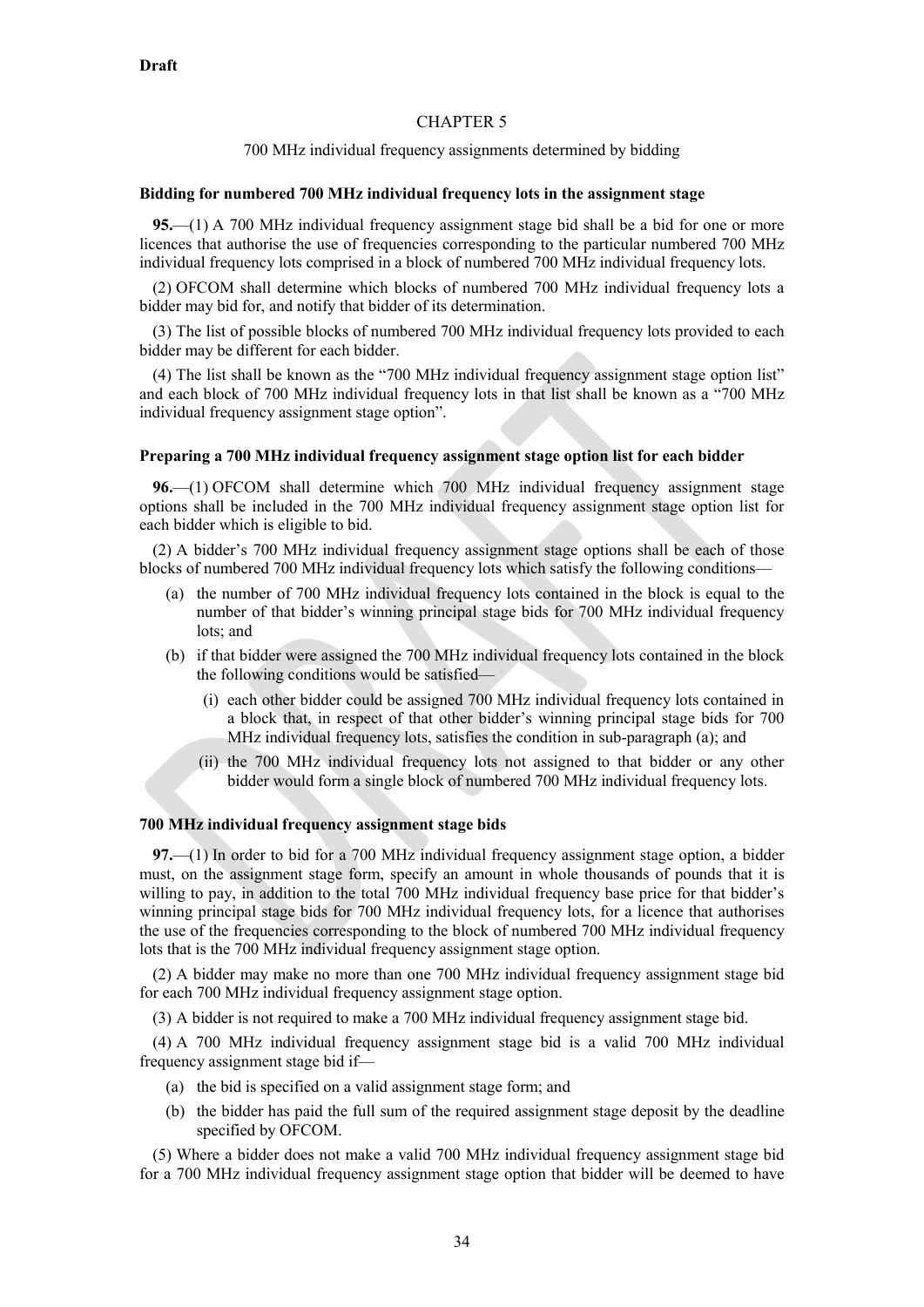made a valid 700 MHz individual frequency assignment stage bid with a value of zero pounds for that 700 MHz individual frequency assignment stage option.

#### **Determination of the winning 700 MHz individual frequency assignment stage bids**

**98.**—(1) OFCOM shall determine the winning 700 MHz individual frequency assignment stage bids in accordance with this regulation after the deadline for paying the required assignment stage deposit under regulatio[n 109.](#page-37-0)

(2) The winning 700 MHz individual frequency assignment stage bids shall be those valid 700 MHz individual frequency assignment stage bids that comprise the winning combination of valid 700 MHz individual frequency assignment stage bids.

(3) The winning combination of valid 700 MHz individual frequency assignment stage bids shall be the valid combination of 700 MHz individual frequency assignment stage bids having the highest total value of amounts bid.

(4) A combination of valid 700 MHz individual frequency assignment stage bids is a valid combination of 700 MHz individual frequency assignment stage bids if—

- (a) within that combination there is one valid 700 MHz individual frequency assignment stage bid from each winning bidder for 700 MHz individual frequency lots;
- (b) each of those valid 700 MHz individual frequency assignment stage bids is for a 700 MHz individual frequency assignment stage option as determined by OFCOM for the bidder;
- (c) no numbered 700 MHz individual frequency lot is included in more than one of the 700 MHz individual frequency assignment stage bids included in the combination of valid 700 MHz individual frequency assignment stage bids; and
- (d) the numbered 700 MHz individual frequency lots not included in that combination of valid 700 MHz individual frequency assignment stage bids, taken together, form a single block of numbered 700 MHz individual frequency lots.

(5) Where there is more than one valid combination of 700 MHz individual frequency assignment stage bids for which the total value is equal highest, OFCOM shall employ a method of random selection from amongst those valid combinations of 700 MHz individual frequency assignment stage bids for which the value is equal highest to determine the winning combination of valid 700 MHz individual frequency assignment stage bids.

#### **Determination of 700 MHz individual frequency additional prices**

<span id="page-34-0"></span>**99.** In respect of each winning 700 MHz individual frequency assignment stage bid, OFCOM shall determine an amount in whole pounds ("700 MHz individual frequency additional price") which shall be payable by the relevant winning bidder in accordance with Schedule 5.

#### CHAPTER 6

3.6 GHz assignments determined by bidding

## **Bidding for numbered 3.6 GHz lots in the assignment stage**

**100.**—(1) A 3.6 GHz assignment stage bid shall be a bid for one or more licences that authorise the use of frequencies corresponding to the particular numbered 3.6 GHz lots comprised in a block of numbered 3.6 GHz lots.

(2) OFCOM shall determine which blocks of numbered 3.6 GHz lots a bidder may bid for, and notify that bidder of its determination.

(3) The list of possible blocks of numbered 3.6 GHz lots provided to each bidder may be different for each bidder.

(4) The list shall be known as the "3.6 GHz assignment stage option list" and each block of 3.6 GHz lots in that list shall be known as a "3.6 GHz assignment stage option".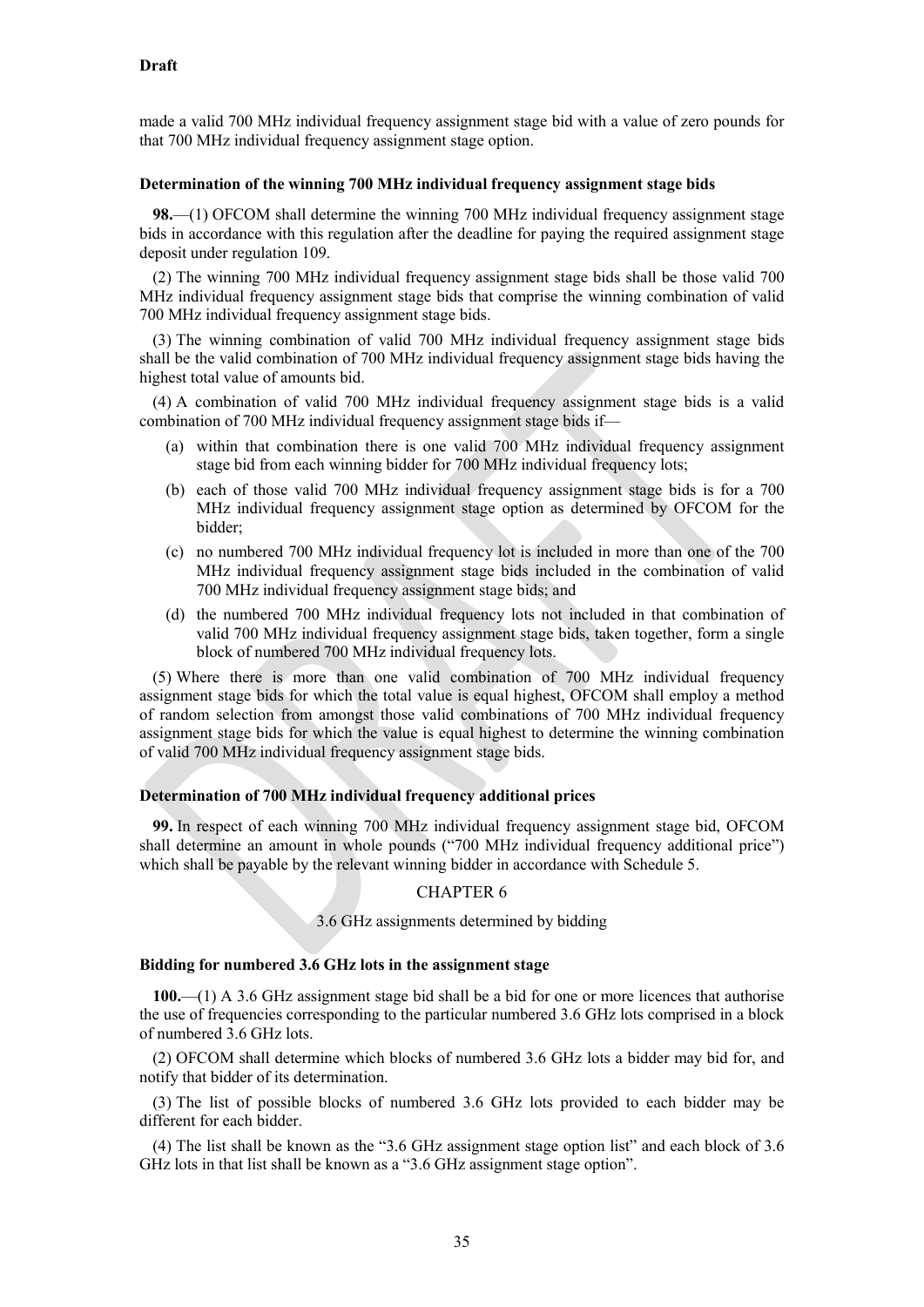#### **Preparing a 3.6 GHz assignment stage option list for each bidder**

**101.**—(1) OFCOM shall determine which 3.6 GHz assignment stage options shall be included in the 3.6 GHz assignment stage option list for each bidder which is eligible to bid.

(2) A bidder's 3.6 GHz assignment stage options shall be each of those blocks of numbered 3.6 GHz lots which satisfy the following conditions—

- (a) the number of 3.6 GHz lots contained in the block is equal to the number of that bidder's winning principal stage bids for 3.6 GHz lots; and
- (b) if that bidder were assigned the 3.6 GHz lots contained in the block the following conditions would be satisfied—
	- (i) each other bidder could be assigned 3.6 GHz lots contained in a block that, in respect of that other bidder's winning principal stage bids for 3.6 GHz lots, satisfies the condition in sub-paragraph (a); and
	- (ii) the 3.6 GHz lots not assigned to that bidder or any other bidder would form a single block of numbered 3.6 GHz lots.

#### **3.6 GHz assignment stage bids**

**102.**—(1) In order to bid for a 3.6 GHz assignment stage option, a bidder must, on the assignment stage form, specify an amount in whole thousands of pounds that it is willing to pay, in addition to the total 3.6 GHz base price for that bidder's winning principal stage bids for 3.6 GHz lots, for a licence that authorises the use of the frequencies corresponding to the block of numbered 3.6 GHz lots that is the 3.6 GHz assignment stage option.

(2) A bidder may make no more than one 3.6 GHz assignment stage bid for each 3.6 GHz assignment stage option.

- (3) A bidder is not required to make a 3.6 GHz assignment stage bid.
- (4) A 3.6 GHz assignment stage bid is a valid 3.6 GHz assignment stage bid if—
	- (a) the bid is specified on a valid assignment stage form; and
	- (b) the bidder has paid the full sum of the required assignment stage deposit by the deadline specified by OFCOM.

(5) Where a bidder does not make a valid 3.6 GHz assignment stage bid for a 3.6 GHz assignment stage option that bidder will be deemed to have made a valid 3.6 GHz assignment stage bid with a value of zero pounds for that 3.6 GHz assignment stage option.

#### **Determination of the winning 3.6 GHz assignment stage bids**

**103.**—(1) OFCOM shall determine the winning 3.6 GHz assignment stage bids in accordance with this regulation after the deadline for paying the required assignment stage deposit under regulation [109.](#page-37-0)

(2) The winning 3.6 GHz assignment stage bids shall be those valid 3.6 GHz assignment stage bids that comprise the winning combination of valid 3.6 GHz assignment stage bids.

(3) The winning combination of valid 3.6 GHz assignment stage bids shall be the valid combination of 3.6 GHz assignment stage bids having the highest total value of amounts bid.

(4) A combination of valid 3.6 GHz assignment stage bids is a valid combination of 3.6 GHz assignment stage bids if—

- (a) within that combination there is one valid 3.6 GHz assignment stage bid from each winning bidder for 3.6 GHz lots;
- (b) each of those valid 3.6 GHz assignment stage bids is for a 3.6 GHz assignment stage option as determined by OFCOM for the bidder;
- (c) no numbered 3.6 GHz lot is included in more than one of the 3.6 GHz assignment stage bids included in the combination of valid 3.6 GHz assignment stage bids; and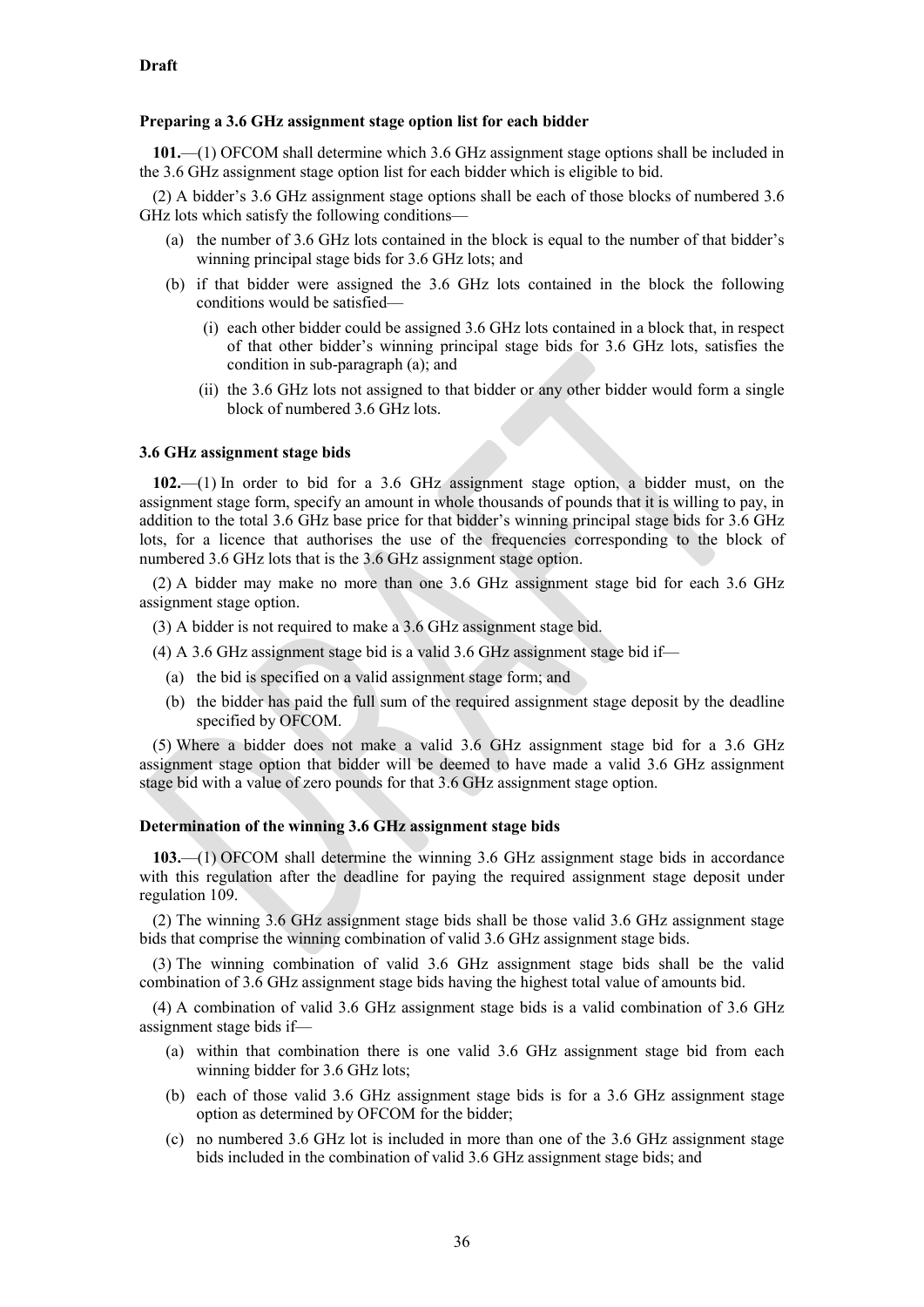(d) the numbered 3.6 GHz lots not included in that combination of valid 3.6 GHz assignment stage bids, taken together, form a single block of numbered 3.6 GHz lots.

(5) Where there is more than one valid combination of 3.6 GHz assignment stage bids for which the total value is equal highest, OFCOM shall employ a method of random selection from amongst those valid combinations of 3.6 GHz assignment stage bids for which the value is equal highest to determine the winning combination of valid 3.6 GHz assignment stage bids.

### **Determination of 3.6 GHz additional prices**

**104.** In respect of each winning 3.6 GHz assignment stage bid, OFCOM shall determine an amount in whole pounds ("3.6 GHz additional price") which shall be payable by the relevant winning bidder in accordance with Schedule 7.

## CHAPTER 7

Procedure and further deposit for assignment stage

#### **Notice to bidders before the assignment stage round**

<span id="page-36-0"></span>**105.** Before the start of the assignment stage round, OFCOM shall notify each bidder that may make an assignment stage bid in the assignment stage round of—

- (a) the 700 MHz paired frequency, 700 MHz individual frequency and 3.6 GHz assignment stage options that are available to that bidder in the assignment stage round; and
- <span id="page-36-3"></span>(b) the date on which, and the times on that date within which, the assignment stage round will take place.

#### **Submission of assignment stage form to OFCOM**

<span id="page-36-1"></span>**106.**—(1) A bidder must submit the completed assignment stage form to OFCOM by using the electronic auction system, except as provided for in regulation 107.

(2) The completed assignment stage form must be received by OFCOM by the time notified to bidders under regulation [105\(b\)](#page-36-3) as the end of the assignment stage round.

#### <span id="page-36-2"></span>**Alternative method for submission of assignment stage form**

**107.**—(1) Where OFCOM are satisfied that a bidder is unable to submit an assignment stage form by using the electronic auction system because of technical failure (or an event or circumstance with similar effect on the bidder's ability to use the electronic auction system), OFCOM shall notify the bidder of an alternative method of submitting the assignment stage form and any requirements relating to the authentication of communications made by means of the alternative method.

(2) The bidder must submit the assignment stage form by means of the alternative method and must comply with any requirements which have been notified to it under paragraph (1) relating to the authentication of communications.

#### **Incomplete or defective assignment stage form**

**108.**—(1) Where, due to the manner of completion, an assignment stage form is incomplete or defective but OFCOM believe that they can ascertain the bidder's intention in relation to the making of assignment stage bids, OFCOM shall ask the bidder to confirm in a notice to OFCOM by a deadline specified by OFCOM that OFCOM have correctly ascertained the bidder's intention in relation to the making of assignment stage bids.

(2) Where the bidder confirms in a notice given to OFCOM by the deadline which is signed by two authorised persons that OFCOM have correctly ascertained the bidder's intention, the assignment stage form in its entirety shall be accepted by OFCOM on that basis.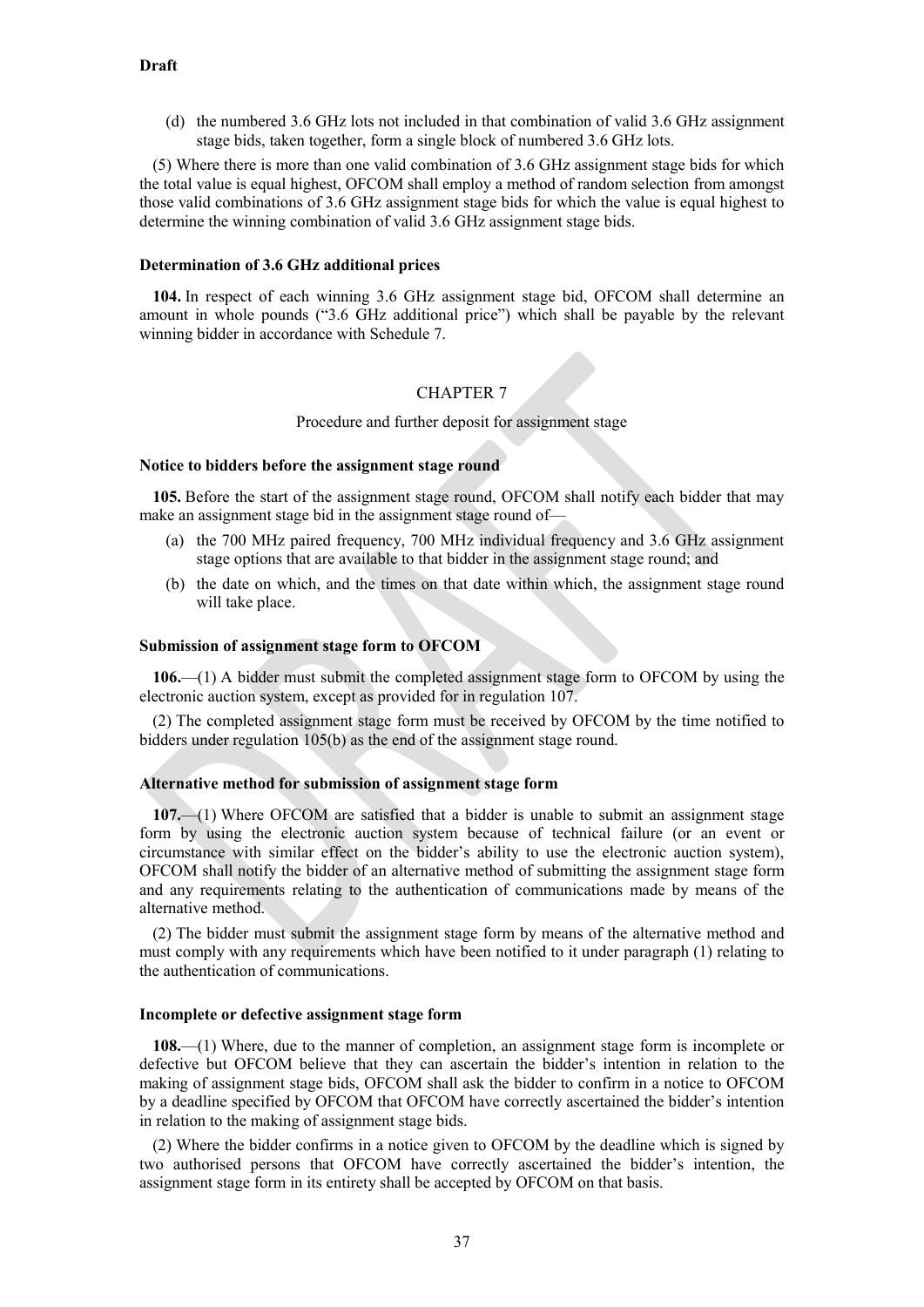(3) Where the bidder does not give such confirmation, the assignment stage form in its entirety shall be rejected by OFCOM and none of the assignment stage bids made on that assignment stage form shall be valid, and regulations 92(5), 97(5) and 102(5) shall apply.

#### **Required assignment stage deposit**

<span id="page-37-0"></span>**109.**—(1) A further sum in pounds must be paid into OFCOM's bank account, with accompanying information which identifies the bidder, by a deadline specified by OFCOM (the "required assignment stage deposit").

(2) The required assignment stage deposit shall be an amount such that the total amount that the bidder has on deposit is not less than the amount which is the sum of—

- (a) The amount which is the bidder's base price for its winning principal stage bid;
- (b) the amount which is the bidder's highest 700 MHz paired frequency assignment stage bid for a 700 MHz paired frequency assignment stage option;
- (c) the amount which is the bidder's highest 700 MHz individual frequency assignment stage bid for a 700 MHz individual assignment stage option; and
- (d) the amount which is the bidder's highest 3.6 GHz assignment stage bid for a 3.6 GHz assignment stage option.

#### **Notification of results of the assignment stage**

<span id="page-37-1"></span>**110.** After the determination of the winning assignment stage bids, and the determination of the additional price for each winning assignment stage bid, OFCOM shall notify each winning bidder of—

- (a) the 700 MHz paired frequency, 700 MHz individual frequency and 3.6 GHz assignment stage options for which the bidder made winning assignment stage bids; and
- (b) the additional price determined for each winning assignment stage bid made by the bidder.

## PART 7

### CHAPTER 1

#### Grant Stage

Licences available, the determination of licence fees and the precise frequencies for particular licences

### **Interpretation**

**111.** In these Regulations—

- (a) a "3.6 GHz licence" is a licence that authorises the use of particular frequencies corresponding to a block of such number of 3.6 GHz lots as that bidder won in accordance with regulation 103; and
- (b) a "700 MHz licence" is a licence that authorises the use of particular frequencies corresponding to a block of such number of 700 MHz individual frequency lots and 700 MHz paired frequency lots that bidder won (if any) in accordance with regulation 93 and 98.

#### **Determination of licences, licence fees and frequencies associated with particular licences**

**112.** After notification of the results of the assignment stage under regulation [110,](#page-37-1) OFCOM shall determine—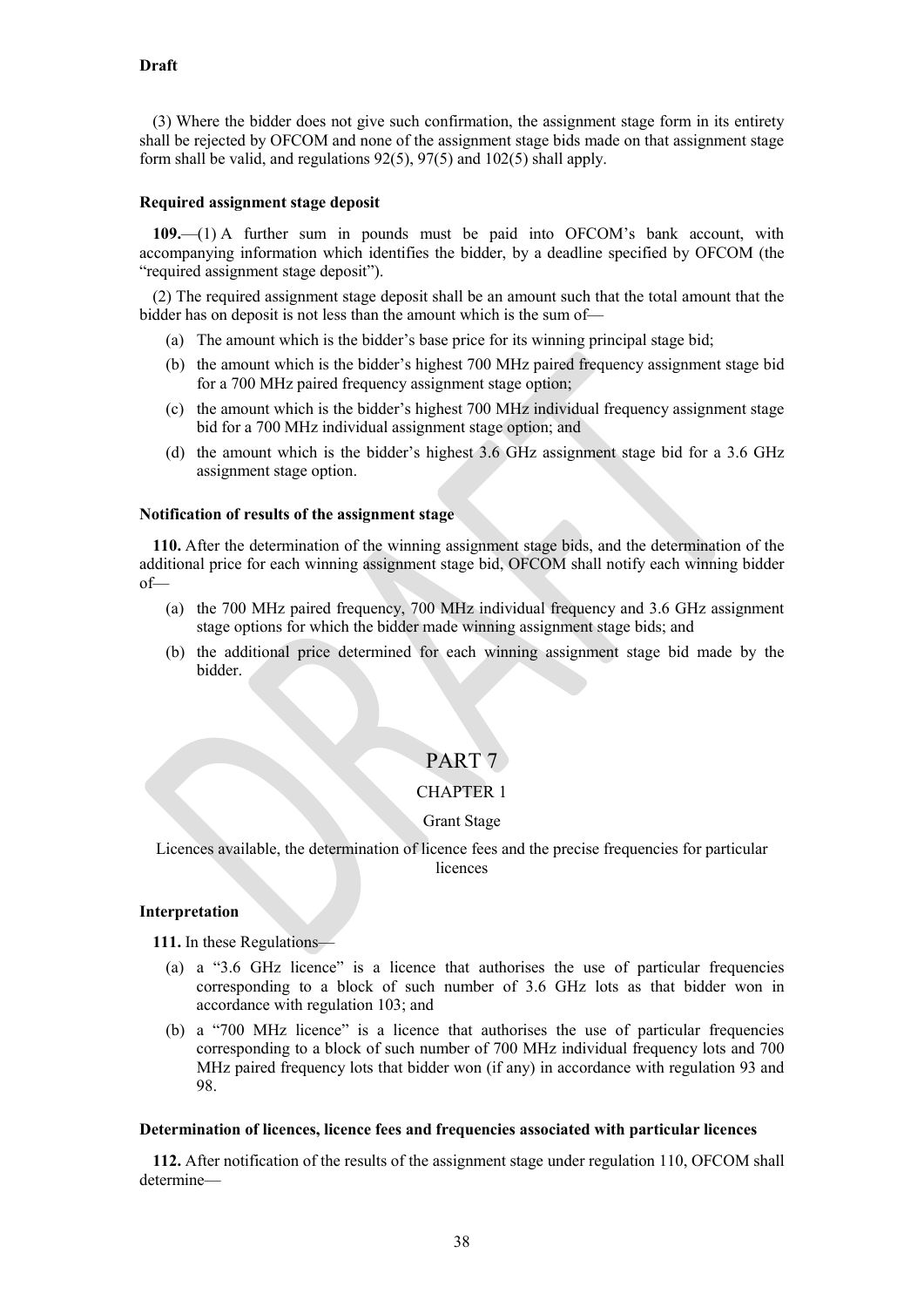- (a) the licences which may be granted; and
- (b) for each licence—
	- (i) the licence fee payable to OFCOM, in accordance with regulations 114; and
	- (ii) the particular frequencies.

#### **Licences which may be granted under this award process**

**113.**—(1) The licences which may be granted to a bidder under this award process are—

(2) for a bidder which won 3.6 GHz lots, a 3.6 GHz licence;

- (a) for a bidder which won 700 MHz individual frequency lots a 700 MHz licence;
- (b) for a bidder which won 700 MHz paired frequency lots, a 700 MHz licence; and
- (c) for a bidder which won both 700 MHz paired frequency lots and 700 MHz frequency lots, a 700 MHz licence.

(3) If a bidder wins a licence which includes the coverage obligation, the coverage obligation will be a condition of the licence which is granted.

(4) If a bidder wins more than one licence and at least one of those licences was won by reason of the bidder winning a selection of lots and coverage which included the coverage obligation, that obligation shall be a condition of each licence which is granted to that bidder.

#### **Determination of the licence fee**

**114.** The licence fee payable by a winning bidder shall be an amount equal to the total of—

- (a) the base price determined by OFCOM in accordance with regulation 77; and
- (b) the additional price for each winning assignment stage bid made by the bidder determined by OFCOM in accordance with regulations 94, 99 and 104.

#### **Procedure where the amount of a winning bidder's deposit is less than the licence fee**

**115.**—(1) Where after completion of the assignment stage, the total amount of a winning bidder's deposit at that time is an amount that is less than the amount of the winning bidder's licence fee calculated in accordance with regulation 114, the bidder must by a deadline specified by OFCOM pay into OFCOM's bank account by electronic transfer, with accompanying information which identifies the bidder, a sum in pounds calculated in accordance with paragraph (2).

(2) The sum which the bidder must pay to OFCOM shall be the difference between the amount of the winning bidder's licence fee calculated in accordance with regulation 114 and the amount of the bidder's deposit (including the initial deposit and any sum paid as a deposit under regulation 15, 68, 75, 70 and 109 but not including any sum forfeited under regulation 11820).

(3) Where a bidder has paid such sum by the deadline, OFCOM shall grant the bidder a licence for—

- (a) the frequencies that have been assigned to the bidder in accordance with Chapter 9 of this Part;
- (b) the frequencies in the bidder's winning assignment stage bid or winning assignment stage bids in accordance with Chapter 9 of this Part; and

(4) Where a bidder has not paid such sum by the deadline, the bidder shall not be entitled to the grant of a licence under these Regulations and shall not receive a refund of its initial deposit or any sum paid as a deposit under regulation 15, 68, 75, 70 and 109 which shall (where not forfeited under regulation 11820) be forfeited.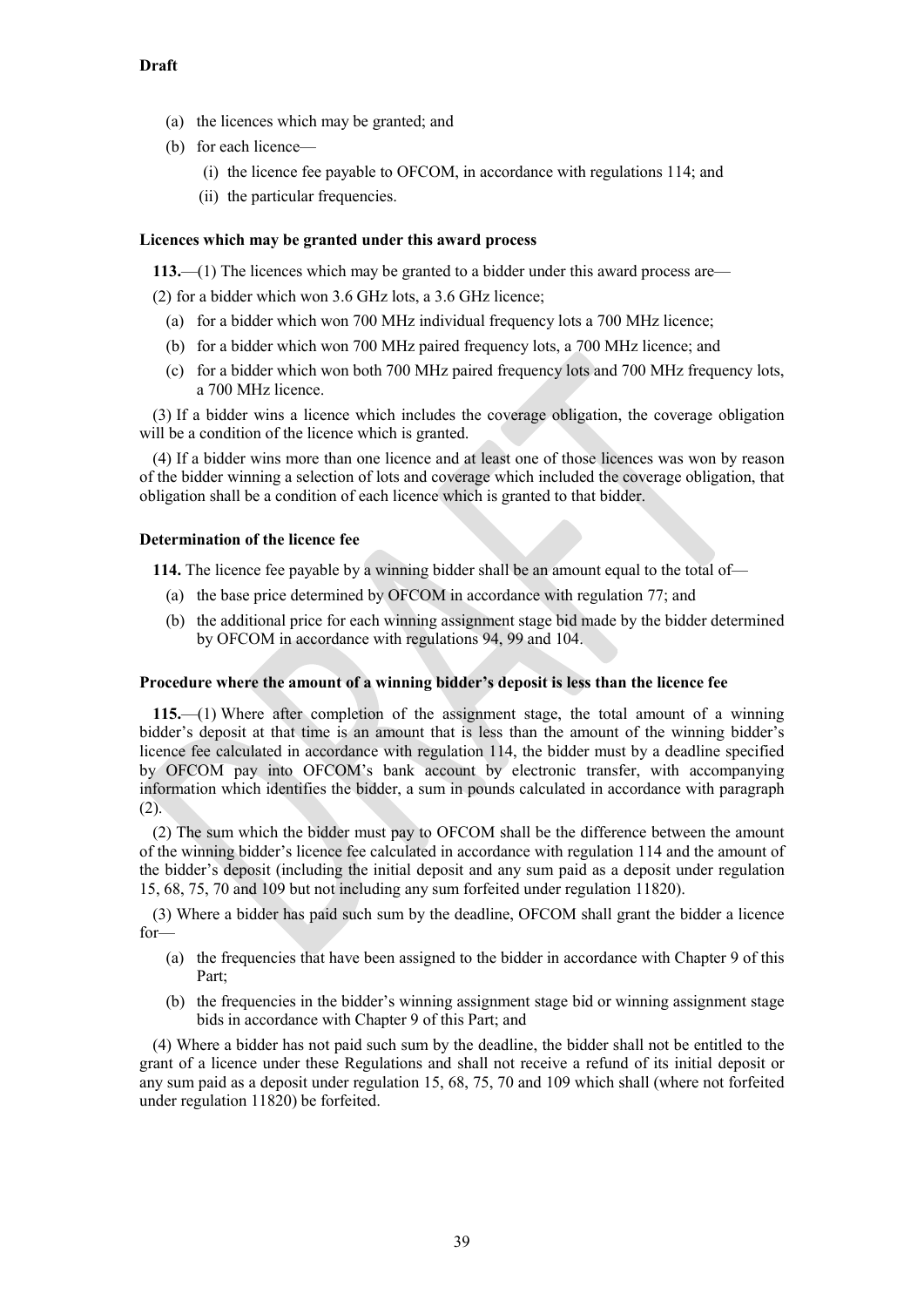## **Procedure where the amount of a winning bidder's deposit is greater than or equal to the licence fee**

**116.**—(1) Where, after completion of the assignment stage, the total amount of a winning bidder's deposit at that time is an amount that is greater than or equal to the amount of the winning bidder's licence fee calculated in accordance with regulation 114, OFCOM shall—

- (a) grant the winning bidder a licence for—
	- (i) the frequencies that have been assigned to the bidder in accordance with Chapter 9 of this Part; and
	- (ii) the frequencies in the bidder's winning assignment stage bid or winning assignment stage bids in accordance with Chapter 9 of this Part; and
- (b) refund to the winning bidder a sum in pounds calculated in accordance with paragraph (2).

(2) The sum which OFCOM shall refund to a winning bidder shall be the difference (if any) between the amount of the winning bidder's deposit (including the initial deposit and any sum paid as a deposit under regulations 15, 68, 75, 70 and 109 , but not including any sum forfeited under regulation 120) and the amount of the winning bidder's licence fee calculated in accordance with regulation 114, but not any interest which has accrued on the deposit.

## **Completion of the award process**

**117.** After the grant of licences, OFCOM shall complete the award process by publishing on their website—

- (a) details of all valid principal stage bids and all valid assignment stage bids made by each bidder;
- (b) the names of the persons to whom licences were granted, and—
	- (i) details of the frequencies in respect of which the licences were granted;
	- (ii) details of the licence fees paid; and
	- (iii) whether the licences included the coverage obligation.
- (c) the names of any persons who did not meet the requirements of regulation 109(1) including—
	- (i) details of the frequencies in respect of which licences would have been granted; and
- (d) Details of the licence fees which would have been payable for those licences had they been granted.

## PART 8

## FORFEIT OF DEPOSIT AND EXCLUSION FROM THE AWARD PROCESS

#### **Forfeit of deposit and exclusion from award process**

**118.** If, in relation to an applicant which is qualified to bid or a bidder, OFCOM are satisfied that any of the events set out in regulation 120 are occurring (or have occurred) and that the occurrence would materially affect the outcome of the award process—

- (a) the initial deposit and any sum or sums paid as a deposit under regulations 15, 68, 75, 70 and 109 shall be forfeited by, and not refunded to, the applicant or bidder concerned; and
- (b) that applicant or bidder may also be excluded from the award process by OFCOM giving that applicant or bidder notice in writing.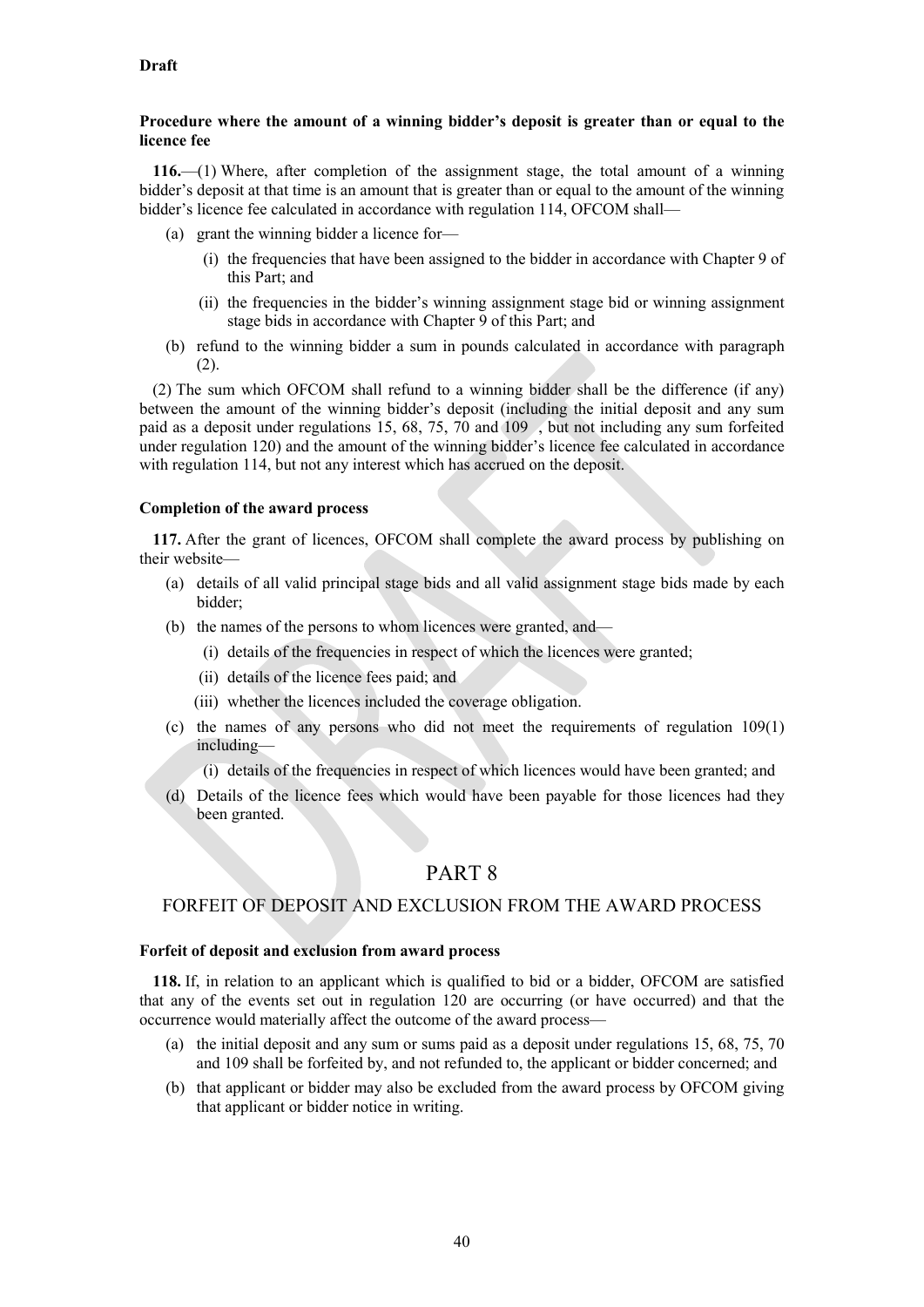#### **Bids made by an excluded bidder**

**119.**—(1) Where a bidder is excluded from the award process under regulation 118 during the principal stage, all of the principal stage bids submitted by the bidder shall be deemed to be invalid and shall not be taken into consideration for the purposes of determining—

- (a) the winning combination of principal stage bids in accordance with regulation 76;
- (b) the base price payable by a winning bidder in accordance with regulation 77.

(2) Where a bidder is excluded from the award process under regulation 118 during the assignment stage, all of the assignment stage bids submitted by the bidder (including any bids which the bidder is deemed to have submitted under regulation 96 shall be deemed to be invalid and shall not be taken into consideration for the purposes of determining—

- (a) the winning combination of assignment stage bids in accordance with regulation 93, 98, 99, 103;
- (b) the additional price payable by a winning bidder in accordance with regulation 102.

## **Events**

**120.** The events referred to in regulation 118, in relation to an applicant or bidder, are—

- (a) the submission to OFCOM of any information in connection with the award process which is false or misleading;
- (b) any member of that applicant's or bidder's bidder group colluding or attempting to collude with another person to distort the outcome of the award process;
- (c) any member of that applicant's or bidder's bidder group acting in a way which is likely to distort the outcome of the award process;
- (d) any member of that applicant's or bidder's bidder group, or any person to whom confidential information has been disclosed, disclosing, or attempting to disclose, or inciting another person to disclose, any confidential information, whether directly or indirectly, to any person, except where the disclosure is—
	- (i) to OFCOM;
	- (ii) to a member of that applicant's or bidder's bidder group;
	- (iii) to a provider of finance for the purpose of raising finance for a bid; or
	- (iv) to a person for the purpose of enabling that person to decide whether to participate as a member of the applicant's or bidder's bidder group;
- (e) any member of that applicant's or bidder's bidder group obtaining or attempting to obtain confidential information relating to another applicant or bidder;
- (f) any member of that applicant's or bidder's bidder group receiving or attempting to receive services in relation to the award process from any person who has provided or is providing services to OFCOM in relation to the award process;
- (g) any person who is a member or a director or employee of a member of that applicant's or bidder's bidder group and also a director or employee of a member of another bidder group is—
	- (i) taking part in the preparation of both bidder groups for participation in the award process; or
	- (ii) receiving confidential information relating to both bidder groups;
- (h) a member of that applicant's or bidder's bidder group is or becomes a member of another applicant's or bidder's bidder group;
- (i) a change occurring in the membership of that applicant's or bidder's bidder group from that notified to OFCOM in its application except as a result of —
	- (i) a person ceasing to be a member of that bidder group;
	- (ii) a person joining that bidder group under the procedure in regulation 8;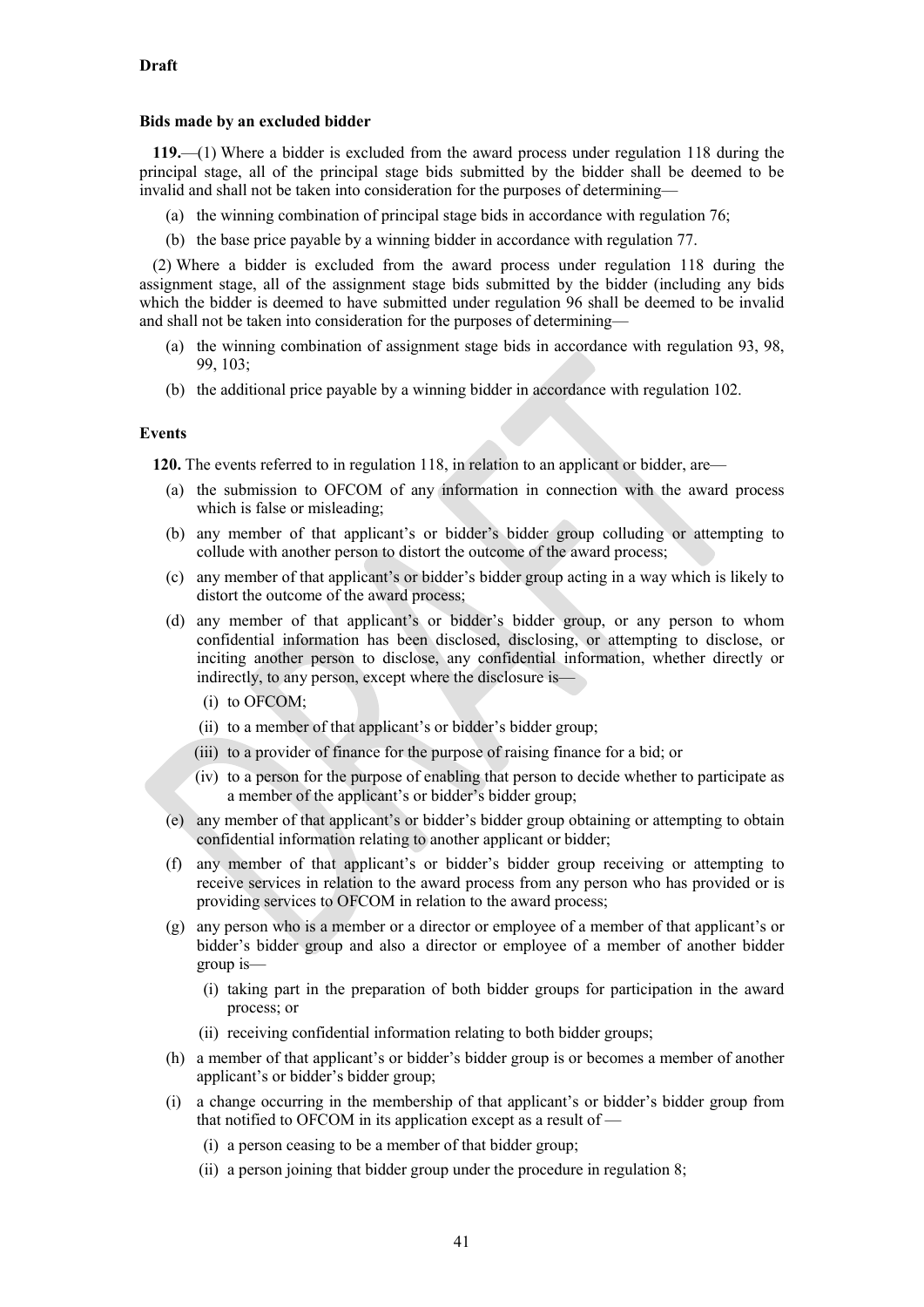- (iii) a person becoming an associate through merger or acquisition activity provided that such activity is not for a purpose related to the award process;
- (j) a change to the existing spectrum holdings of that applicant or bidder as notified to OFCOM in its application, except insofar as the change is a divestment of a part of or the whole of the existing spectrum holdings.

## PART 9

## MISCELLANEOUS

#### **General power of exclusion**

**121.** OFCOM may, at any time, notify any applicant or bidder of its exclusion from the award process if, in their opinion, the grant of a licence to that applicant or bidder would be prejudicial to the interests of national security or if, following OFCOM's determination under regulation 9 (and notwithstanding that determination) in their opinion, the applicant or bidder is not a fit and proper person to hold a licence.

#### **Notification to OFCOM**

**122.** If, in accordance with any provision of these Regulations, an applicant or bidder is required, or wishes, to notify OFCOM of any fact or circumstance, it must do so by notice in writing which is marked for the attention of the OFCOM personnel who are specified by OFCOM for that purpose on OFCOM's internet website and must deliver that notice to OFCOM—

- (a) by electronic mail to an electronic mail address dedicated to the award process which is published by OFCOM on their internet website;
- (b) by personal delivery to Riverside House, 2a Southwark Bridge Road, London, SE1 9HA; or
- (c) by fax to a number dedicated to the award process which is published by OFCOM on their internet website.

#### **Changes to timing or location**

**123.**—(1) Subject to regulations 124 and 125, paragraph [\(2\)](#page-41-0) applies where OFCOM determine that it is impracticable for any reason—

- (a) for any document which is to be delivered to OFCOM under these Regulations to be delivered at the place specified or by the deadline specified under these Regulations; or
- (b) for any action which is required to be undertaken in accordance with these Regulations to be completed by the deadline specified.

<span id="page-41-0"></span>(2) Where this paragraph applies, OFCOM shall take all reasonable steps to notify the applicants or bidders that—

- (a) delivery must be made on a different day or within different times on that day or at a different place;
- (b) the action must be completed on a different day or by a different deadline.

#### **Changes to round times and use of electronic auction system**

**124.**—(1) Where a time for the start of a round has been notified to bidders and OFCOM determine that it is impracticable for any reason to start the round at that time, OFCOM shall take reasonable steps to notify bidders of a revised time for the start of the round.

(2) Where a time for the end of a round has been notified to bidders and OFCOM determine that it is impracticable for any reason for the round to end at that time, OFCOM shall take reasonable steps to notify bidders of a revised time for the end of the round.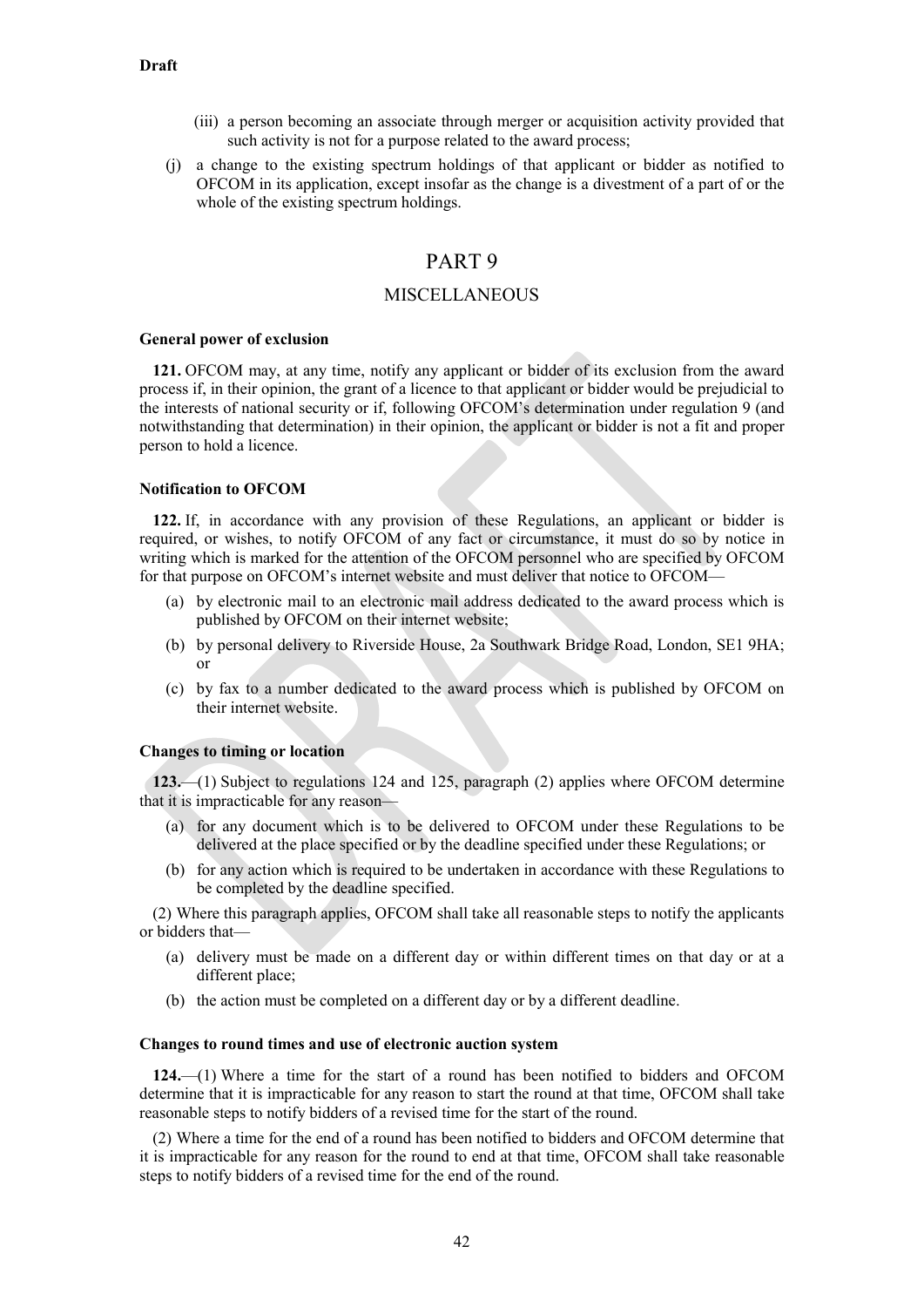(3) Where OFCOM determine that it is impracticable for any reason to use the electronic auction system for any of the purposes specified in Part 5 of these Regulations, OFCOM shall take reasonable steps to notify bidders of an alternative method of participating in the award process and any requirements relating to the authentication of communications made by means of the alternative method.

(4) Bidders must use the alternative method of participating in the award process in accordance with a notification under paragraph  $(3)$ .

#### **Rerunning rounds**

**125.**—(1) Paragraph [\(2\)](#page-42-0) applies where a round is in progress and OFCOM determine that it is not possible to continue the round because of technical failure (or an event or circumstance with similar effect on the continuation of the round).

<span id="page-42-0"></span>(2) Where this paragraph applies, OFCOM shall—

- (a) take reasonable steps to notify bidders of its determination under paragraph (1);
- (b) disregard the bids made in that round;
- (c) resume the award procedure from the end of the previous round.

<span id="page-42-1"></span>(3) Paragraph (4) applies where OFCOM determine that it is not possible to continue the award process in accordance with the provisions of Part 5 of these Regulations because of technical failure (or an event or circumstance with similar effect on the continuation of the award process).

<span id="page-42-2"></span>(4) Where this paragraph applies, OFCOM shall—

- (a) determine the rounds for which bids made in those rounds should be disregarded in order to have a fair and efficient outcome to the award process;
- (b) take reasonable steps to notify bidders of its determinations under paragraph [\(3\)](#page-42-1) and subparagraph [\(a\);](#page-42-2) and
- (c) resume the award process from the end of the latest round for which bids are not disregarded under sub-paragraph (a), or, where all bids are to be disregarded under that sub-paragraph, to rerun the award process from the start of the first primary bid round.

#### **Refunds**

**126.** OFCOM may, in such cases as they think fit, refund, in whole or in part, sums which have been paid to them in accordance with any provision of these Regulations.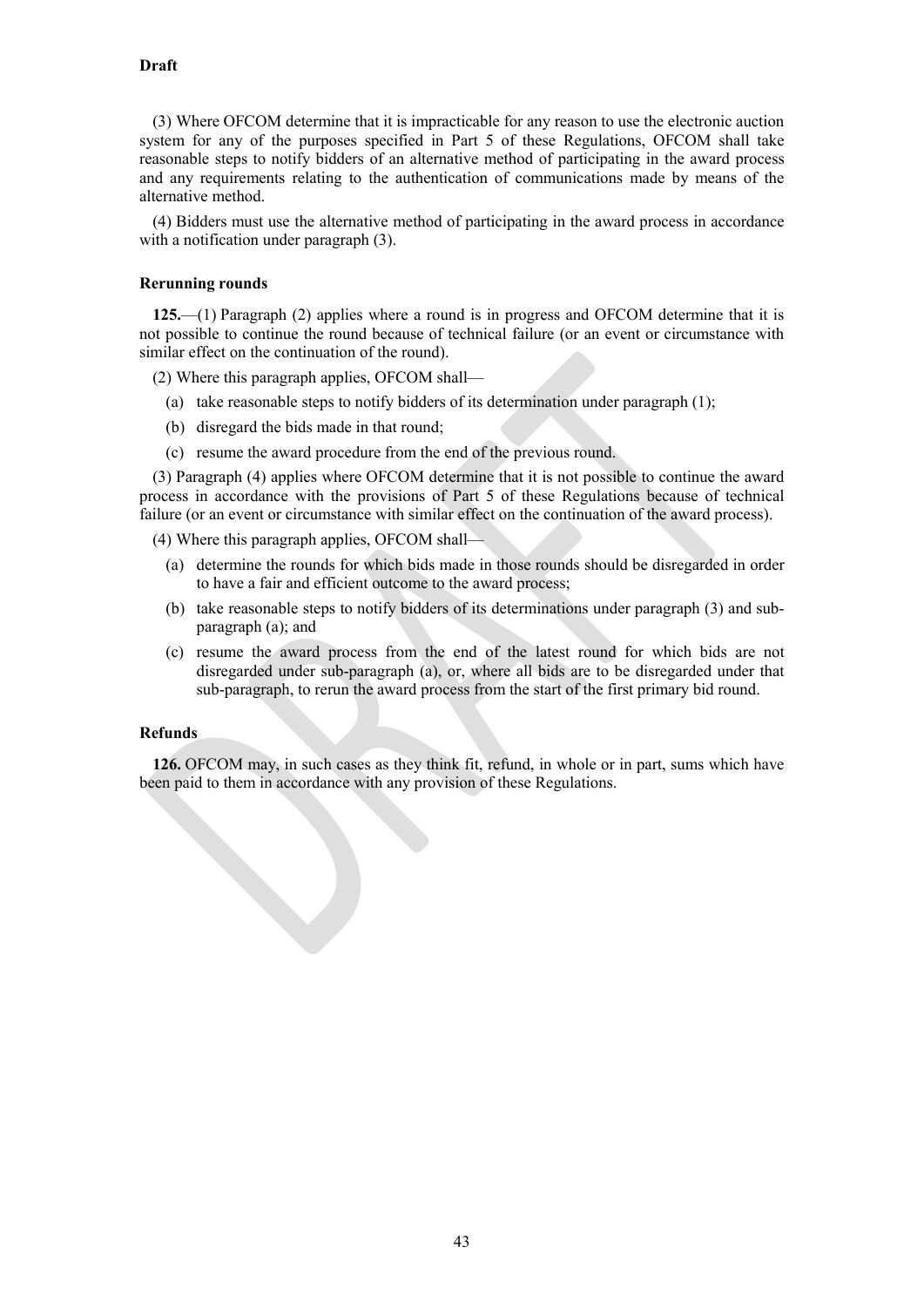## SCHEDULE 1 Ref

## Lots

In these Regulations—

- (a) "700 MHz paired frequency lot" means any of the six numbered 700 MHz pairs of lots listed in Column (1) of Table 1 comprising the frequencies listed in the corresponding entry in Column (2) of the same table;
- (b) "700 MHz individual frequency lot" means any of the four numbered 700 MHz lots listed in Column (1) of Table 2 comprising the frequencies listed in the corresponding entry in Column (2) of the same table;
- (c) "3.6 GHz lot" means any of the twenty-four 3.6 GHz lots listed in Column (1) of Table 2 comprising the frequencies listed in the corresponding entry in Column (2) of the same table;
- (d) "lot" means a 700 MHz paired frequency lot, a 700 MHz individual frequency lot or a 3.6 GHz lot;
- (e) a reference to "lot type" shall be construed as a reference to any of the three different lot types in paragraphs (a), (b) and (c);
- (f) a reference to a numbered 700 MHz paired frequency lot, a 700 MHz individual frequency lot or a 3.6 GHz lot means the lot with that number in Column (1) of Table 1, Table 2, or Table 3 (as the case may be);
- (g) a reference to a "block" of 700 MHz paired frequency lot, a 700 MHz individual frequency lot or a 3.6 GHz lot is to be construed as a reference to a block of sequentially numbered lots;

#### **Table 1**

| 700 MHz paired frequency lots  | Frequencies                 |
|--------------------------------|-----------------------------|
| 700 MHz paired frequency lot 1 | 703-708 MHz and 758-763 MHz |
| 700 MHz paired frequency lot 2 | 708-713 MHz and 763-768 MHz |
| 700 MHz paired frequency lot 3 | 713-718 MHz and 768-773 MHz |
| 700 MHz paired frequency lot 4 | 718-723 MHz and 773-778 MHz |
| 700 MHz paired frequency lot 5 | 723-728 MHz and 778-783 MHz |
| 700 MHz paired frequency lot 6 | 728-733 MHz and 783-788 MHz |

**Table 2**

| 700 MHz individual frequency lots  | Frequencies |
|------------------------------------|-------------|
| 700 MHz individual frequency lot 1 | 738-743 MHz |
| 700 MHz individual frequency lot 2 | 743-748 MHz |
| 700 MHz individual frequency lot 3 | 748-753 MHz |
| 700 MHz individual frequency lot 4 | 753-758 MHz |

#### **Table 3**

| 3.6 GHz frequency lots<br><i>reauencies</i> |
|---------------------------------------------|
|---------------------------------------------|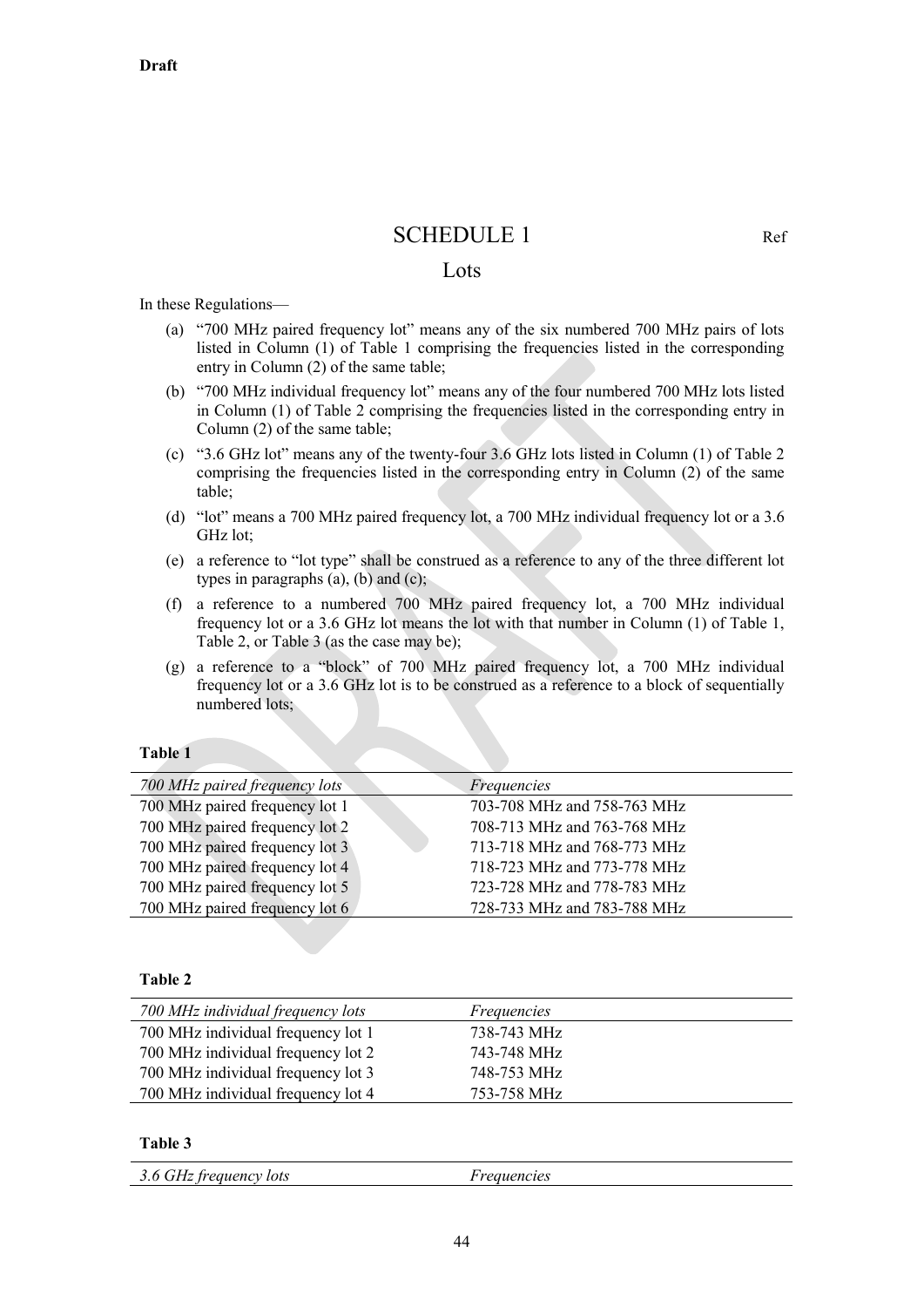| 3.6 GHz frequency lot 1  | 3680-3685 MHz |
|--------------------------|---------------|
| 3.6 GHz frequency lot 2  | 3685-3690 MHz |
| 3.6 GHz frequency lot 3  | 3690-3695 MHz |
| 3.6 GHz frequency lot 4  | 3695-3700 MHz |
| 3.6 GHz frequency lot 5  | 3700-3705 MHz |
| 3.6 GHz frequency lot 6  | 3705-3710 MHz |
| 3.6 GHz frequency lot 7  | 3710-3715 MHz |
| 3.6 GHz frequency lot 8  | 3715-3720 MHz |
| 3.6 GHz frequency lot 9  | 3720-3725 MHz |
| 3.6 GHz frequency lot 10 | 3725-3730 MHz |
| 3.6 GHz frequency lot 11 | 3730-3735 MHz |
| 3.6 GHz frequency lot 12 | 3735-3740 MHz |
| 3.6 GHz frequency lot 13 | 3740-3745 MHz |
| 3.6 GHz frequency lot 14 | 3745-3750 MHz |
| 3.6 GHz frequency lot 15 | 3750-3755 MHz |
| 3.6 GHz frequency lot 16 | 3755-3760 MHz |
| 3.6 GHz frequency lot 17 | 3760-3765 MHz |
| 3.6 GHz frequency lot 18 | 3765-3770 MHz |
| 3.6 GHz frequency lot 19 | 3770-3775 MHz |
| 3.6 GHz frequency lot 20 | 3775-3780 MHz |
| 3.6 GHz frequency lot 21 | 3780-3785 MHz |
| 3.6 GHz frequency lot 22 | 3785-3790 MHz |
| 3.6 GHz frequency lot 23 | 3790-3795 MHz |
| 3.6 GHz frequency lot 24 | 3795-3800 MHz |
|                          |               |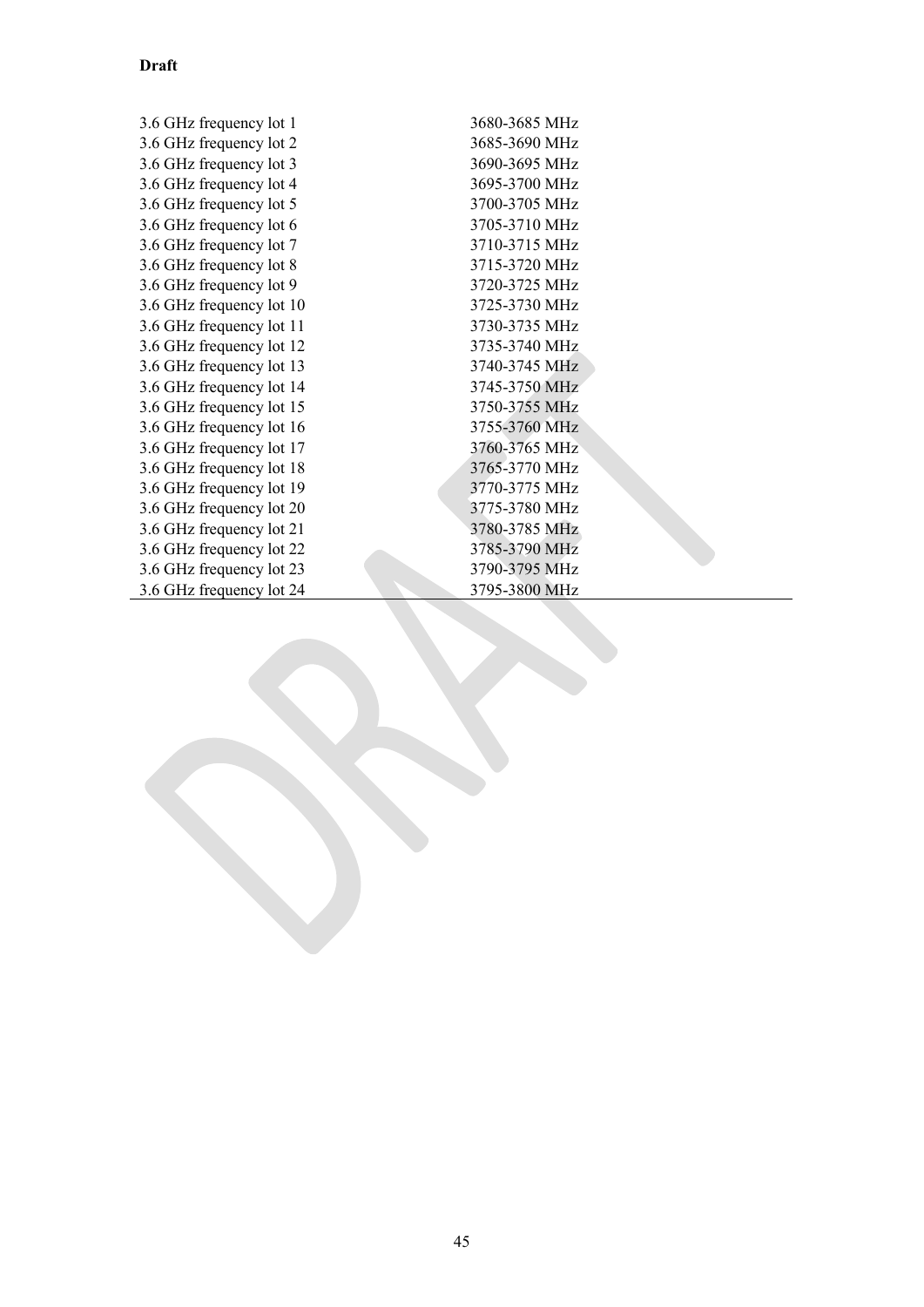## SCHEDULE 2 Ref

## Application form and warranty

## **1. Details of the applicant**

Provide the following details for the applicant—

Applicant's full name

Registered number of company

Registered office of company

Bank sort code and account number

Name of individual contact within applicant

Contact address (if different from registered office)

Contact telephone number

Contact mobile telephone number

Contact fax number

Contact electronic mail address

#### **2. Authorised persons**

Provide details of the name and position in the applicant of at least three and no more than five persons, each of whom has authority to bind the applicant for all purposes relating to the award process. Also provide a specimen signature of each of these persons.

## **3. Directors or members of managing body**

Provide the name and job title of each of the directors of the applicant or each of the members of the managing body of the applicant.

## **4. Applicant group**

Provide the names of the applicant's associates (as defined in the Wireless Telegraphy (Licence Award) Regulations 2019 ("the Regulations")) and for each provide details of their material interest (as defined in the Regulations) in the applicant.

Provide the names of all other members of the applicant group (as defined in the Regulations) in respect of which the applicant has completed a document in the form set out in Schedule 3 to the Regulations in accordance with regulation  $4(3)(a)(ii)$  of the Regulations.

#### **5. Qualification to bid**

In relation to the determination by the Office of Communications ("OFCOM") under regulation 9 of the Regulations—

- (h) provide details of any reason why the applicant may not be a fit and proper person to hold a licence;
- (i) state whether any member of the applicant's applicant group has colluded, or attempted to collude, or is colluding or attempting to collude, with another person to distort the outcome of the award process and provide a description of any such collusion;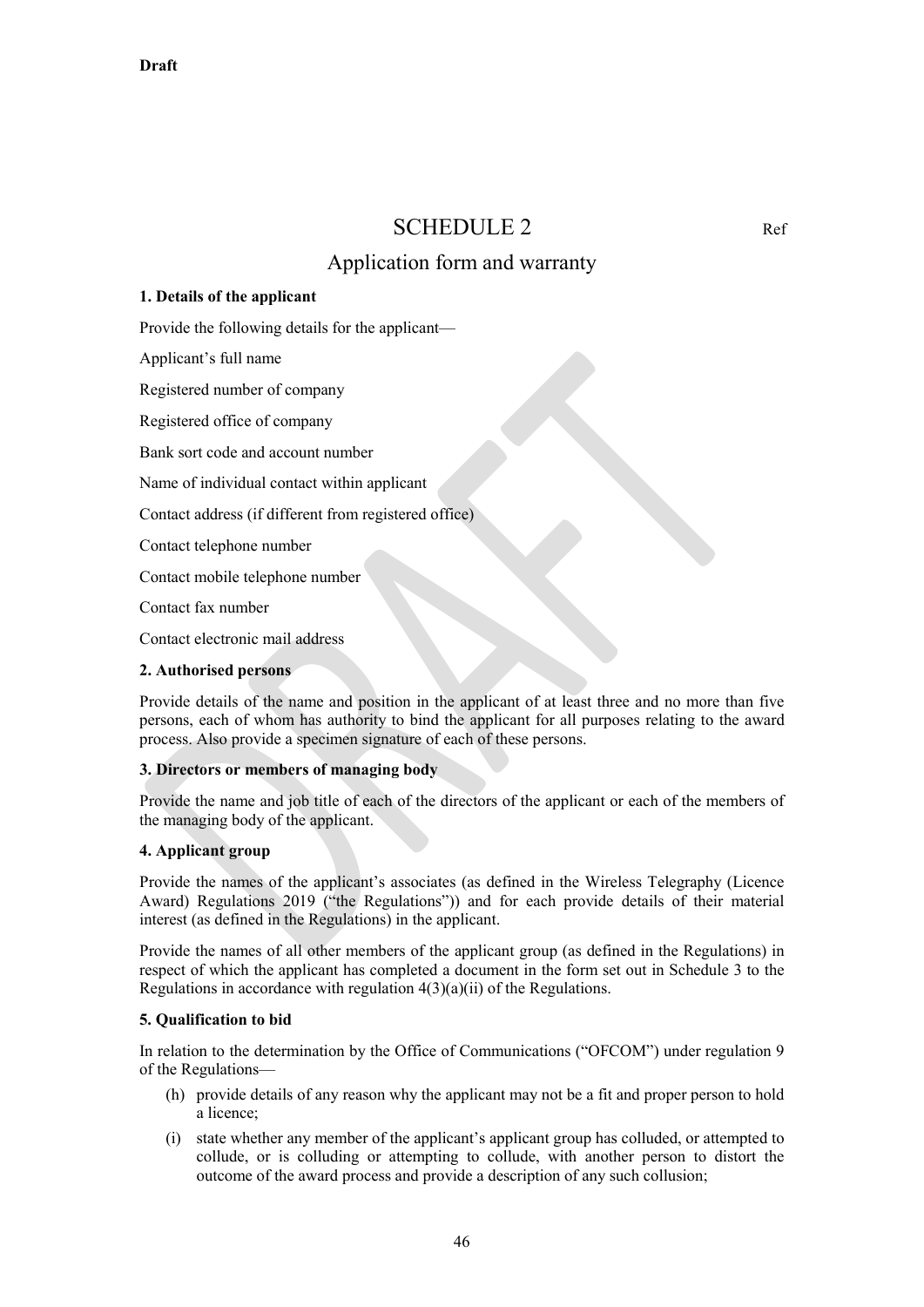- (j) state whether any member of the applicant's applicant group has acted or is acting in a way which is likely to distort the outcome of the award process and provide a description of any such actions;
- (k) state whether any member of the applicant's applicant group, or any person to whom confidential information has been disclosed, has disclosed, or is disclosing or attempting to disclose or has incited or is inciting another person to disclose, any confidential information, whether directly or indirectly, to any person, and provide a description of the circumstances of any disclosure and the information disclosed, except where the disclosure—
	- (i) is or was to a member of the applicant's applicant group;
	- (ii) is or was to OFCOM;
	- (iii) is or was to a provider of finance for the purpose of raising finance for the applicant's application; or
	- (iv) is or was to a person for the purpose of enabling that person to decide whether to participate as a member of the applicant's bidder group;
- (l) state whether any member of the applicant's applicant group has obtained or is obtaining or attempting to obtain confidential information relating to another applicant and provide a description of any such circumstances;
- (m) state whether any member of the applicant's applicant group is receiving or is attempting to receive services in relation to the award process from any person who has provided or is providing services to OFCOM in relation to the award process and provide a description of the services concerned; and
- (n) state whether (and provide a description of any circumstances in which) any person who is a member or a director or employee of a member of the applicant's applicant group and also a director or employee of a member of another applicant group is—
	- (i) taking part in the preparation of both applicant groups for participation in the award process; or
	- (ii) receiving confidential information relating to both applicant groups.

## **6. Other information**

Provide a brief description of the substance of—

- (o) agreements (if any) relating to the management of the applicant; and
- (p) any criminal investigations or proceedings in the United Kingdom or overseas of which the applicant is aware relating to the applicant or any member of its applicant group or its directors or officers.

## **7. Existing spectrum holdings**

Confirm that the applicant has provided the details of existing spectrum holdings required under regulation  $4(3)(a)(iii)$  of the Regulations.

## **8. Warranty**

Provide the following warranty—

"[Insert name of applicant] (the "applicant") represents and warrants to the Office of Communications that—

- (q) the persons authorised in section 2 of this application have read and understood the Regulations, the terms of the licences to be granted under the Regulations, and the Wireless Telegraphy Act 2006;
- (r) the applicant has the legal authority to participate in the award process under the Regulations and to have a licence granted to it, and has in place all necessary consents, permissions and internal approvals for this purpose;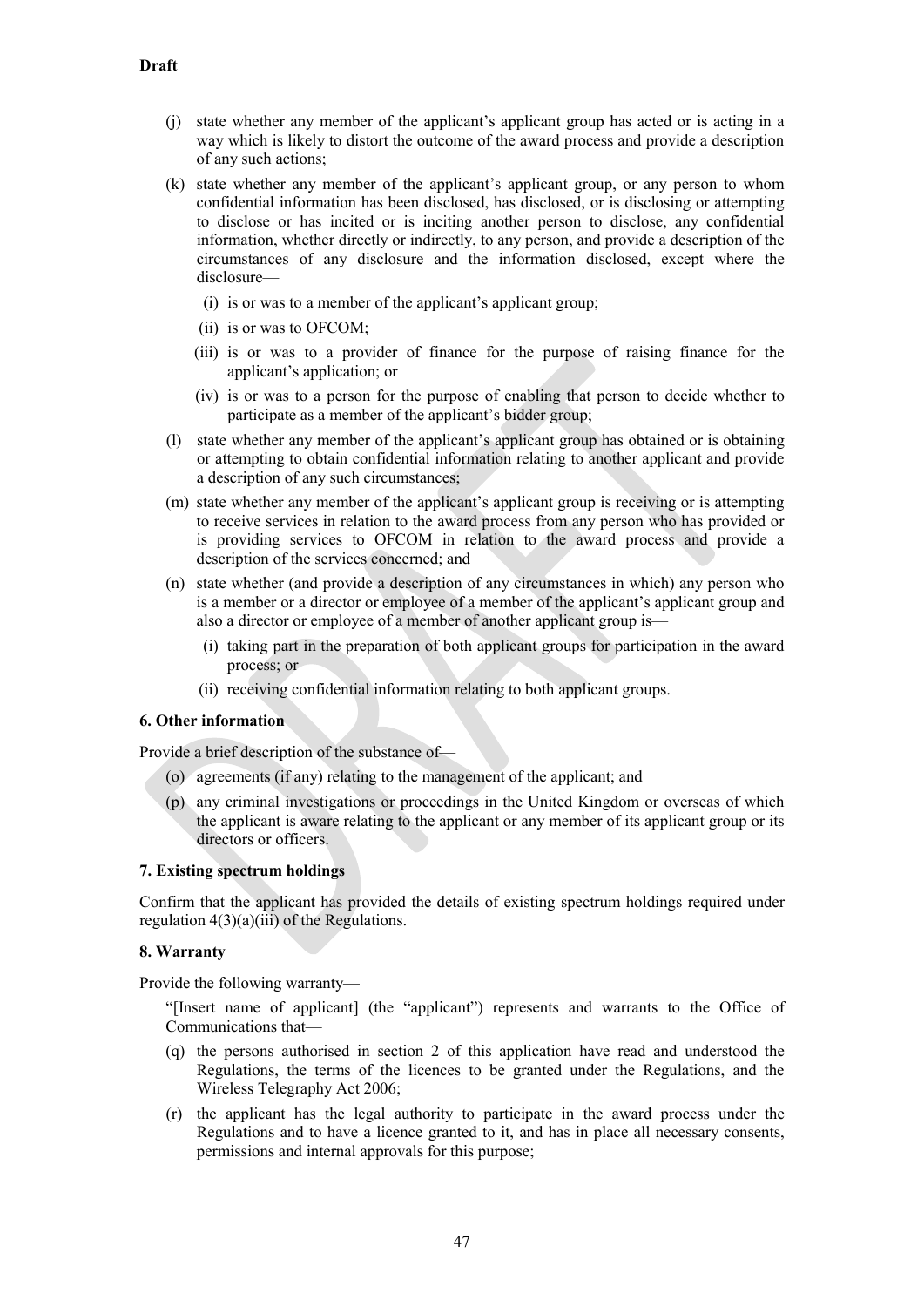- (s) the information provided in, or in support of, the application is, to the best of the knowledge and belief of the applicant true, accurate and complete in all material respects; and
- (t) the applicant is aware of the provisions in regulations 118 and 120 of the Regulations, including the provisions about disclosure of confidential information (as defined in the Regulations) and obtaining confidential information relating to another applicant or bidder and that any such activities may lead to forfeiture of sums on deposit and exclusion from the award process."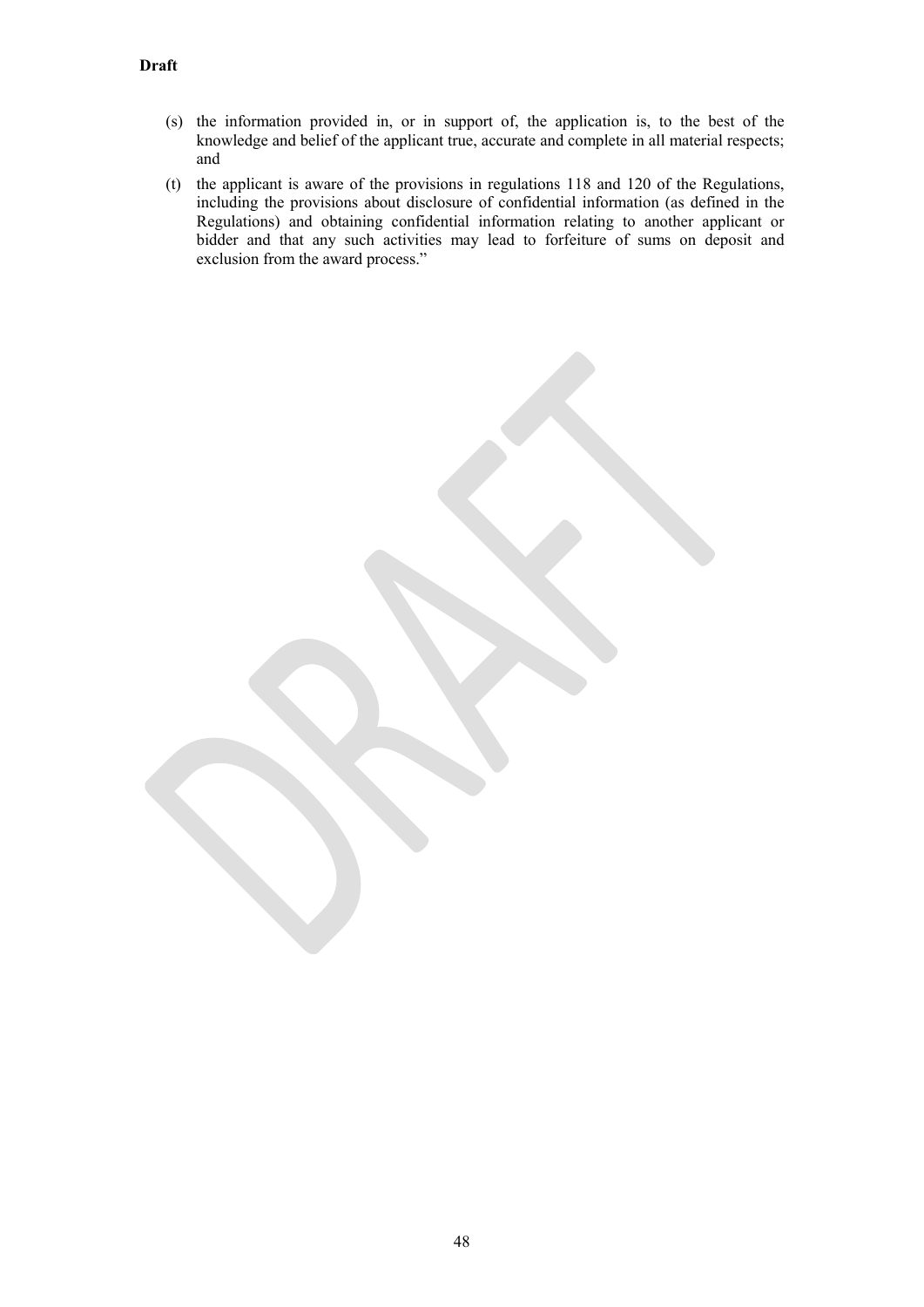## SCHEDULE 3

## Document for member of applicant's applicant group or bidder group who is not an associate

[Insert name of applicant or bidder] (the "applicant/bidder") wishes to include [insert name and address of person to be included in applicant or bidder group who is not an associate] as a member of the applicant/bidder's applicant or bidder group as defined in the Wireless Telegraphy (Licence Award) Regulations 2019 ("the Regulations") for the purpose of the award process under the Regulations.

Under regulation [11](#page-7-2) of the Regulations an applicant shall not be qualified to bid in the award process where a member of its bidder group is also a member of another applicant's bidder group. Regulations 118 and 120 contain provisions on disclosure of confidential information (as defined in the Regulations) and obtaining confidential information relating to another applicant or bidder. Under the Regulations such activities may lead to forfeiture of sums on deposit and exclusion from the award process.

## **Applicant/bidder**

In relation to regulations 10, 118 and 120 of the Regulations, the applicant/bidder represents and warrants to the Office of Communications ("OFCOM") that so far as it is aware, having made all reasonable enquiries, [insert name of person to be included in applicant or bidder group who is not an associate] is not a member of any other applicant's or bidder's applicant or bidder group.

The applicant/bidder undertakes to inform OFCOM immediately if it becomes aware that [insert name of person to be included in applicant or bidder group who is not an associate]—

- (a) has ever been or becomes a member of any other applicant's or bidder's applicant or bidder group;
- (b) has ever been or becomes a subsidiary of a member of any other applicant's or bidder's applicant or bidder group during the award process; or
- (c) has ever obtained or ever obtains confidential information (as defined in the Regulations) relating to another applicant or bidder.

#### **[Insert name of person to be included in applicant or bidder group who is not an associate]**

[Insert name of person to be included in applicant or bidder group who is not an associate] represents and warrants to OFCOM that it—

- (d) consents to be a member of the applicant/bidder's applicant or bidder group;
- (e) is not a member of any other applicant's or bidder's applicant or bidder group; and
- (f) is aware of the provisions in regulations 10, 118 and 120 of the Regulations about disclosure of confidential information (as defined in the Regulations) and obtaining confidential information relating to another applicant or bidder.

[Insert name of person to be included in applicant or bidder group who is not an associate] undertakes to OFCOM that it will immediately inform OFCOM and the applicant/bidder—

- (g) if it has ever been or becomes a member of any other applicant's or bidder's applicant or bidder group;
- (h) if it has ever been or becomes a subsidiary of a member of any other applicant's or bidder's applicant or bidder group during the award process; or
- (i) if it has ever obtained or if it ever obtains confidential information (as defined in the Regulations) relating to another applicant or bidder.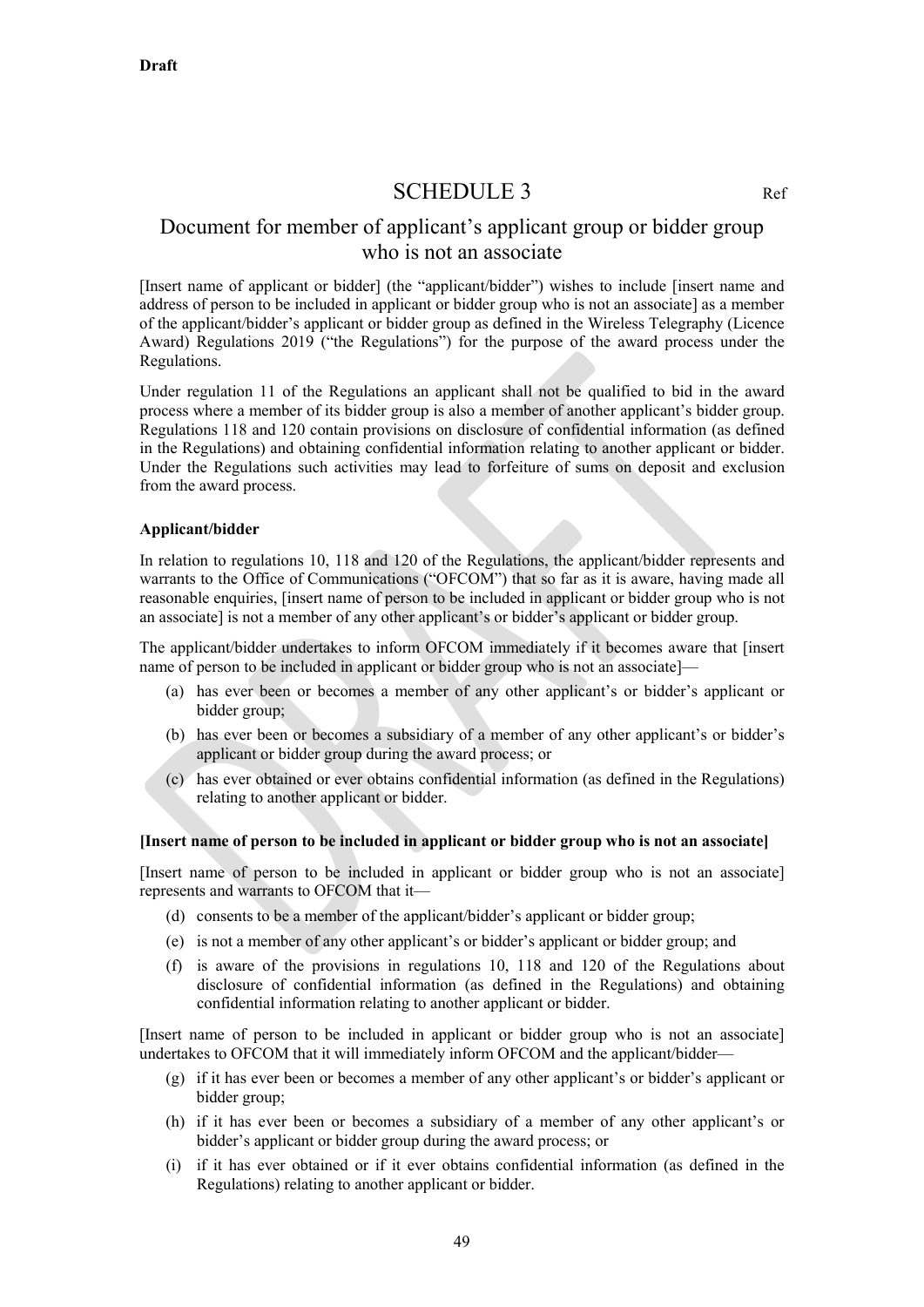## SCHEDULE 4 Ref

## Determination of base prices

#### **Base price**

**1.**—(1) OFCOM shall determine a base price for each winning principal stage bid by imposition of the requirements that the base prices must satisfy that are set out in paragraphs 2 to 5.

(2) Where a base price so determined includes a fraction of a pound, the additional price shall be that price rounded up to the nearest whole pound.

#### **First requirement**

**2.** The base price for each winning principal stage bid shall be—

- (a) no less than the highest between—
	- (i) the total of the round prices in the first primary bid round for the lots included in the selection of lots specified in that winning principal stage bid; and
	- (ii) one thousand pounds; and
- (b) no greater than the amount of that winning principal stage bid.

#### **Second requirement**

**3.**—(1) Taking the base prices for the winning principal stage bids together, the base prices shall be such that if—

- (a) the amount bid by each winning bidder in respect of its winning principal stage bid had been the base price rather than the amount of its winning principal stage bid ("reduced winning principal stage bid"), and
- (b) subject to sub-paragraph (2), the amount bid by each winning bidder in respect of each other valid principal stage bid made by that bidder had been reduced by an amount equal to the difference between the amount of its winning principal stage bid and the base price for that winning principal stage bid,

the combination of the reduced winning principal stage bids submitted by the winning bidders would have been the valid combination of principal stage bids or one of the valid combinations of principal stage bids (as the case may be) for which the total value of the combination calculated in accordance with regulation 76(9) is the highest.

(2) Where the amount of a bid has been reduced in accordance with sub-paragraph (1)(b) and is less than the total of the round prices in the first primary bid round for the lots included in the selection of lots specified in that bid, the amount of that bid shall be treated as if it were the total of the round prices in the first primary bid round for the lots included in the selection of lots specified in that bid for the purposes of this paragraph.

(3) The bids mentioned in sub-paragraphs (1)(a) and (1)(b) shall, after reduction of the amount of those bids in accordance with those paragraphs, be treated as valid principal stage bids for the purposes of this paragraph.

#### **Third requirement**

**4.** Taking the base prices for the winning principal stage bids together, the total of those base prices shall be no greater than the total of any other prices for the winning principal stage bids that satisfy the requirements set out in paragraphs 2 and 3.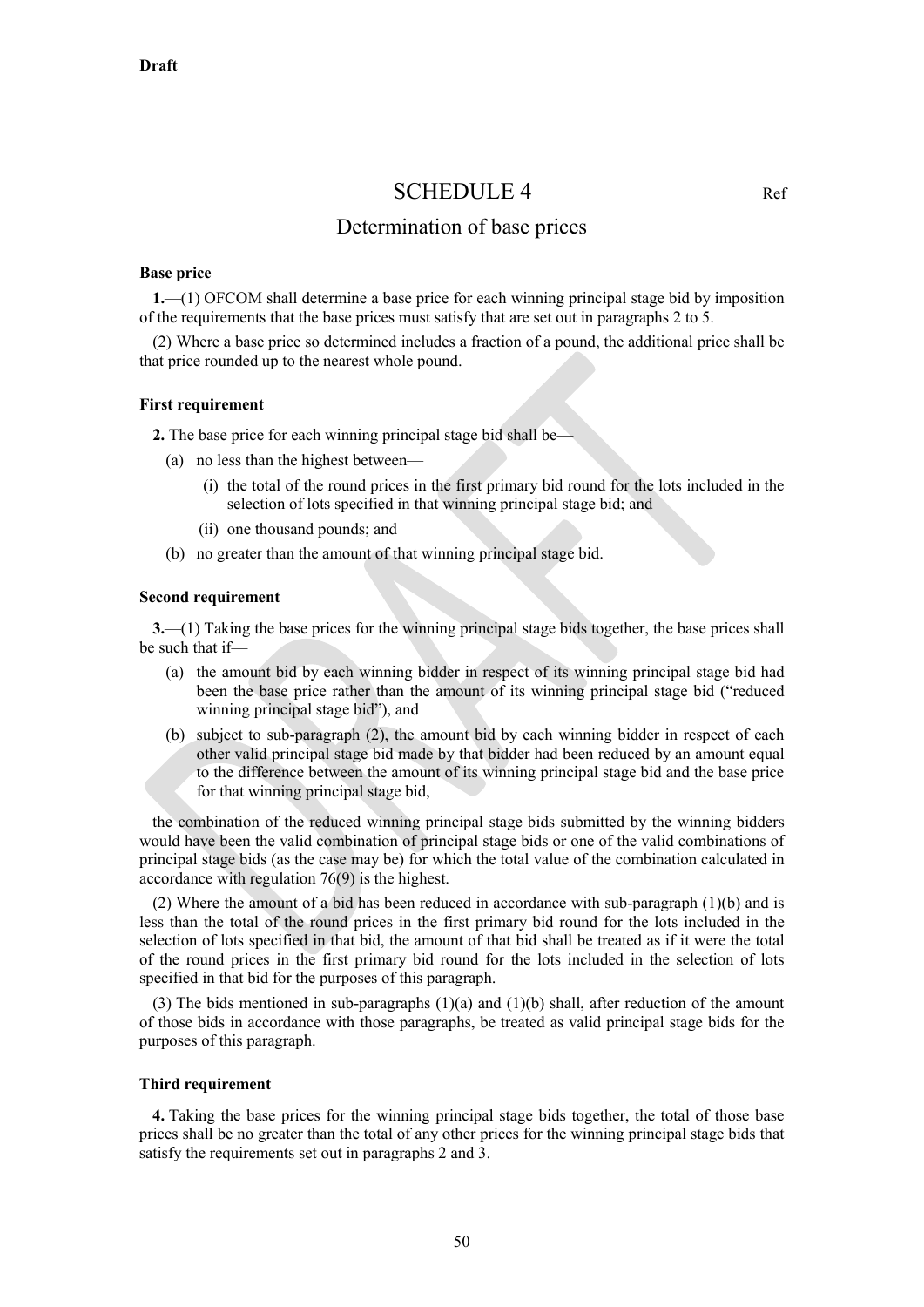## **Fourth requirement**

**5.**—(1) Taking the base prices for the winning principal stage bids together, the opportunity cost variance of those base prices calculated in accordance with sub-paragraph (2) shall be less than the opportunity cost variance, calculated in accordance with sub-paragraph (2), of any other prices for the winning principal stage bids that satisfy the requirements set out in paragraphs 2 to 4.

(2) The opportunity cost variance (" $OCV_B$ ") of prices mentioned in sub-paragraph (1) is the amount calculated in accordance with the formula  $OCV_B = \sum (p_B-c_B)^2$  where—

- (a) "*pB*" is the price for a winning principal stage bid; and
- (b) "*c<sub>B</sub>*" is the amount calculated in accordance with the formula set out in sub-paragraph (3) in respect of that winning principal stage bid.

(3) The formula is  $c_B = u_B - t_B + b_B$  where—

- (a)  $"u_B"$  is the amount calculated in accordance with sub-paragraph (4);
- (b) "*t<sub>B</sub>*" is the total amount of the winning principal stage bids; and
- (c) " $b_B$ " is the amount of the winning principal stage bid for which  $p_B$  is the price.

(4) The amount calculated in accordance with this sub-paragraph is the total amount of the valid combination of principal stage bids or one of the valid combinations of principal stage bids (as the case may be) for which the total value of the combination calculated in accordance with regulation 76(9) is the highest where the valid combination or combinations of principal stage bids do not include any of the primary bids or supplementary bids made by the winning bidder that submitted the winning principal stage bid for which  $p_B$  is the price.

## **Interpretation**

**6.** In this Schedule "valid combination of principal stage bids" shall be construed in accordance with regulation 76.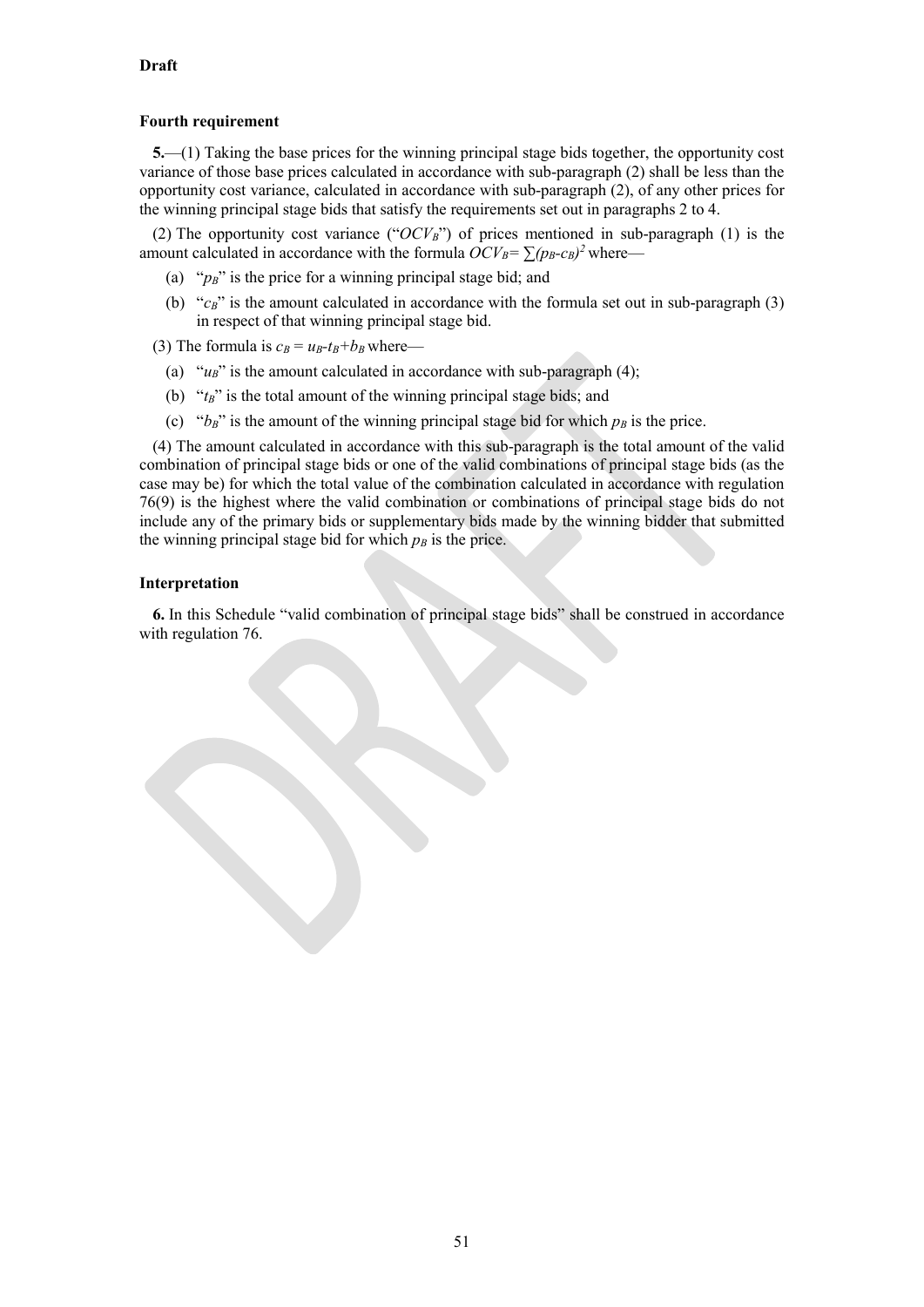## SCHEDULE 5 Ref

## Determination of 700 MHz individual frequency lot additional price

#### **Additional price**

**7.**—(1) OFCOM shall determine an additional price for each winning 700 MHz individual frequency assignment stage bid by imposition of the requirements that the additional prices must satisfy that are set out in paragraphs 2 to 5.

(2) Where an additional price so determined includes a fraction of a pound, the additional price shall be that price rounded up to the nearest whole pound.

#### **First requirement**

**8.** The additional price for each winning 700 MHz individual frequency assignment stage bid shall be no less than zero and no more than the amount of that winning 700 MHz individual frequency assignment stage bid.

#### **Second requirement**

**9.**—(1) Taking the additional prices for the winning 700 MHz individual frequency assignment stage bids together, the additional prices shall be such that if—

- (a) the amount bid by each winning bidder for the 700 MHz individual frequency assignment stage option selected in its winning 700 MHz individual frequency assignment stage bid had been the additional price rather than the amount of its winning 700 MHz individual frequency assignment stage bid ("reduced winning 700 MHz individual frequency assignment stage bid"), and
- (b) subject to sub-paragraph (2), the amount bid by each winning bidder in respect of each other valid 700 MHz individual frequency assignment stage bid made by that bidder had been reduced by an amount equal to the difference between the amount of its winning 2.3 GHz assignment stage bid and the additional price for that relevant winning 700 MHz individual frequency assignment stage bid,

the combination of the reduced winning 700 MHz individual frequency assignment stage bids submitted by the winning bidders would have been the valid combination of 700 MHz individual frequency assignment stage bids or one of the valid combinations of 700 MHz individual frequency assignment stage bids (as the case may be) having the highest total value of amounts bid.

(2) Where the amount of a bid has been reduced in accordance with sub-paragraph (1)(b) and is less than zero, the amount of that bid shall be treated as if it were zero for the purposes of this paragraph.

(3) The bids mentioned in sub-paragraphs  $(1)(a)$  and  $(1)(b)$  shall, after reduction of the amount of those bids in accordance with those paragraphs, be treated as valid 700 MHz individual frequency assignment stage bids for the purposes of this paragraph.

#### **Third requirement**

**10.** Taking the additional prices for the winning 700 MHz individual frequency assignment stage bids together, the total of those additional prices shall be no greater than the total of any other prices for the winning 700 MHz individual frequency assignment stage bids that satisfy the requirements set out in paragraphs 2 and 3.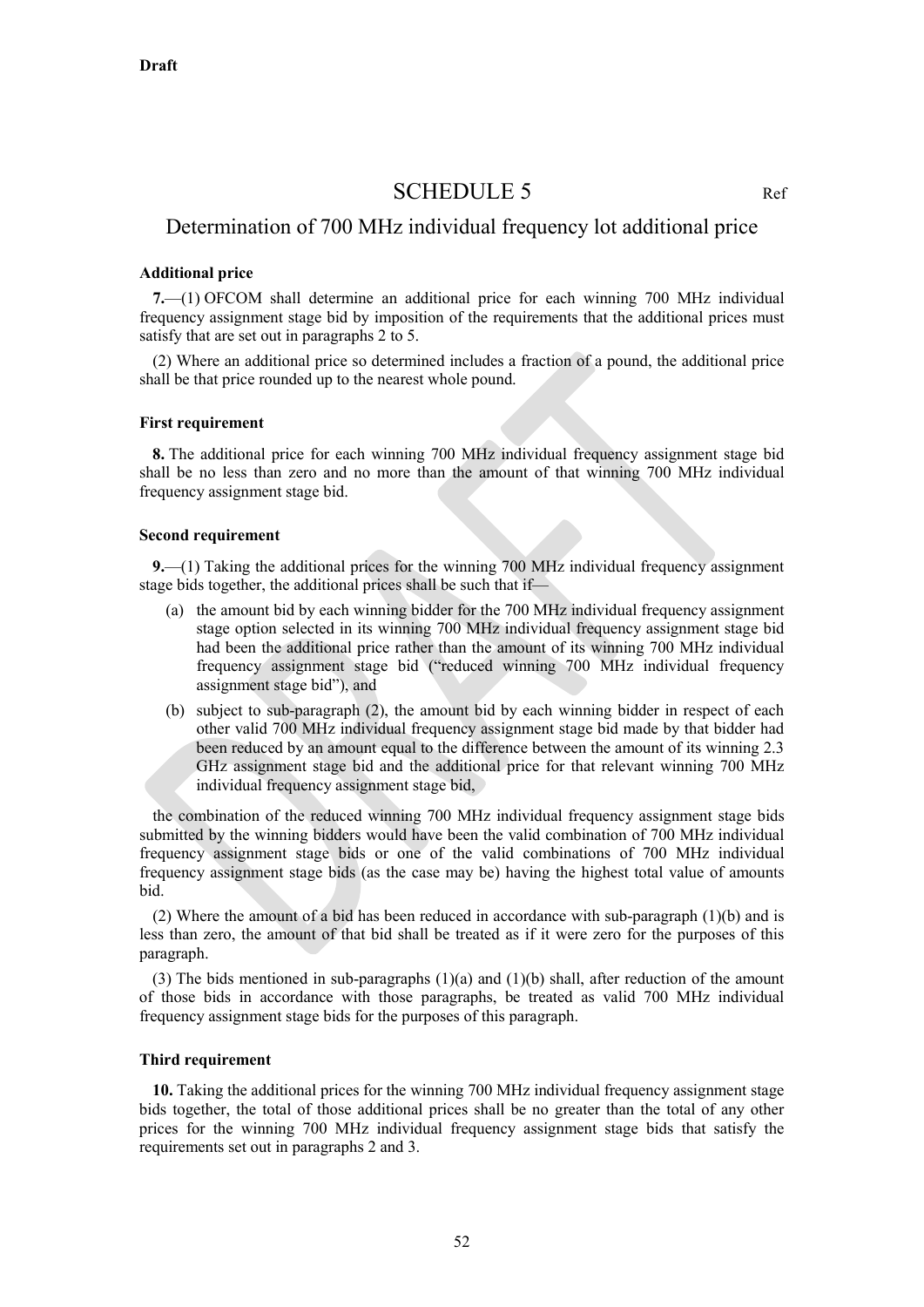#### **Fourth requirement**

**11.**—(1) Taking the additional prices for the winning 700 MHz individual frequency assignment stage bids together, the opportunity cost variance of those additional prices calculated in accordance with sub-paragraph (2) shall be less than the opportunity cost variance, calculated in accordance with sub-paragraph (2), of any other prices for the winning 2.3 GHz assignment stage bids that satisfy the requirements set out in paragraphs 2 to 4.

(2) The opportunity cost variance ("*OCVA*") of prices mentioned in sub-paragraph (1) is the amount calculated in accordance with the formula  $OCV_A = \sum (p_A - c_A)^2$  where—

- (a) "*pA*" is the price for a winning 700 MHz individual frequency assignment stage bid; and
- (b) "*cA*" is the amount calculated in accordance with the formula set out in sub-paragraph (3) in respect of that winning 700 MHz individual frequency assignment stage bid.

(3) The formula is  $c_A = u_A - t_A + b_A$  where—

- (a) " $u_A$ " is the amount calculated in accordance with sub-paragraph (4);
- (b) "*tA*" is the total amount of the winning 700 MHz individual frequency assignment stage bids; and
- (c) "*bA*" is the amount of the winning 700 MHz individual frequency assignment stage bid for which  $p_A$  is the price.

(4) The amount calcuated in accordance with this sub-paragraph is the total amount of the valid combination of 700 MHz individual frequency assignment stage bids or one of the valid combinations of 700 MHz individual frequency assignment stage bids (as the case may be) having the highest total value of amounts bid where, for each 700 MHz individual frequency assignment stage bid made by the winning bidder that submitted the winning 700 MHz individual frequency assignment stage bid for which  $p_A$  is the price, the amount of that 700 MHz individual frequency assignment stage bid is treated as if it were zero for the purposes of this sub-paragraph.

(5) Where the amount of a 700 MHz individual frequency assignment stage bid is treated as if it were zero in accordance with sub-paragraph (4), that 700 MHz individual frequency assignment stage bid shall be treated as a valid 700 MHz individual frequency assignment stage bid for the purposes of that sub-paragraph.

#### **Interpretation**

**12.** In this Schedule "valid combination of 700 MHz individual frequency assignment stage bids" shall be construed in accordance with regulation 97.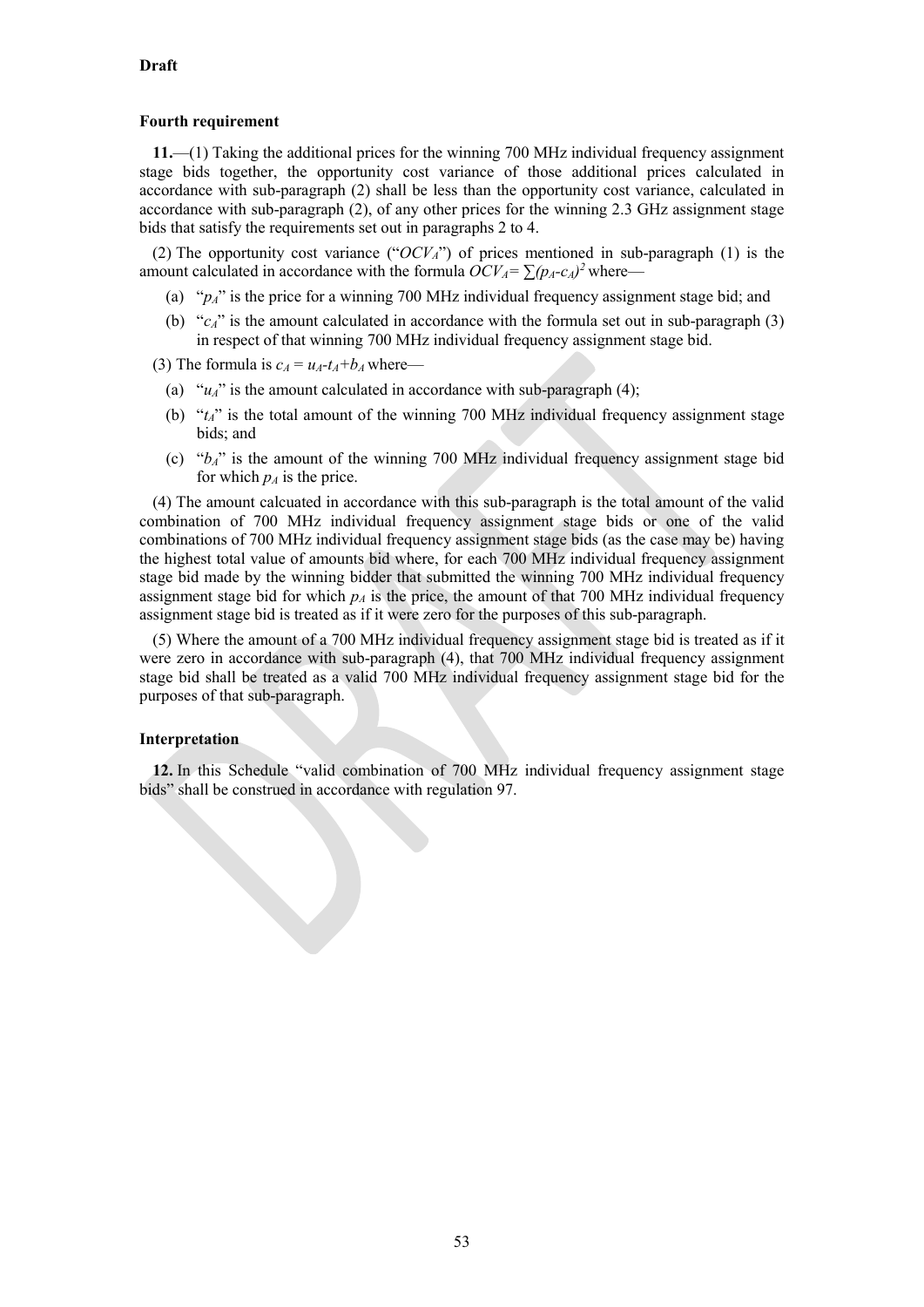## SCHEDULE 6 Ref

## Determination of 700 MHz paired frequency lot additional price

## **Additional price**

**13.**—(1) OFCOM shall determine an additional price for each winning 700 MHz paired frequency lot assignment stage bid by imposition of the requirements that the additional prices must satisfy that are set out in paragraphs 2 to 5.

(2) Where an additional price so determined includes a fraction of a pound, the additional price shall be that price rounded up to the nearest whole pound.

#### **First requirement**

**14.** The additional price for each winning 700 MHz paired frequency lot assignment stage bid shall be no less than zero and no more than the amount of that winning 700 MHz paired frequency lot assignment stage bid.

#### **Second requirement**

**15.**—(1) Taking the additional prices for the winning 700 MHz paired frequency lot assignment stage bids together, the additional prices shall be such that if—

- (a) the amount bid by each winning bidder for the 700 MHz paired frequency lot assignment stage option selected in its winning 700 MHz paired frequency lot assignment stage bid had been the additional price rather than the amount of its winning 700 MHz paired frequency lot assignment stage bid ("reduced winning 700 MHz paired frequency lot assignment stage bid"), and
- (b) subject to sub-paragraph (2), the amount bid by each winning bidder in respect of each other valid 700 MHz paired frequency lot assignment stage bid made by that bidder had been reduced by an amount equal to the difference between the amount of its winning 700 MHz paired frequency lot assignment stage bid and the additional price for that relevant winning 700 MHz paired frequency lot assignment stage bid,

the combination of the reduced winning 700 MHz paired frequency lot assignment stage bids submitted by the winning bidders would have been the valid combination of 700 MHz paired frequency lot assignment stage

(2) Where the amount of a bid bids or one of the valid combinations of 700 MHz paired frequency lot assignment stage bids (as the case may be) having the highest total value of amounts bid.has been reduced in accordance with sub-paragraph (1)(b) and is less than zero, the amount of that bid shall be treated as if it were zero for the purposes of this paragraph.

(3) The bids mentioned in sub-paragraphs  $(1)(a)$  and  $(1)(b)$  shall, after reduction of the amount of those bids in accordance with those paragraphs, be treated as valid 700 MHz paired frequency lot assignment stage bids for the purposes of this paragraph.

#### **Third requirement**

**16.** Taking the additional prices for the winning 700 MHz paired frequency lot assignment stage bids together, the total of those additional prices shall be no greater than the total of any other prices for the winning assignment stage bids that satisfy the requirements set out in paragraphs 2 and 3.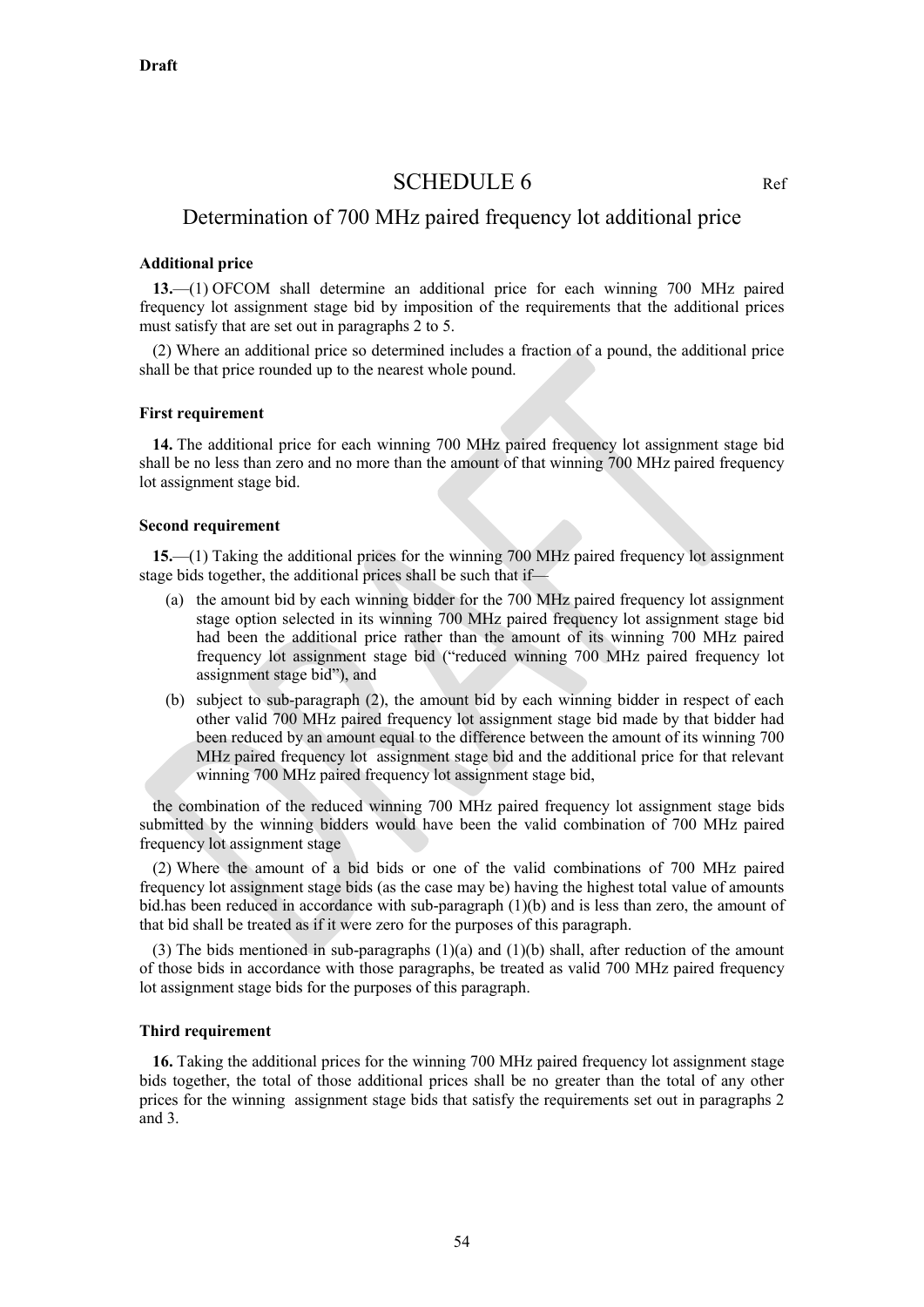#### **Fourth requirement**

**17.**—(1) Taking the additional prices for the winning 700 MHz paired frequency lot assignment stage bids together, the opportunity cost variance of those additional prices calculated in accordance with sub-paragraph (2) shall be less than the opportunity cost variance, calculated in accordance with sub-paragraph (2), of any other prices for the winning 700 MHz paired frequency lot assignment stage bids that satisfy the requirements set out in paragraphs 2 to 4.

(2) The opportunity cost variance ("*OCVA*") of prices mentioned in sub-paragraph (1) is the amount calculated in accordance with the formula  $OCV_A = \sum (p_A - c_A)^2$  where—

- (a) "*pA*" is the price for a winning 700 MHz paired frequency lot assignment stage bid; and
- (b) "*cA*" is the amount calculated in accordance with the formula set out in sub-paragraph (3) in respect of that winning 700 MHz paired frequency lot assignment stage bid.

(3) The formula is  $c_A = u_A - t_A + b_A$  where—

- (a) " $u_A$ " is the amount calculated in accordance with sub-paragraph (4);
- (b) "*tA*" is the total amount of the winning 700 MHz paired frequency lot assignment stage bids; and
- (c) "*bA*" is the amount of the winning 700 MHz paired frequency lot assignment stage bid for which  $p_A$  is the price.

(4) The amount calculated in accordance with this sub-paragraph is the total amount of the valid combination of 700 MHz paired frequency lot assignment stage bids or one of the valid combinations of 700 MHz paired frequency lot assignment stage bids (as the case may be) having the highest total value of amounts bid where, for each 700 MHz paired frequency lot assignment stage bid made by the winning bidder that submitted the winning 700 MHz paired frequency lot assignment stage bid for which  $p_A$  is the price, the amount of that 700 MHz paired frequency lot assignment stage bid is treated as if it were zero for the purposes of this sub-paragraph.

(5) Where the amount of a 700 MHz paired frequency lot assignment stage bid is treated as if it were zero in accordance with sub-paragraph (4), that 700 MHz paired frequency lot assignment stage bid shall be treated as a valid 700 MHz paired frequency lot assignment stage bid for the purposes of that sub-paragraph.

#### **Interpretation**

**18.** In this Schedule "valid combination of 700 MHz paired frequency lot assignment stage bids" shall be construed in accordance with regulation 93.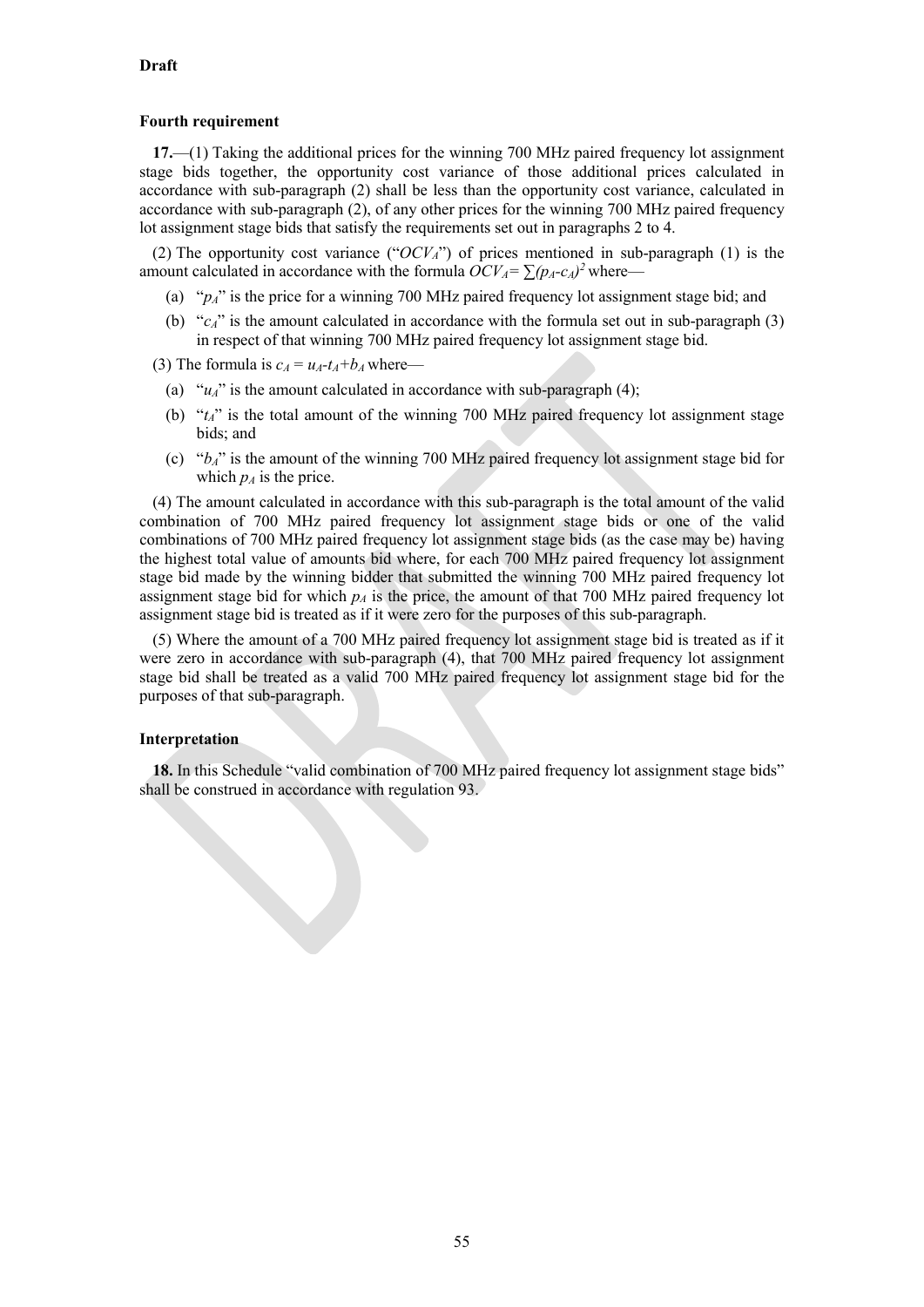## SCHEDULE 7 Ref

## Determination of 3.6 GHz lot additional price

#### **Additional price**

**19.**—(1) OFCOM shall determine an additional price for each winning 3.6 GHz assignment stage bid by imposition of the requirements that the additional prices must satisfy that are set out in paragraphs 2 to 5.

(2) Where an additional price so determined includes a fraction of a pound, the additional price shall be that price rounded up to the nearest whole pound.

#### **First requirement**

**20.** The additional price for each winning 3.6 GHz assignment stage bid shall be no less than zero and no more than the amount of that winning 3.6 GHz assignment stage bid.

#### **Second requirement**

**21.**—(1) Taking the additional prices for the winning 3.6 GHz assignment stage bids together, the additional prices shall be such that if—

- (a) the amount bid by each winning bidder for the 3.6 GHz assignment stage option selected in its winning 3.6 GHz assignment stage bid had been the additional price rather than the amount of its winning 3.6 GHz assignment stage bid ("reduced winning 3.6 GHz assignment stage bid"), and
- (b) subject to sub-paragraph (2), the amount bid by each winning bidder in respect of each other valid 3.6 GHz assignment stage bid made by that bidder had been reduced by an amount equal to the difference between the amount of its winning 3.6 GHz assignment stage bid and the additional price for that relevant winning 3.6 GHz assignment stage bid,

the combination of the reduced winning 3.6 GHz assignment stage bids submitted by the winning bidders would have been the valid combination of 3.6 GHz assignment stage bids or one of the valid combinations of 3.6 GHz assignment stage bids (as the case may be) having the highest total value of amounts bid.

(2) Where the amount of a bid has been reduced in accordance with sub-paragraph (1)(b) and is less than zero, the amount of that bid shall be treated as if it were zero for the purposes of this paragraph.

(3) The bids mentioned in sub-paragraphs  $(1)(a)$  and  $(1)(b)$  shall, after reduction of the amount of those bids in accordance with those paragraphs, be treated as valid 3.6 GHz assignment stage bids for the purposes of this paragraph.

#### **Third requirement**

**22.** Taking the additional prices for the winning 3.6 GHz assignment stage bids together, the total of those additional prices shall be no greater than the total of any other prices for the winning 3.6 GHz assignment stage bids that satisfy the requirements set out in paragraphs 2 and 3.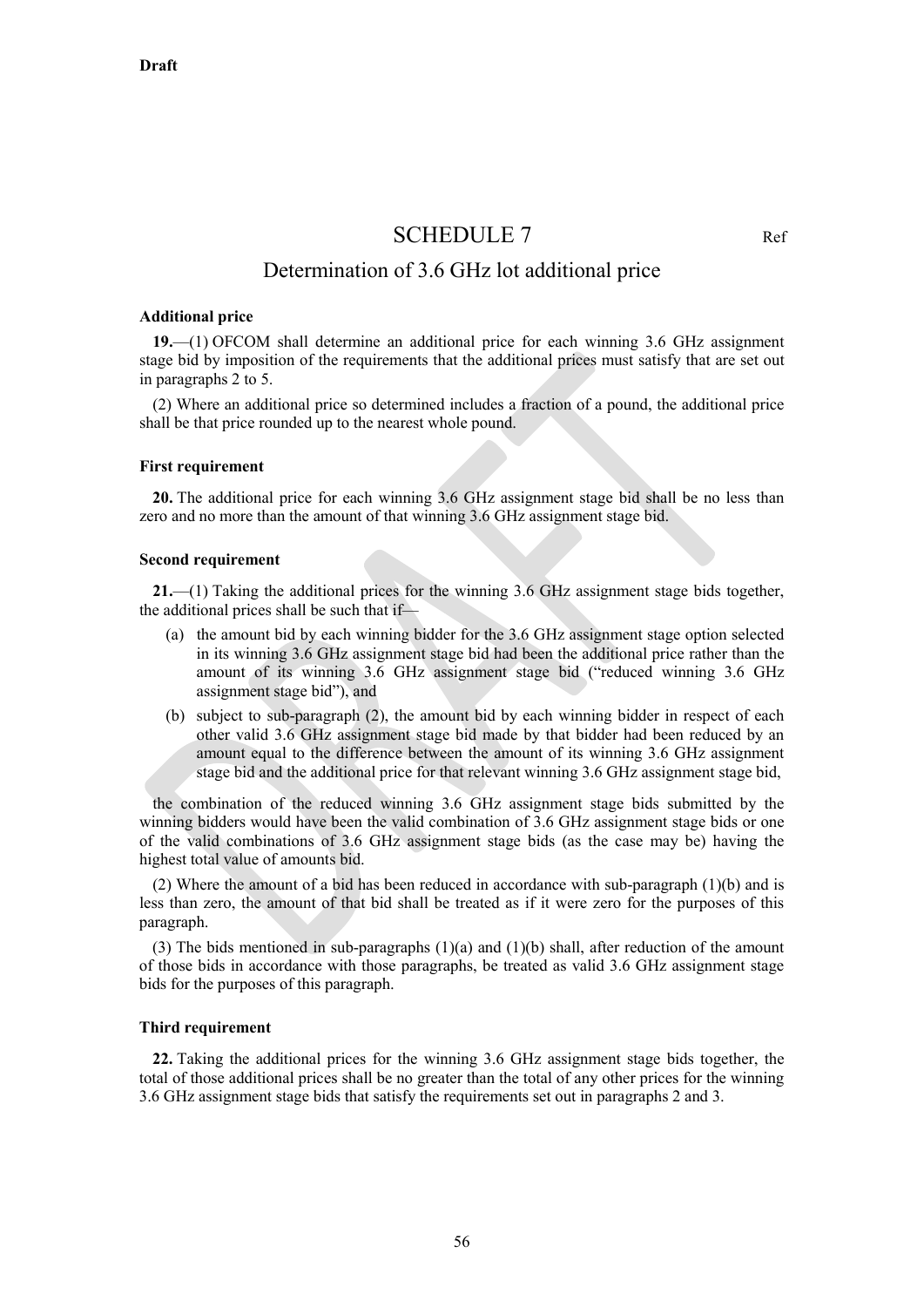#### **Fourth requirement**

**23.**—(1) Taking the additional prices for the winning 3.6 GHz assignment stage bids together, the opportunity cost variance of those additional prices calculated in accordance with subparagraph (2) shall be less than the opportunity cost variance, calculated in accordance with subparagraph (2), of any other prices for the winning 3.6 GHz assignment stage bids that satisfy the requirements set out in paragraphs 2 to 4.

(2) The opportunity cost variance ("*OCVA*") of prices mentioned in sub-paragraph (1) is the amount calculated in accordance with the formula  $OCV_A = \sum (p_A - c_A)^2$  where—

- (a) " $p_A$ " is the price for a winning 3.6 GHz assignment stage bid; and
- (b) "*cA*" is the amount calculated in accordance with the formula set out in sub-paragraph (3) in respect of that winning 3.6 GHz assignment stage bid.

(3) The formula is  $c_A = u_A - t_A + b_A$  where—

- (a) " $u_A$ " is the amount calculated in accordance with sub-paragraph (4);
- (b) "*tA*" is the total amount of the winning 3.6 GHz assignment stage bids; and
- (c) " $b_A$ " is the amount of the winning 3.6 GHz assignment stage bid for which  $p_A$  is the price.

(4) The amount calculated in accordance with this sub-paragraph is the total amount of the valid combination of 3.6 GHz assignment stage bids or one of the valid combinations of 3.6 GHz assignment stage bids (as the case may be) having the highest total value of amounts bid where, for each 3.6 GHz assignment stage bid made by the winning bidder that submitted the winning3.6 GHz assignment stage bid for which  $p_A$  is the price, the amount of that 3.6 GHz assignment stage bid is treated as if it were zero for the purposes of this sub-paragraph.

(5) Where the amount of a 3.6 GHz assignment stage bid is treated as if it were zero in accordance with sub-paragraph (4), that 3.6 GHz assignment stage bid shall be treated as a valid 700 MHz individual frequency assignment stage bid for the purposes of that sub-paragraph.

#### **Interpretation**

In this Schedule "valid combination of 3.6 GHz assignment stage bids" shall be construed in accordance with regulation 102.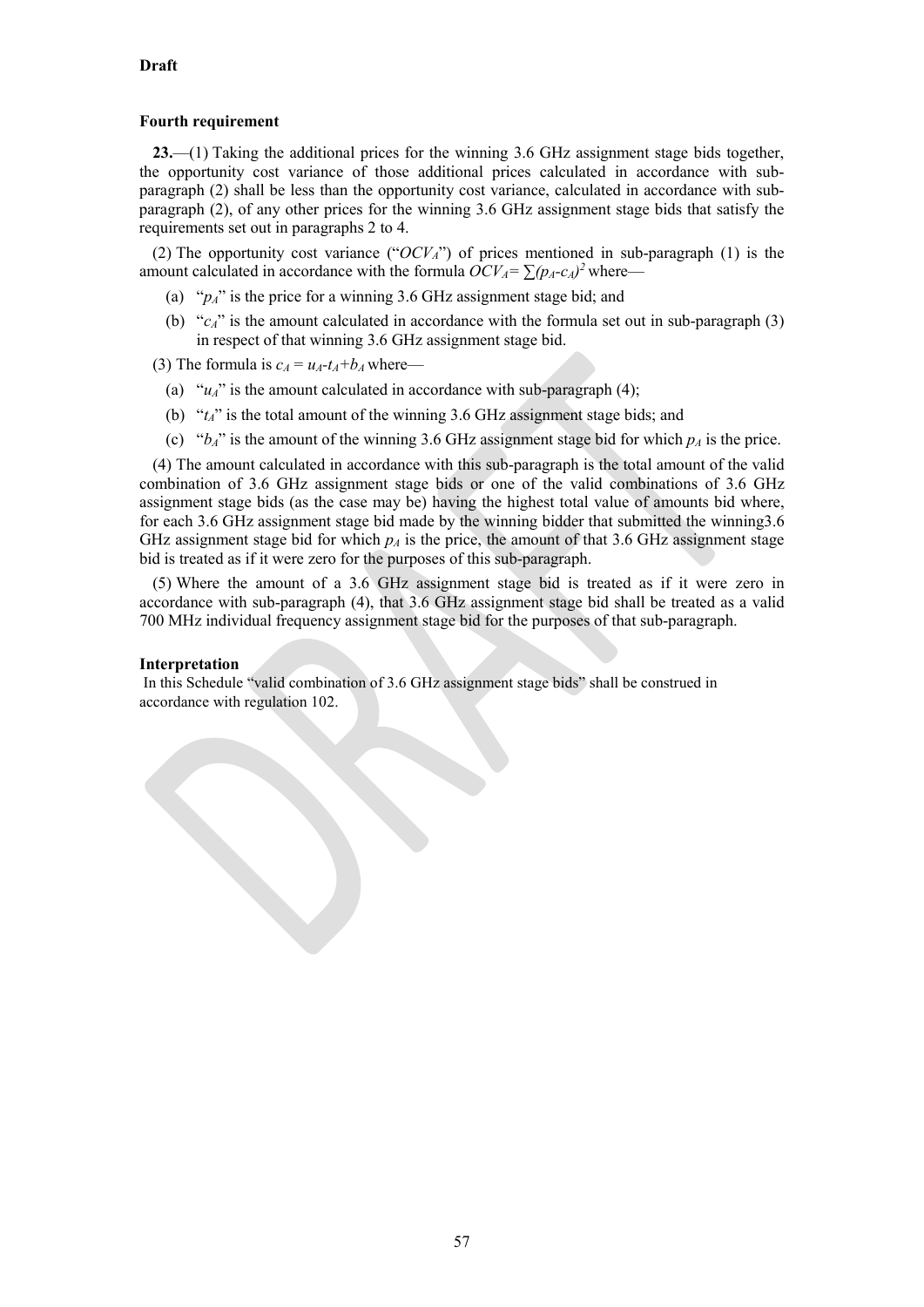## SCHEDULE 8 Ref

## Frequency bands for existing spectrum holdings

*Frequency bands* 791 to 821 MHz 832 to 862 MHz 880.1 to 914.9 MHz 925.1 to 959.9 MHz 1452 to 1492 MHz 1710.1 to 1781.7 MHz 1805.1 to 1876.7 MHz 1920.0 to 1979.7 MHz 2110.3 to 2169.7 MHz 2350 to 2390 MHz 2500 to 2570 MHz 2575 to 2595 MHz 2600 to 2615 MHz 2620 to 2690 MHz 3410 to 3800 MHz